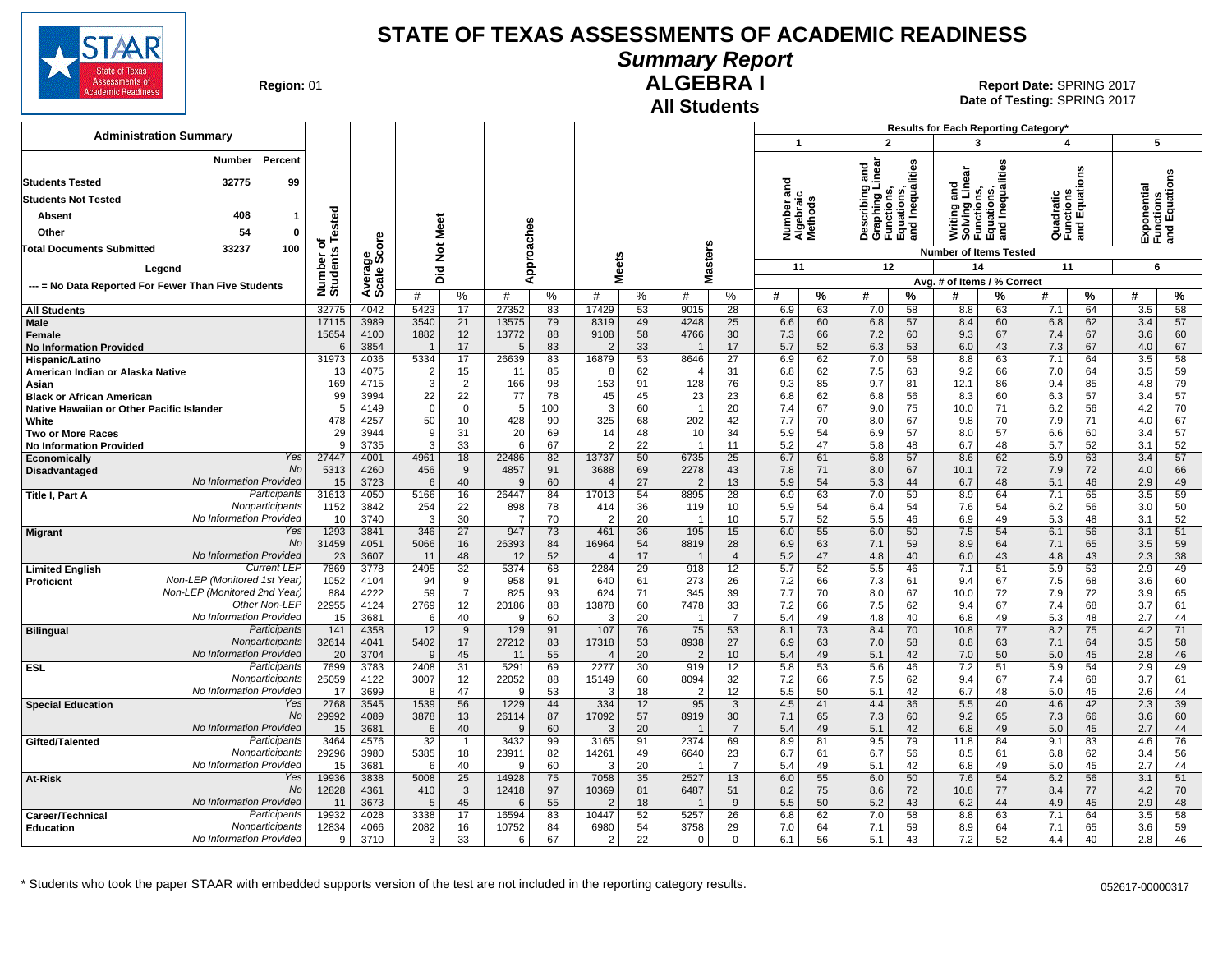

**Summary Report**

**Region: 01** 

#### **First-Time Tested Students ALGEBRA I** 01 **Report Date:** SPRING 2017

**Date of Testing:**  SPRING 2017

| <b>Administration Summary</b>                                                 |                       |              |                       |                      |                      |                 |                        |                 |                        |                      |                                   |          |                                                                                   |          | Results for Each Reporting Category*                                           |          |                                      |          |                                           |          |
|-------------------------------------------------------------------------------|-----------------------|--------------|-----------------------|----------------------|----------------------|-----------------|------------------------|-----------------|------------------------|----------------------|-----------------------------------|----------|-----------------------------------------------------------------------------------|----------|--------------------------------------------------------------------------------|----------|--------------------------------------|----------|-------------------------------------------|----------|
|                                                                               |                       |              |                       |                      |                      |                 |                        |                 |                        |                      | $\mathbf{1}$                      |          | $\overline{2}$                                                                    |          | 3                                                                              |          | 4                                    |          | 5                                         |          |
| <b>Number</b><br>Percent                                                      |                       |              |                       |                      |                      |                 |                        |                 |                        |                      |                                   |          |                                                                                   |          |                                                                                |          |                                      |          |                                           |          |
| 29013<br>99<br><b>Students Tested</b>                                         |                       |              |                       |                      |                      |                 |                        |                 |                        |                      | ਠ                                 |          | Describing and<br>Graphing Linear<br>Functions,<br>Equations,<br>and Inequalities |          | Linea                                                                          | lities   |                                      | ឌី       | Exponential<br>Functions<br>and Equations |          |
| <b>Students Not Tested</b>                                                    |                       |              |                       |                      |                      |                 |                        |                 |                        |                      | 듦                                 |          |                                                                                   |          | and<br>Writing and<br>Solving Line<br>Functions,<br>Equations,<br>and Inequali |          | Quadratic<br>Functions<br>and Equati |          | ponential                                 |          |
| 204<br>Absent<br>$\mathbf 1$                                                  |                       |              |                       |                      |                      |                 |                        |                 |                        |                      | Number ar<br>Algebraic<br>Methods |          |                                                                                   |          |                                                                                |          |                                      |          |                                           |          |
|                                                                               | Tested                |              | Meet                  |                      |                      |                 |                        |                 |                        |                      |                                   |          |                                                                                   |          |                                                                                |          |                                      |          |                                           |          |
| Other<br>17<br>$\mathbf 0$                                                    | ত                     |              |                       |                      |                      |                 |                        |                 |                        |                      |                                   |          |                                                                                   |          |                                                                                |          | āτ                                   |          |                                           |          |
| 100<br><b>Total Documents Submitted</b><br>29234                              | Number of<br>Students | ge<br>Score  | $\frac{5}{2}$         |                      |                      | Approaches      |                        |                 | Masters                |                      |                                   |          |                                                                                   |          | <b>Number of Items Tested</b>                                                  |          |                                      |          |                                           |          |
| Legend                                                                        |                       |              | Did                   |                      |                      |                 |                        | <b>Meets</b>    |                        |                      | 11                                |          | 12                                                                                |          | 14                                                                             |          | 11                                   |          | 6                                         |          |
| --- = No Data Reported For Fewer Than Five Students                           |                       | Average:     |                       |                      |                      |                 |                        |                 |                        |                      |                                   |          |                                                                                   |          | Avg. # of Items / % Correct                                                    |          |                                      |          |                                           |          |
|                                                                               |                       |              | #                     | %                    | #                    | %               | #                      | %               | #                      | %                    | #                                 | %        | #                                                                                 | %        |                                                                                | %        | #                                    | %        | #                                         | %        |
| <b>All Students</b>                                                           | 29013                 | 4116         | 3197                  | 11                   | 25816                | 89              | 17274                  | 60              | 8999                   | 31                   | 7.3                               | 66       | 7.4                                                                               | 62       | 9.4                                                                            | 67       | 7.4                                  | 68       | 3.7                                       | 61       |
| Male<br><b>Female</b>                                                         | 14704<br>14303        | 4077<br>4155 | 2022<br>1174          | 14<br>8              | 12682<br>13129       | 86<br>92        | 8208<br>9064           | 56<br>63        | 4237<br>4761           | 29<br>33             | 7.0<br>7.5                        | 63<br>69 | 7.3<br>7.5                                                                        | 61<br>63 | 9.0<br>9.7                                                                     | 65<br>69 | 7.2<br>7.7                           | 66<br>70 | 3.6<br>3.7                                | 60<br>62 |
| <b>No Information Provided</b>                                                | 6                     | 3854         |                       | 17                   | 5                    | 83              | $\mathcal{P}$          | 33              |                        | 17                   | 5.7                               | 52       | 6.3                                                                               | 53       | 6.0                                                                            | 43       | 7.3                                  | 67       | 4.0                                       | 67       |
| Hispanic/Latino                                                               | 28255                 | 4109         | 3135                  | 11                   | 25120                | 89              | 16725                  | 59              | 8630                   | 31                   | 7.2                               | 66       | 7.4                                                                               | 61       | 9.3                                                                            | 67       | 7.4                                  | 67       | 3.6                                       | 61       |
| American Indian or Alaska Native                                              | 12                    | 4132         |                       | 8                    | 11                   | 92              | -8                     | 67              |                        | 33                   | 7.1                               | 64       | 7.8                                                                               | 65       | 9.8                                                                            | 70       | 7.2                                  | 65       | 3.8                                       | 63       |
| Asian                                                                         | 167<br>90             | 4728<br>4041 | $\overline{2}$<br>17  | $\overline{1}$<br>19 | 165<br>73            | 99<br>81        | 153<br>44              | 92<br>49        | 128<br>23              | 77<br>26             | 9.4<br>7.0                        | 85<br>64 | 9.8<br>7.0                                                                        | 81<br>59 | 12.2<br>8.7                                                                    | 87<br>62 | 9.4<br>6.5                           | 86<br>59 | 4.8<br>3.5                                | 80<br>58 |
| <b>Black or African American</b><br>Native Hawaiian or Other Pacific Islander | 5                     | 4149         | $\mathbf 0$           | $\mathbf 0$          | 5                    | 100             | 3                      | 60              | $\mathbf{1}$           | 20                   | 7.4                               | 67       | 9.0                                                                               | 75       | 10.0                                                                           | 71       | 6.2                                  | 56       | 4.2                                       | 70       |
| White                                                                         | 450                   | 4312         | 31                    | $\overline{7}$       | 419                  | 93              | 325                    | 72              | 202                    | 45                   | 7.9                               | 72       | 8.3                                                                               | 69       | 10.2                                                                           | 73       | 8.1                                  | 74       | 4.1                                       | 69       |
| <b>Two or More Races</b>                                                      | 25                    | 4021         | 8                     | 32                   | 17                   | 68              | 14                     | 56              | 10                     | 40                   | 6.4                               | 58       | 7.4                                                                               | 61       | 8.4                                                                            | 60       | 6.8                                  | 62       | 3.7                                       | 62       |
| <b>No Information Provided</b>                                                | 9                     | 3735         | 3                     | 33                   | 6                    | 67              | $\overline{2}$         | 22              |                        | 11                   | 5.2                               | 47       | 5.8                                                                               | 48       | 6.7                                                                            | 48       | 5.7                                  | 52       | 3.1                                       | 52       |
| Yes<br>Economically<br>No                                                     | 24003                 | 4076         | 2921                  | 12                   | 21082                | 88              | 13594                  | 57              | 6723                   | 28                   | 7.1                               | 65       | 7.2                                                                               | 60       | 9.2                                                                            | 65       | 7.3                                  | 66       | 3.6                                       | 59       |
| Disadvantaged<br>No Information Provided                                      | 4996<br>14            | 4309<br>3747 | 271<br>$\overline{5}$ | 5<br>36              | 4725<br>$\mathbf{Q}$ | 95<br>64        | 3676<br>$\overline{4}$ | 74<br>29        | 2274                   | 46<br>14             | 8.0<br>6.0                        | 73<br>55 | 8.3<br>5.6                                                                        | 69<br>46 | 10.4<br>6.9                                                                    | 74<br>49 | 8.2<br>5.2                           | 74<br>47 | 4.1<br>3.0                                | 68<br>50 |
| Participants<br>Title I, Part A                                               | 27986                 | 4124         | 3022                  | 11                   | 24964                | 89              | 16864                  | 60              | 8879                   | 32                   | 7.3                               | 66       | 7.4                                                                               | 62       | 9.4                                                                            | 67       | 7.5                                  | 68       | 3.7                                       | 61       |
| Nonparticipants                                                               | 1017                  | 3893         | 172                   | 17                   | 845                  | 83              | 408                    | 40              | 119                    | 12                   | 6.2                               | 56       | 6.7                                                                               | 56       | 7.9                                                                            | 56       | 6.5                                  | 59       | 3.1                                       | 52       |
| No Information Provideo                                                       | 10                    | 3740         | 3                     | 30                   | 7                    | 70              | $\overline{2}$         | 20              |                        | 10                   | 5.7                               | 52       | 5.5                                                                               | 46       | 6.9                                                                            | 49       | 5.3                                  | 48       | 3.1                                       | 52       |
| Yes<br><b>Migrant</b><br><b>No</b>                                            | 1028<br>27967         | 3940         | 182<br>3008           | 18<br>11             | 846<br>24959         | 82<br>89        | 453<br>16817           | 44<br>60        | 195<br>8803            | 19                   | 6.6                               | 60       | 6.6                                                                               | 55       | 8.3<br>9.4                                                                     | 59       | 6.6                                  | 60       | 3.3                                       | 55<br>61 |
| No Information Provideo                                                       | 18                    | 4122<br>3668 | $\overline{7}$        | 39                   | 11                   | 61              | $\overline{4}$         | 22              |                        | 31<br>6              | 7.3<br>5.3                        | 66<br>48 | 7.4<br>5.2                                                                        | 62<br>44 | 6.5                                                                            | 67<br>46 | 7.5<br>5.1                           | 68<br>46 | 3.7<br>2.5                                | 42       |
| <b>Current LEP</b><br><b>Limited English</b>                                  | 6165                  | 3865         | 1449                  | $\overline{24}$      | 4716                 | 76              | 2225                   | 36              | 911                    | 15                   | 6.2                               | 56       | 6.0                                                                               | 50       | 7.8                                                                            | 56       | 6.3                                  | 57       | 3.1                                       | 52       |
| Non-LEP (Monitored 1st Year)<br>Proficient                                    | 1020                  | 4120         | 76                    | $\overline{7}$       | 944                  | 93              | 637                    | 62              | 273                    | 27                   | 7.3                               | 67       | 7.4                                                                               | 62       | 9.5                                                                            | 68       | 7.6                                  | 69       | 3.6                                       | 61       |
| Non-LEP (Monitored 2nd Year)                                                  | 819                   | 4274         | 27                    | 3                    | 792                  | 97              | 619                    | 76              | 345                    | 42                   | 8.0                               | 73       | 8.3                                                                               | 69       | 10.4                                                                           | 74       | 8.1                                  | 74       | 4.0                                       | 67       |
| Other Non-LEP<br>No Information Provided                                      | 20995                 | 4183<br>3686 | 1639<br>6             | 8<br>43              | 19356<br>8           | 92<br>57        | 13790<br>3             | 66<br>21        | 7469                   | 36<br>$\overline{7}$ | 7.5<br>5.5                        | 69<br>50 | 7.8                                                                               | 65       | 9.8                                                                            | 70<br>48 | 7.7<br>5.3                           | 70       | 3.8<br>2.6                                | 63       |
| Participants<br><b>Bilingual</b>                                              | 14<br>138             | 4377         | 10                    | $\overline{7}$       | 128                  | 93              | 107                    | 78              | 75                     | 54                   | 8.1                               | 74       | 4.9<br>8.5                                                                        | 40<br>71 | 6.8<br>10.9                                                                    | 78       | 8.4                                  | 48<br>76 | 4.3                                       | 44<br>72 |
| Nonparticipants                                                               | 28858                 | 4115         | 3180                  | 11                   | 25678                | 89              | 17163                  | 59              | 8922                   | 31                   | 7.3                               | 66       | 7.4                                                                               | 62       | 9.4                                                                            | 67       | 7.4                                  | 68       | 3.7                                       | 61       |
| No Information Provideo                                                       | 17                    | 3750         | $\overline{7}$        | 41                   | 10                   | 59              |                        | 24              | $\mathcal{P}$          | 12                   | 5.6                               | 51       | 5.4                                                                               | 45       | 7.3                                                                            | 52       | 5.2                                  | 47       | 2.8                                       | 47       |
| <b>ESL</b><br>Participants                                                    | 6045                  | 3871         | 1394                  | $\overline{23}$      | 4651                 | $\overline{77}$ | 2220                   | $\overline{37}$ | 912                    | 15                   | 6.2                               | 57       | 6.0                                                                               | 50       | 7.8                                                                            | 56       | 6.4                                  | 58       | 3.1                                       | 52       |
| Nonparticipants<br>No Information Provideo                                    | 22953                 | 4180<br>3730 | 1796<br>7             | 8<br>47              | 21157<br>8           | 92<br>53        | 15051<br>-3            | 66<br>20        | 8085<br>$\overline{2}$ | 35                   | 7.5                               | 68<br>52 | 7.8                                                                               | 65<br>44 | 9.8<br>6.9                                                                     | 70<br>50 | 7.7<br>5.1                           | 70<br>47 | 3.8<br>2.7                                | 63<br>44 |
| Yes<br><b>Special Education</b>                                               | 15<br>2029            | 3608         | 972                   | 48                   | 1057                 | 52              | 322                    | 16              | 95                     | 13<br>5              | 5.7<br>4.9                        | 44       | 5.3<br>4.7                                                                        | 39       | 6.0                                                                            | 43       | 5.0                                  | 45       | 2.5                                       | 41       |
| No                                                                            | 26971                 | 4154         | 2220                  | 8                    | 24751                | 92              | 16949                  | 63              | 8903                   | 33                   | 7.4                               | 68       | 7.6                                                                               | 63       | 9.6                                                                            | 69       | 7.6                                  | 69       | 3.7                                       | 62       |
| No Information Provideo                                                       | 13                    | 3708         | 5                     | 38                   | 8                    | 62              | 3                      | 23              |                        | 8                    | 5.5                               | 50       | 5.4                                                                               | 45       | 6.9                                                                            | 49       | 5.2                                  | 47       | 2.7                                       | 45       |
| Participants<br>Gifted/Talented                                               | 3443                  | 4582         | 18                    | $\overline{1}$       | 3425                 | 99              | 3163                   | 92              | 2374                   | 69                   | 9.0                               | 81       | 9.5                                                                               | 80       | 11.8                                                                           | 84       | 9.1                                  | 83       | 4.6                                       | 77       |
| Nonparticipants<br>No Information Provided                                    | 25557                 | 4053         | 3174                  | 12                   | 22383                | 88              | 14108                  | 55              | 6624                   | 26                   | 7.0                               | 64       | 7.1                                                                               | 59       | 9.0                                                                            | 64       | 7.2                                  | 66       | 3.5                                       | 59       |
| Yes<br>At-Risk                                                                | 13<br>16410           | 3708<br>3916 | 5<br>2919             | 38<br>18             | 8<br>13491           | 62<br>82        | -3<br>6915             | 23<br>42        | 2512                   | 8<br>15              | 5.5<br>6.4                        | 50<br>59 | 5.4<br>6.4                                                                        | 45<br>53 | 6.9<br>8.2                                                                     | 49<br>58 | 5.2<br>6.6                           | 47<br>60 | 2.7<br>3.2                                | 45<br>54 |
| <b>No</b>                                                                     | 12593                 | 4377         | 274                   | $\overline{2}$       | 12319                | 98              | 10357                  | 82              | 6486                   | 52                   | 8.3                               | 76       | 8.7                                                                               | 73       | 10.9                                                                           | 78       | 8.5                                  | 77       | 4.2                                       | 70       |
| No Information Provided                                                       | 10                    | 3701         |                       | 40                   | 6                    | 60              | $\overline{2}$         | 20              |                        | 10                   | 5.6                               | 51       | 5.5                                                                               | 46       | 6.3                                                                            | 45       | 5.1                                  | 46       | 3.0                                       | 50       |
| Participants<br>Career/Technical                                              | 17420                 | 4107         | 1862                  | 11                   | 15558                | 89              | 10342                  | 59              | 5248                   | 30                   | 7.2                               | 66       | 7.4                                                                               | 61       | 9.3                                                                            | 67       | 7.5                                  | 68       | 3.6                                       | 60       |
| Nonparticipants<br><b>Education</b>                                           | 11585                 | 4130         | 1333                  | 12                   | 10252                | 88              | 6930                   | 60              | 3751                   | 32                   | 7.3                               | 67       | 7.4                                                                               | 62       | 9.4                                                                            | 67       | 7.4                                  | 67       | 3.7                                       | 62       |
| No Information Provided                                                       | 8                     | 3749         | $\mathcal{P}$         | 25                   | 6                    | 75              | $\mathcal{P}$          | 25              | $\Omega$               | $\Omega$             | 6.3                               | 57       | 5.5                                                                               | 46       | 7.5                                                                            | 54       | 4.6                                  | 42       | 2.9                                       | 48       |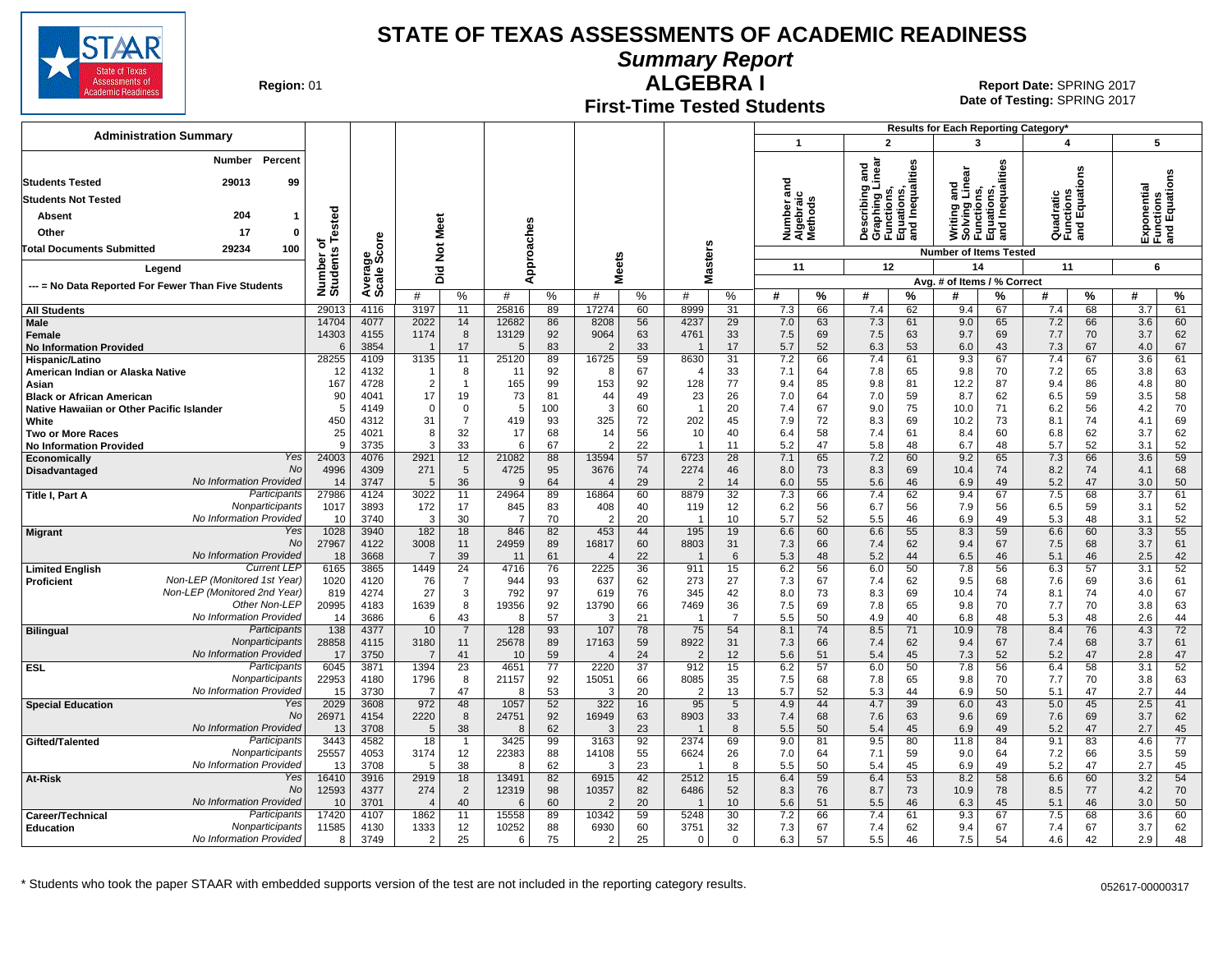

**Summary Report**

**Region: 01** 

# **ALGEBRA I** 01 **Report Date:** SPRING 2017

**Date of Testing:**  SPRING 2017

**Retested Students**

| <b>Administration Summary</b>                                                 |                       |                          |                          |                      |                                  |                      |                          |                                  |                                      |                             |                                    |                      |                                                                                   |                      | <b>Results for Each Reporting Category</b>                                    |                          |                                      |                          |                          |                                          |
|-------------------------------------------------------------------------------|-----------------------|--------------------------|--------------------------|----------------------|----------------------------------|----------------------|--------------------------|----------------------------------|--------------------------------------|-----------------------------|------------------------------------|----------------------|-----------------------------------------------------------------------------------|----------------------|-------------------------------------------------------------------------------|--------------------------|--------------------------------------|--------------------------|--------------------------|------------------------------------------|
|                                                                               |                       |                          |                          |                      |                                  |                      |                          |                                  |                                      |                             | $\mathbf{1}$                       |                      | $\overline{2}$                                                                    |                      | 3                                                                             |                          | $\overline{\mathbf{A}}$              |                          | 5                        |                                          |
| Number<br><b>Percent</b><br>3762<br>94<br><b>Students Tested</b>              |                       |                          |                          |                      |                                  |                      |                          |                                  |                                      |                             | ರ                                  |                      | Describing and<br>Graphing Linear<br>Functions,<br>Equations,<br>and Inequalities |                      | Writing and<br>Solving Linear<br>Functions,<br>Equations,<br>and Inequalities |                          |                                      | g                        |                          | Exponentar<br>Functions<br>and Equations |
| <b>Students Not Tested</b>                                                    |                       |                          |                          |                      |                                  |                      |                          |                                  |                                      |                             | Number and<br>Algebraic<br>Methods |                      |                                                                                   |                      |                                                                               |                          | Quadratic<br>Functions<br>and Equati |                          |                          |                                          |
|                                                                               |                       |                          |                          |                      |                                  |                      |                          |                                  |                                      |                             |                                    |                      |                                                                                   |                      |                                                                               |                          |                                      |                          |                          |                                          |
| 204<br><b>Absent</b>                                                          | ested                 |                          |                          |                      |                                  |                      |                          |                                  |                                      |                             |                                    |                      |                                                                                   |                      |                                                                               |                          |                                      |                          |                          |                                          |
| 37<br>Other                                                                   | ৳                     | ၑ                        |                          |                      |                                  |                      |                          |                                  |                                      |                             |                                    |                      |                                                                                   |                      |                                                                               |                          |                                      |                          |                          |                                          |
| <b>Total Documents Submitted</b><br>4003<br>100                               |                       |                          | Not Meet                 |                      |                                  |                      |                          |                                  |                                      |                             |                                    |                      |                                                                                   |                      | <b>Number of Items Tested</b>                                                 |                          |                                      |                          |                          |                                          |
| Legend                                                                        | Number of<br>Students | Average<br>Scale Sco     | Did                      |                      |                                  | Approaches           |                          | <b>Meets</b>                     | Masters                              |                             | 11                                 |                      | 12                                                                                |                      | 14                                                                            |                          | 11                                   |                          | 6                        |                                          |
| --- = No Data Reported For Fewer Than Five Students                           |                       |                          |                          |                      |                                  |                      |                          |                                  |                                      |                             |                                    |                      |                                                                                   |                      | Avg. # of Items / % Correct                                                   |                          |                                      |                          |                          |                                          |
|                                                                               |                       |                          | #                        | %                    | #                                | %                    | #                        | %                                | #                                    | %                           | #                                  | $\%$                 | #                                                                                 | $\%$                 | #                                                                             | %                        | #                                    | $\%$                     | #                        | %                                        |
| <b>All Students</b>                                                           | 3762                  | 3478                     | 2226                     | 59                   | 1536                             | 41                   | 155                      | $\overline{4}$                   | 16                                   | $\mathbf 0$                 | 4.1                                | 37                   | 4.1                                                                               | 34                   | 4.9                                                                           | 35                       | 4.3                                  | 39                       | 2.3                      | 38                                       |
| Male                                                                          | 2411<br>1351          | 3455<br>3518             | 1518<br>708              | 63<br>52             | 893<br>643                       | 37<br>48             | 111<br>44                | 5<br>3                           | 11<br>5                              | $\mathbf 0$<br>$\mathbf{0}$ | 4.0                                | 36<br>40             | 4.0<br>4.2                                                                        | 34<br>35             | 4.7<br>5.2                                                                    | 34<br>37                 | 4.2<br>4.4                           | 38<br>40                 | 2.3<br>2.4               | 38<br>40                                 |
| Female<br><b>No Information Provided</b>                                      |                       | $---$                    |                          | ---                  |                                  | ---                  | $\overline{\phantom{a}}$ | ---                              |                                      | ---                         | 4.4                                | ---                  | $\overline{\phantom{a}}$                                                          | ---                  | ---                                                                           | $\overline{\phantom{a}}$ |                                      | $---$                    |                          | ---                                      |
| Hispanic/Latino                                                               | 3718                  | 3478                     | 2199                     | 59                   | 1519                             | 41                   | 154                      | $\overline{4}$                   | 16                                   | 0                           | 4.1                                | $\overline{37}$      | 4.1                                                                               | 34                   | 4.9                                                                           | $\overline{35}$          | 4.3                                  | 39                       | 2.3                      | 39                                       |
| American Indian or Alaska Native                                              |                       | ---                      | ---                      | ---                  | $\overline{\phantom{a}}$         | ---                  | ---                      | ---                              | ---                                  | ---                         | $---$                              | ---                  | $\overline{\phantom{a}}$                                                          | ---                  | ---                                                                           | ---                      | ---                                  | $\overline{\phantom{a}}$ | ---                      | ---                                      |
| Asian                                                                         |                       | $\overline{\phantom{a}}$ | ---                      | ---                  | $\overline{\phantom{a}}$         | ---                  | ---                      | ---                              | ---                                  | ---                         | ---                                | ---                  | $\overline{\phantom{a}}$                                                          | ---                  | ---                                                                           | ---                      | ---                                  | ---                      |                          | $\overline{\phantom{a}}$                 |
| <b>Black or African American</b><br>Native Hawaiian or Other Pacific Islander |                       | 3523<br>$---$            | 5<br>---                 | 56<br>---            | 4<br>$\overline{\phantom{a}}$    | 44<br>---            | $\overline{1}$<br>---    | 11<br>---                        | $\Omega$<br>$\overline{\phantom{a}}$ | 0<br>---                    | 4.9<br>$\overline{\phantom{a}}$    | 44<br>$\overline{a}$ | 4.3<br>$\overline{\phantom{a}}$                                                   | 36<br>---            | 4.7<br>$\overline{a}$                                                         | 33<br>$\overline{a}$     | 4.3<br>$\overline{\phantom{a}}$      | 39<br>$\overline{a}$     | 2.6<br>---               | 43<br>$\overline{\phantom{a}}$           |
| White                                                                         | 28                    | 3369                     | 19                       | 68                   | <sub>9</sub>                     | 32                   | $\mathbf 0$              | $\Omega$                         | $\Omega$                             | $\mathbf 0$                 | 3.8                                | 35                   | 3.5                                                                               | 29                   | 4.3                                                                           | 31                       | 3.9                                  | 35                       | 1.7                      | 29                                       |
| Two or More Races                                                             |                       | $---$                    | $---$                    | $---$                | $---$                            | $---$                | $\overline{a}$           | $---$                            | $- - -$                              | ---                         | $---$                              | $\overline{a}$       | ---                                                                               | $\overline{a}$       | ---                                                                           | $\overline{a}$           | $\overline{\phantom{a}}$             | $---$                    | ---                      | $\sim$                                   |
| <b>No Information Provided</b>                                                |                       | $---$                    | ---                      | $\overline{a}$       | $\overline{a}$                   | $\overline{a}$       | $\overline{a}$           | ---                              | ---                                  | ---                         | $\overline{a}$                     | ---                  | $\overline{\phantom{a}}$                                                          | ---                  | ÷.,                                                                           | $\overline{a}$           | $\overline{a}$                       | $\overline{a}$           | ---                      | $\overline{\phantom{a}}$                 |
| Yes<br>Economically<br><b>No</b>                                              | 3444                  | 3477                     | 2040                     | 59                   | 1404                             | 41                   | 143                      | $\overline{4}$                   | 12                                   | $\mathbf 0$                 | 4.1                                | 37                   | 4.1                                                                               | 34                   | 4.9                                                                           | 35                       | 4.3                                  | 39                       | 2.3                      | 38                                       |
| Disadvantaged<br>No Information Provided                                      | 317                   | 3488<br>$\overline{a}$   | 185                      | 58<br>$\overline{a}$ | 132                              | 42<br>$\overline{a}$ | 12<br>$\overline{a}$     | $\overline{4}$<br>---            | $\overline{4}$                       | 1<br>$---$                  | 4.3                                | 39<br>---            | 4.1<br>$\overline{\phantom{a}}$                                                   | 34<br>---            | 5.0<br>$\overline{a}$                                                         | 36<br>$\overline{a}$     | 4.4                                  | 40<br>$---$              | 2.3                      | 38<br>$---$                              |
| Participants<br>Title I, Part A                                               | 3627                  | 3478                     | 2144                     | 59                   | 1483                             | 41                   | 149                      | $\overline{4}$                   | 16                                   | 0                           | 4.1                                | $\overline{37}$      | 4.1                                                                               | 34                   | 4.9                                                                           | 35                       | 4.3                                  | 39                       | 2.3                      | 39                                       |
| Nonparticipants                                                               | 135                   | 3455                     | 82                       | 61                   | 53                               | 39                   | 6                        | $\overline{4}$                   | $\mathbf 0$                          | 0                           | 4.1                                | 37                   | 4.2                                                                               | 35                   | 4.9                                                                           | 35                       | 3.8                                  | 35                       | 2.2                      | 37                                       |
| No Information Provided                                                       |                       | $---$                    | ---                      | $\overline{a}$       | $\overline{a}$                   | $\overline{a}$       | $\overline{a}$           | ---                              | ---                                  | ---                         | $---$                              |                      | $\overline{\phantom{a}}$                                                          | ---                  | $\overline{a}$                                                                | $\overline{a}$           | ---                                  | $\overline{a}$           | ---                      | $\overline{\phantom{a}}$                 |
| Yes<br><b>Migrant</b><br>No                                                   | 265<br>3492           | 3456<br>3479             | 164<br>2058              | 62<br>59             | 101<br>1434                      | 38<br>41             | 8<br>147                 | 3<br>$\overline{4}$              | $\mathbf{0}$<br>16                   | $\mathbf{0}$<br>$\mathbf 0$ | 3.9<br>4.1                         | 36<br>38             | 4.0<br>4.1                                                                        | 33<br>34             | 4.6<br>4.9                                                                    | 33<br>35                 | 4.2<br>4.3                           | 39<br>39                 | 2.3<br>2.3               | 38<br>38                                 |
| No Information Provided                                                       | 5                     | 3388                     | $\overline{4}$           | 80                   | $\overline{1}$                   | 20                   | $\mathbf{0}$             | $\Omega$                         | $\mathbf{0}$                         | $\Omega$                    | 4.6                                | 42                   | 3.2                                                                               | 27                   | 4.4                                                                           | 31                       | 3.6                                  | 33                       | 1.4                      | 23                                       |
| <b>Current LEP</b><br><b>Limited English</b>                                  | 1704                  | 3462                     | 1046                     | 61                   | 658                              | 39                   | 59                       | 3                                | $\overline{7}$                       | 0                           | 4.1                                | 37                   | 3.9                                                                               | 33                   | 4.8                                                                           | 34                       | 4.2                                  | 38                       | 2.3                      | $\overline{38}$                          |
| Non-LEP (Monitored 1st Year)<br>Proficient                                    | 32                    | 3569                     | 18                       | 56                   | 14                               | 44                   | 3                        | 9                                | $\Omega$                             | 0                           | 4.5                                | 41                   | 4.2                                                                               | 35                   | 6.0                                                                           | 43                       | 4.5                                  | 41                       | 2.8                      | 46                                       |
| Non-LEP (Monitored 2nd Year)<br>Other Non-LEP                                 | 65                    | 3568                     | 32                       | 49                   | 33                               | 51                   | 5                        | 8                                | $\Omega$                             | 0                           | 4.5                                | 41                   | 4.7                                                                               | 39                   | 5.5                                                                           | 39                       | 4.8                                  | 44                       | 2.5                      | 42                                       |
| No Information Provided                                                       | 1960                  | 3487<br>$---$            | 1130                     | 58<br>---            | 830<br>$\overline{\phantom{a}}$  | 42<br>$\overline{a}$ | 88<br>$\overline{a}$     | $\overline{4}$<br>---            | 9                                    | $\mathbf 0$<br>---          | 4.1                                | 37<br>$\overline{a}$ | 4.2<br>$\overline{\phantom{a}}$                                                   | 35<br>$\overline{a}$ | 5.0<br>---                                                                    | 36<br>$\overline{a}$     | 4.3                                  | 39<br>$\overline{a}$     | 2.3<br>---               | 39<br>$\overline{\phantom{a}}$           |
| <b>Bilingual</b><br>Participants                                              | 3                     | $\overline{\phantom{a}}$ | $\hspace{0.05cm} \cdots$ | $---$                | $\overline{a}$                   | $---$                | $\overline{\phantom{a}}$ | $\overline{\phantom{a}}$         | ---                                  | ---                         | $\hspace{0.05cm} \ldots$           | $\cdots$             | $\overline{\phantom{a}}$                                                          | $---$                | $\overline{\phantom{a}}$                                                      | ---                      | $\overline{\phantom{a}}$             | $---$                    | $\overline{\phantom{a}}$ | $\overline{\phantom{a}}$                 |
| Nonparticipants                                                               | 3756                  | 3478                     | 2222                     | 59                   | 1534                             | 41                   | 155                      | $\overline{4}$                   | 16                                   | $\mathbf 0$                 | 4.1                                | 37                   | 4.1                                                                               | 34                   | 4.9                                                                           | 35                       | 4.3                                  | 39                       | 2.3                      | 38                                       |
| No Information Provided                                                       |                       | $---$                    |                          | $\overline{a}$       |                                  | $---$                | $---$                    | ---                              | ---                                  | $---$                       | $\overline{a}$                     | ---                  | $\overline{\phantom{a}}$                                                          | ---                  | $\overline{\phantom{a}}$                                                      | $\overline{a}$           | $\overline{a}$                       | $\overline{a}$           | $\overline{\phantom{a}}$ | ---                                      |
| Participants<br><b>ESL</b><br>Nonparticipants                                 | 1654                  | 3462                     | 1014                     | 61                   | 640                              | 39                   | 57                       | 3                                | $\overline{7}$<br>9                  | 0                           | 4.1                                | $\overline{37}$      | 3.9                                                                               | 33                   | 4.8                                                                           | 34                       | 4.2                                  | 38                       | 2.3                      | $\overline{38}$                          |
| No Information Provided                                                       | 2106                  | 3489<br>$\overline{a}$   | 1211<br>$\sim$           | 58<br>$\overline{a}$ | 895<br>$\overline{\phantom{a}}$  | 42<br>$\overline{a}$ | 98<br>$\overline{a}$     | 5<br>---                         | ---                                  | 0<br>---                    | 4.1<br>$---$                       | 38<br>---            | 4.2<br>$\overline{a}$                                                             | 35<br>---            | 5.0<br>$\overline{a}$                                                         | 36<br>$\overline{a}$     | 4.3<br>$\overline{a}$                | 39<br>$\overline{a}$     | 2.3<br>$\sim$            | 39<br>$\overline{\phantom{a}}$           |
| Yes<br><b>Special Education</b>                                               | 739                   | 3371                     | 567                      | 77                   | 172                              | 23                   | 12                       | $\overline{2}$                   | $\mathbf{0}$                         | $\mathbf{0}$                | 3.6                                | 33                   | 3.5                                                                               | 29                   | 4.3                                                                           | 30                       | 3.7                                  | 33                       | 2.0                      | $\overline{33}$                          |
| No                                                                            | 3021                  | 3504                     | 1658                     | 55                   | 1363                             | 45                   | 143                      | 5                                | 16                                   | 1                           | 4.3                                | 39                   | 4.2                                                                               | 35                   | 5.0                                                                           | 36                       | 4.4                                  | 40                       | 2.4                      | 40                                       |
| No Information Provided                                                       | $\overline{2}$        | $\overline{\phantom{a}}$ |                          | ---                  | $\overline{\phantom{a}}$         | ---                  | $\overline{\phantom{a}}$ | ---                              |                                      | ---                         | $\overline{a}$                     | ---                  | $\overline{\phantom{a}}$                                                          | ---                  |                                                                               | ---                      |                                      | ---                      | ---                      | ---                                      |
| Participants<br>Gifted/Talented<br>Nonparticipants                            | 21                    | 3516                     | 14                       | 67                   |                                  | 33                   | $\overline{2}$           | 10                               | $\mathbf 0$                          | $\mathbf 0$                 | 4.4                                | 40                   | 4.6                                                                               | 38                   | 5.3                                                                           | 38                       | 4.0                                  | 36                       | 2.4                      | 40                                       |
| No Information Provided                                                       | 3739                  | 3477                     | 2211<br>---              | 59<br>$\overline{a}$ | 1528<br>$\overline{\phantom{a}}$ | 41<br>$\overline{a}$ | 153<br>$\overline{a}$    | 4<br>---                         | 16<br>---                            | 0                           | 4.1<br>---                         | 37<br>---            | 4.1<br>$\overline{\phantom{a}}$                                                   | 34<br>---            | 4.9<br>$\overline{a}$                                                         | 35<br>---                | 4.3<br>---                           | 39                       | 2.3                      | 38<br>---                                |
| Yes<br>At-Risk                                                                | 3526                  | 3476                     | 2089                     | 59                   | 1437                             | 41                   | 143                      | $\overline{4}$                   | 15                                   | $\mathbf 0$                 | 4.1                                | 37                   | 4.1                                                                               | 34                   | 4.9                                                                           | 35                       | 4.3                                  | 39                       | 2.3                      | 38                                       |
| No                                                                            | 235                   | 3503                     | 136                      | 58                   | 99                               | 42                   | 12                       | 5                                | $\overline{1}$                       | $\mathbf{0}$                | 4.3                                | 39                   | 4.2                                                                               | 35                   | 5.2                                                                           | 37                       | 4.4                                  | 40                       | 2.3                      | 39                                       |
| No Information Provided                                                       |                       | $---$                    |                          | $\overline{a}$       | $\overline{\phantom{a}}$         | $---$                | $---$                    | ---                              |                                      | ---                         |                                    | ---                  | $\sim$ $\sim$                                                                     | ---                  | $\overline{a}$                                                                | $\overline{a}$           |                                      | $---$                    |                          | $\overline{\phantom{a}}$                 |
| Participants<br>Career/Technical<br>Nonparticipants<br><b>Education</b>       | 2512<br>1249          | 3481<br>3471             | 1476<br>749              | 59<br>60             | 1036<br>500                      | 41<br>40             | 105<br>50                | $\overline{4}$<br>$\overline{4}$ | 9<br>$\overline{7}$                  | 0<br>$\mathbf{1}$           | 4.1<br>4.1                         | 38<br>37             | 4.1<br>4.0                                                                        | 34<br>34             | 4.9<br>4.8                                                                    | 35<br>35                 | 4.3<br>4.2                           | 39<br>38                 | 2.3<br>2.4               | 38<br>39                                 |
| No Information Provided                                                       |                       | $\overline{a}$           | $\overline{\phantom{a}}$ | $\overline{a}$       | $---$                            | $---$                | $\overline{a}$           | $---$                            | $\sim$                               | $\overline{a}$              | $\overline{a}$                     | $\overline{a}$       | $\overline{a}$                                                                    | $\overline{a}$       | $\overline{a}$                                                                | $\overline{a}$           | ---                                  | $\overline{a}$           | $\overline{a}$           | $---$                                    |
|                                                                               |                       |                          |                          |                      |                                  |                      |                          |                                  |                                      |                             |                                    |                      |                                                                                   |                      |                                                                               |                          |                                      |                          |                          |                                          |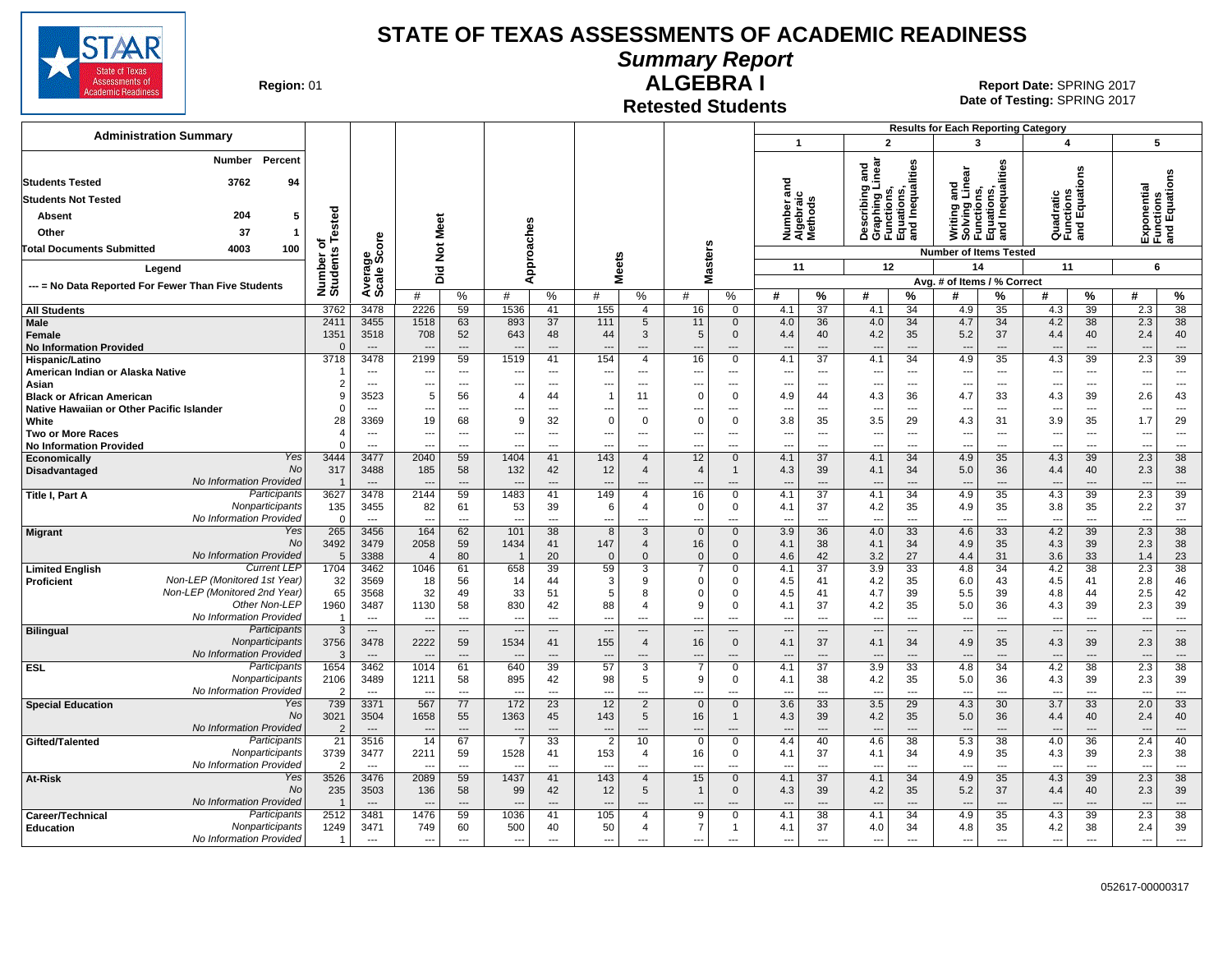

# **Summary Report**

**Region: 01** 

#### **All Students BIOLOGY**

|                                                                               |                       |                          |                        |                          |                |                          |                                |                       |                                |                     |                       |                          |                          |          | Results for Each Reporting Category*  |               |                                    |                          |                                                       |          |
|-------------------------------------------------------------------------------|-----------------------|--------------------------|------------------------|--------------------------|----------------|--------------------------|--------------------------------|-----------------------|--------------------------------|---------------------|-----------------------|--------------------------|--------------------------|----------|---------------------------------------|---------------|------------------------------------|--------------------------|-------------------------------------------------------|----------|
| <b>Administration Summary</b>                                                 |                       |                          |                        |                          |                |                          |                                |                       |                                |                     | $\mathbf{1}$          |                          | $\overline{2}$           |          | 3                                     |               | 4                                  |                          | 5                                                     |          |
| Percent<br>Number                                                             |                       |                          |                        |                          |                |                          |                                |                       |                                |                     |                       |                          |                          |          |                                       |               | and                                |                          | Interdependence<br>Within<br>Environmental<br>Systems |          |
| <b>Students Tested</b><br>30830<br>99                                         |                       |                          |                        |                          |                |                          |                                |                       |                                |                     | Structure<br>Function |                          | lechanisms<br>f Genetics |          | logical<br>Ilution and<br>ssification |               |                                    |                          |                                                       |          |
| <b>Students Not Tested</b>                                                    |                       |                          |                        |                          |                |                          |                                |                       |                                |                     |                       |                          |                          |          |                                       |               | siological<br>Processes<br>Systems |                          |                                                       |          |
| 366<br>Absent<br>-1                                                           | ested                 |                          |                        |                          |                |                          |                                |                       |                                |                     |                       |                          |                          |          |                                       |               |                                    |                          |                                                       |          |
| Other<br>41<br>$\mathbf{0}$                                                   |                       |                          | Meet                   |                          |                |                          |                                |                       |                                |                     | ੌੌe ਛੋ                |                          | হঁ ১                     |          | <u>ō</u><br>mάō                       | $\frac{1}{2}$ | 효효の                                |                          |                                                       |          |
| 31237<br>100<br><b>Total Documents Submitted</b>                              | ⊢<br>ъ                |                          | $\breve{\mathbf{z}}$   |                          |                |                          |                                |                       |                                |                     |                       |                          |                          |          | <b>Number of Items Tested</b>         |               |                                    |                          |                                                       |          |
| Legend                                                                        | Number of<br>Students |                          |                        |                          |                | Approaches               |                                | <b>Meets</b>          | <b>Masters</b>                 |                     | 11                    |                          | 11                       |          | 10                                    |               | 11                                 |                          | 11                                                    |          |
|                                                                               |                       |                          | Did                    |                          |                |                          |                                |                       |                                |                     |                       |                          |                          |          | Avg. # of Items / % Correct           |               |                                    |                          |                                                       |          |
| --- = No Data Reported For Fewer Than Five Students                           |                       | Average<br>Scale Score   | #                      | %                        | #              | %                        | #                              | $\%$                  | #                              | %                   | #                     | ℅                        | #                        | %        | #                                     | %             | #                                  | %                        | 쑈                                                     | %        |
| <b>All Students</b>                                                           | 30830                 | 3991                     | 5984                   | 19                       | 24846          | 81                       | 15190                          | 49                    | 4090                           | 13                  | 6.5                   | 59                       | 6.6                      | 60       | 5.7                                   | 57            | 6.0                                | 55                       | 6.8                                                   | 61       |
| Male                                                                          | 15820<br>15002        | 3980<br>4003             | 3486                   | 22<br>17                 | 12334          | 78<br>83                 | 7665<br>7521                   | 48<br>50              | 2222<br>1868                   | 14<br>12            | 6.4<br>6.6            | 58<br>60                 | 6.4<br>6.7               | 58<br>61 | 5.6                                   | 56<br>58      | 6.1<br>6.0                         | 55<br>55                 | 6.7<br>6.8                                            | 61<br>62 |
| Female<br><b>No Information Provided</b>                                      | 8                     | 3716                     | 2495<br>3              | 38                       | 12507<br>5     | 63                       | $\overline{4}$                 | 50                    | $\Omega$                       | $\mathbf{0}$        | 5.1                   | 47                       | 6.1                      | 56       | 5.8<br>4.0                            | 40            | 4.9                                | 44                       | 5.9                                                   | 53       |
| Hispanic/Latino                                                               | 30097                 | 3982                     | 5919                   | 20                       | 24178          | 80                       | 14644                          | 49                    | 3814                           | 13                  | 6.5                   | 59                       | 6.5                      | 59       | 5.7                                   | 57            | 6.0                                | 55                       | 6.7                                                   | 61       |
| American Indian or Alaska Native                                              | 10                    | 4106                     | $\overline{2}$         | 20                       | 8              | 80                       | 6                              | 60                    | $\overline{2}$                 | 20                  | 7.2                   | 65                       | 7.1                      | 65       | 6.1                                   | 61            | 6.9                                | 63                       | 6.8                                                   | 62       |
| Asian                                                                         | 149                   | 4647<br>4167             | 3<br>6                 | $\overline{2}$<br>10     | 146<br>57      | 98<br>90                 | 130                            | 87<br>71              | 86                             | 58<br>24            | 8.8                   | 80<br>66                 | 9.0                      | 82<br>64 | 7.8                                   | 78<br>66      | 8.8<br>6.9                         | 80<br>63                 | 9.1                                                   | 82<br>71 |
| <b>Black or African American</b><br>Native Hawaiian or Other Pacific Islander | 63<br>$\overline{2}$  | $\overline{\phantom{a}}$ | ---                    | $\overline{\phantom{a}}$ |                | $\overline{\phantom{a}}$ | 45<br>$\overline{\phantom{a}}$ | ---                   | 15<br>$\overline{\phantom{a}}$ | ---                 | 7.3<br>---            | $\overline{\phantom{a}}$ | 7.1<br>$\ddotsc$         | ---      | 6.6<br>$\overline{\phantom{a}}$       | ---           |                                    | $\overline{\phantom{a}}$ | 7.8<br>---                                            | $\cdots$ |
| White                                                                         | 474                   | 4328                     | 44                     | 9                        | 430            | 91                       | 345                            | 73                    | 166                            | 35                  | 7.8                   | 71                       | 7.8                      | 71       | 7.0                                   | 70            | 7.4                                | 68                       | 8.2                                                   | 74       |
| <b>Two or More Races</b>                                                      | 23                    | 4173                     | 6                      | 26                       | 17             | 74                       | 14                             | 61                    | 7                              | 30                  | 6.9                   | 62                       | 6.6                      | 60       | 6.5                                   | 65            | 6.5                                | 59                       | 7.4                                                   | 67       |
| <b>No Information Provided</b>                                                | 12                    | 3689                     | $\angle$               | 33                       | -8             | 67                       | $\overline{\bf{4}}$            | 33                    | $\Omega$                       | $\Omega$            | 5.3                   | 48                       | 5.3                      | 48       | 4.3                                   | 43            | 4.8                                | 44                       | 5.3                                                   | 48       |
| Yes<br><b>Economically</b><br>No<br>Disadvantaged                             | 25998<br>4817         | 3946<br>4236             | 5546<br>433            | 21<br>9                  | 20452<br>4384  | 79<br>91                 | 11868<br>3317                  | 46<br>69              | 2829<br>1261                   | 11<br>26            | 6.3<br>7.5            | 57<br>69                 | 6.4<br>7.5               | 58<br>68 | 5.5<br>6.7                            | 55<br>67      | 5.8<br>7.2                         | 53<br>65                 | 6.5<br>7.9                                            | 60<br>71 |
| No Information Provided                                                       | 15                    | 3651                     | $\overline{5}$         | 33                       | 10             | 67                       | .5                             | 33                    | $\Omega$                       | $\Omega$            | 5.0                   | 45                       | 5.2                      | 47       | 4.1                                   | 41            | 4.4                                | 40                       | 5.3                                                   | 48       |
| Participants<br><b>Title I, Part A</b>                                        | 29210                 | 3993                     | 5648                   | 19                       | 23562          | 81                       | 14435                          | 49                    | 3887                           | 13                  | 6.5                   | 59                       | 6.6                      | 60       | 5.7                                   | 57            | 6.1                                | 55                       | 6.8                                                   | 61       |
| Nonparticipants                                                               | 1606                  | 3962                     | 332                    | 21                       | 1274           | 79                       | 751                            | 47                    | 203                            | 13                  | 6.4                   | 58                       | 6.4                      | 58       | 5.6                                   | 56            | 6.0                                | 55                       | 6.6                                                   | 60       |
| No Information Provided<br>Yes<br><b>Migrant</b>                              | 14<br>1241            | 3689<br>3810             | $\overline{4}$<br>357  | 29<br>29                 | 10<br>884      | 71<br>71                 | $\overline{4}$<br>414          | 29<br>33              | $\Omega$<br>81                 | 0<br>$\overline{7}$ | 5.2<br>5.6            | 47<br>51                 | 5.6<br>5.7               | 51<br>52 | 4.3<br>4.9                            | 43<br>49      | 4.6<br>5.2                         | 42<br>47                 | 5.3<br>5.9                                            | 48<br>54 |
| No                                                                            | 29567                 | 3999                     | 5616                   | 19                       | 23951          | 81                       | 14771                          | 50                    | 4009                           | 14                  | 6.5                   | 59                       | 6.6                      | 60       | 5.7                                   | 57            | 6.1                                | 55                       | 6.8                                                   | 62       |
| No Information Provided                                                       | 22                    | 3579                     | 11                     | 50                       | 11             | 50                       | $\overline{5}$                 | 23                    | $\Omega$                       | $\Omega$            | 4.2                   | 38                       | 5.3                      | 48       | 3.8                                   | 38            | 4.0                                | 36                       | 4.8                                                   | 43       |
| <b>Current LEF</b><br><b>Limited English</b>                                  | 7682                  | 3653                     | 3275                   | 43                       | 4407           | 57                       | 1400                           | 18                    | 167                            | $\overline{2}$      | 4.9                   | 45                       | 5.1                      | 47       | 4.2                                   | 42            | 4.4                                | 40                       | 4.9                                                   | 45       |
| Non-LEP (Monitored 1st Year)<br>Proficient<br>Non-LEP (Monitored 2nd Year)    | 900<br>745            | 3952<br>4107             | 109<br>58              | 12<br>8                  | 791<br>687     | 88<br>92                 | 393<br>459                     | 44<br>62              | 53<br>95                       | 6<br>13             | 6.4<br>7.1            | 59<br>65                 | 6.6<br>7.2               | 60<br>65 | 5.5<br>6.2                            | 55<br>62      | 5.9<br>6.6                         | 53<br>60                 | 6.7<br>7.4                                            | 61<br>67 |
| Other Non-LEP                                                                 | 21488                 | 4110                     | 2536                   | 12                       | 18952          | 88                       | 12933                          | 60                    | 3775                           | 18                  | 7.0                   | 64                       | 7.0                      | 64       | 6.2                                   | 62            | 6.6                                | 60                       | 7.4                                                   | 67       |
| No Information Provided                                                       | 15                    | 3669                     | -6                     | 40                       | 9              | 60                       | 5                              | 33                    | $\Omega$                       | $\Omega$            | 4.9                   | 44                       | 5.9                      | 53       | 4.1                                   | 41            | 4.4                                | 40                       | 5.3                                                   | 48       |
| Participants<br><b>Bilingual</b>                                              | 95                    | 4062                     | 11                     | 12                       | 84             | 88                       | 51                             | 54                    | 15                             | 16                  | 7.0                   | 64                       | 6.7                      | 61       | 6.0                                   | 60            | 6.5                                | 59                       | 7.2                                                   | 66       |
| Nonparticipants<br>No Information Provided                                    | 30718<br>17           | 3991<br>3648             | 5966<br>$\overline{7}$ | 19<br>41                 | 24752<br>10    | 81<br>59                 | 15134<br>.5                    | 49<br>29              | 4075<br>$\Omega$               | 13<br>$\mathbf{0}$  | 6.5<br>4.8            | 59<br>43                 | 6.6<br>5.4               | 60<br>49 | 5.7<br>4.3                            | 57<br>43      | 6.0<br>4.2                         | 55<br>39                 | 6.8<br>5.2                                            | 61<br>47 |
| <b>ESL</b><br>Participants                                                    | 7580                  | 3656                     | 3209                   | 42                       | 4371           | 58                       | 1398                           | 18                    | 167                            | $\overline{2}$      | 4.9                   | 45                       | 5.2                      | 47       | 4.2                                   | 42            | 4.4                                | 40                       | 5.0                                                   | 45       |
| Nonparticipants                                                               | 23235                 | 4101                     | 2769                   | 12                       | 20466          | 88                       | 13787                          | 59                    | 3923                           | 17                  | 7.0                   | 64                       | 7.0                      | 64       | 6.2                                   | 62            | 6.6                                | 60                       | 7.3                                                   | 67       |
| No Information Provided                                                       | 15                    | 3672                     | 6                      | 40                       | 9              | 60                       | 5                              | 33                    | $\Omega$                       | $\mathbf 0$         | 4.9                   | 44                       | 5.5                      | 50       | 4.4                                   | 44            | 4.3                                | 39                       | 5.4                                                   | 49       |
| Yes<br><b>Special Education</b><br>No                                         | 2436<br>28380         | 3517<br>4032             | 1458<br>4520           | 60<br>16                 | 978<br>23860   | 40<br>84                 | 210<br>14975                   | 9<br>53               | 25<br>4065                     | $\mathbf{1}$<br>14  | 4.2<br>6.7            | 38<br>61                 | 4.3<br>6.7               | 40<br>61 | 3.6<br>5.9                            | 36<br>59      | 3.9<br>6.2                         | 35<br>57                 | 4.2<br>7.0                                            | 38<br>63 |
| No Information Provided                                                       | 14                    | 3643                     | 6                      | 43                       | -8             | 57                       | 5                              | 36                    | $\Omega$                       | $\mathbf{0}$        | 4.9                   | 45                       | 5.4                      | 49       | 4.1                                   | 41            | 4.2                                | 38                       | 5.2                                                   | 47       |
| Participants<br>Gifted/Talented                                               | 2771                  | 4525                     | 23                     | $\overline{1}$           | 2748           | 99                       | 2529                           | 91                    | 1289                           | 47                  | 8.7                   | 79                       | 8.6                      | 79       | 7.7                                   | 77            | 8.4                                | 77                       | 9.1                                                   | 83       |
| Nonparticipants                                                               | 28045                 | 3938                     | 5955                   | 21                       | 22090          | 79                       | 12656                          | 45                    | 2801                           | 10                  | 6.3                   | 57                       | 6.3                      | 58       | 5.5                                   | 55            | 5.8                                | 53                       | 6.5                                                   | 59       |
| No Information Provided<br>Yes                                                | 14                    | 3643                     | 6                      | 43                       | 8              | 57                       | -5                             | 36                    | $\sqrt{ }$                     | 0                   | 4.9                   | 45                       | 5.4                      | 49       | 4.1                                   | 41            | 4.2                                | 38                       | 5.2                                                   | 47       |
| At-Risk<br><b>No</b>                                                          | 18926<br>11891        | 3775<br>4335             | 5634<br>345            | 30<br>$\mathbf{3}$       | 13292<br>11546 | 70<br>97                 | 5465<br>9720                   | $\overline{29}$<br>82 | 604<br>3486                    | 3<br>29             | 5.5<br>8.0            | 50<br>73                 | 5.6<br>8.0               | 51<br>73 | 4.8<br>7.1                            | 48<br>71      | 5.0<br>7.7                         | 46<br>70                 | 5.7<br>8.4                                            | 52<br>77 |
| No Information Provided                                                       | 13                    | 3653                     | $\sqrt{5}$             | 38                       | -8             | 62                       | .5                             | 38                    | $\Omega$                       | $\Omega$            | 5.2                   | 47                       | 5.3                      | 48       | 4.1                                   | 41            | 4.5                                | 41                       | 5.2                                                   | 47       |
| Participants<br>Career/Technical                                              | 21026                 | 3995                     | 3871                   | 18                       | 17155          | 82                       | 10401                          | 49                    | 2710                           | 13                  | 6.5                   | 59                       | 6.6                      | 60       | 5.7                                   | 57            | 6.1                                | 55                       | 6.8                                                   | 62       |
| Nonparticipants<br><b>Education</b>                                           | 9796                  | 3984                     | 2110                   | 22                       | 7686           | 78                       | 4788                           | 49                    | 1380                           | 14                  | 6.4                   | 58                       | 6.5                      | 59       | 5.6                                   | 56            | 6.0                                | 55                       | 6.7                                                   | 61       |
| No Information Provided                                                       | 8                     | 3559                     | -3                     | 38                       | 5              | 63                       | -1                             | 13                    | $\Omega$                       | 0                   | 4.8                   | 43                       | 4.3                      | 39       | 4.1                                   | 41            | 3.6                                | 33                       | 4.5                                                   | 41       |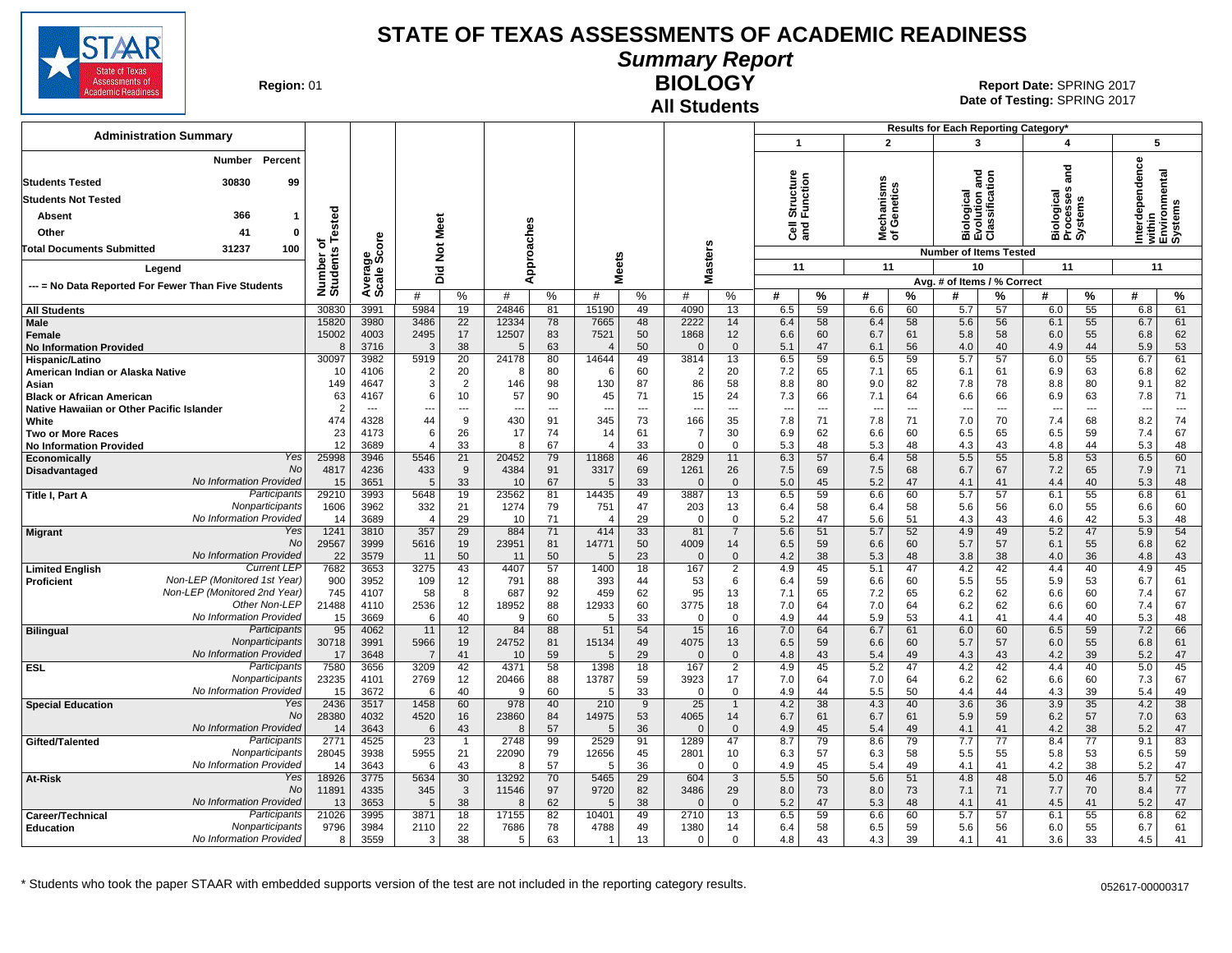

**Summary Report**

**Region: 01** 

#### **First-Time Tested Students**

**BIOLOGY** 01 **Report Date:** SPRING 2017 **Date of Testing:**  SPRING 2017

|                                                                               |                              |                        |                          |                                            |            |                      |                        |                      |                                 |                      |                       |                      |                                 |           | Results for Each Reporting Category*          |           |                                    |           |              |                                    |
|-------------------------------------------------------------------------------|------------------------------|------------------------|--------------------------|--------------------------------------------|------------|----------------------|------------------------|----------------------|---------------------------------|----------------------|-----------------------|----------------------|---------------------------------|-----------|-----------------------------------------------|-----------|------------------------------------|-----------|--------------|------------------------------------|
| <b>Administration Summary</b>                                                 |                              |                        |                          |                                            |            |                      |                        |                      |                                 |                      | $\mathbf{1}$          |                      | $\overline{2}$                  |           | 3                                             |           | 4                                  |           | 5            |                                    |
| Percent<br>Number                                                             |                              |                        |                          |                                            |            |                      |                        |                      |                                 |                      |                       |                      |                                 |           |                                               |           |                                    |           |              |                                    |
|                                                                               |                              |                        |                          |                                            |            |                      |                        |                      |                                 |                      |                       |                      |                                 |           | gue                                           |           | ក្ខ<br>ត                           |           | erdependence | within<br>Environmental<br>Systems |
| <b>Students Tested</b><br>27962<br>99                                         |                              |                        |                          |                                            |            |                      |                        |                      |                                 |                      | Structure<br>Function |                      | lechanisms<br>f Genetics        | ق≟        | Biological<br>Evolution and<br>Classification |           |                                    |           |              |                                    |
| <b>Students Not Tested</b>                                                    |                              |                        |                          |                                            |            |                      |                        |                      |                                 |                      |                       |                      |                                 |           |                                               |           |                                    |           |              |                                    |
| 215<br>Absent<br>1                                                            |                              |                        |                          |                                            |            |                      |                        |                      |                                 |                      |                       |                      |                                 |           |                                               |           |                                    |           |              |                                    |
| Other<br>7<br>0                                                               |                              |                        | <b>Meet</b>              |                                            |            |                      |                        |                      |                                 |                      | <b>Jes</b>            |                      | ౾ౕ                              |           |                                               |           | Biological<br>Processes<br>Systems |           |              |                                    |
| <b>Total Documents Submitted</b><br>28184<br>100                              |                              | å                      | $\rm \breve{\rm z}$      |                                            |            |                      |                        |                      |                                 |                      |                       |                      |                                 |           | <b>Number of Items Tested</b>                 |           |                                    |           |              |                                    |
| Legend                                                                        | Number of<br>Students Tested | Average<br>Scale Scc   |                          |                                            |            | Approaches           |                        | <b>Meets</b>         | asters                          |                      | 11                    |                      | 11                              |           | 10                                            |           | 11                                 |           | 11           |                                    |
| --- = No Data Reported For Fewer Than Five Students                           |                              |                        | Did                      |                                            |            |                      |                        |                      | Σ                               |                      |                       |                      |                                 |           | Avg. # of Items / % Correct                   |           |                                    |           |              |                                    |
|                                                                               |                              |                        | #                        | %                                          | #          | %                    | #                      | %                    | #                               | %                    | #                     | %                    | #                               | %         | #                                             | %         | #                                  | %         | #            | %                                  |
| <b>All Students</b>                                                           | 27962                        | 4047                   | 4117                     | 15                                         | 23845      | 85                   | 15116                  | 54                   | 4088                            | 15                   | 6.8                   | 62                   | 6.8                             | 62        | 5.9                                           | 59        | 6.3                                | 57        | 7.1          | 64                                 |
| Male                                                                          | 14154                        | 4045                   | 2339                     | 17                                         | 11815      | 83                   | 7633                   | 54                   | 2220                            | 16                   | 6.7                   | 61                   | 6.7                             | 61        | 5.9                                           | 59        | 6.4                                | 58        | 7.0          | 64                                 |
| Female<br><b>No Information Provided</b>                                      | 13800<br>8                   | 4049<br>3716           | 1775<br>3                | 13<br>38                                   | 12025<br>5 | 87<br>63             | 7479<br>$\overline{4}$ | 54<br>50             | 1868<br>$\Omega$                | 14<br>$\Omega$       | 6.8<br>5.1            | 62<br>47             | 6.9<br>6.1                      | 63<br>56  | 6.0<br>4.0                                    | 60<br>40  | 6.2<br>4.9                         | 57<br>44  | 7.1<br>5.9   | 64<br>53                           |
| Hispanic/Latino                                                               | 27252                        | 4038                   | 4066                     | 15                                         | 23186      | 85                   | 14570                  | 53                   | 3812                            | 14                   | 6.7                   | 61                   | 6.8                             | 62        | 5.9                                           | 59        | 6.3                                | 57        | 7.0          | 64                                 |
| American Indian or Alaska Native                                              | 9                            | 4167                   | $\overline{2}$           | 22                                         | -7         | 78                   | -6                     | 67                   | 2                               | 22                   | 7.4                   | 68                   | 7.3                             | 67        | 6.2                                           | 62        | 7.2                                | 66        | 7.3          | 67                                 |
| Asian                                                                         | 146                          | 4670                   |                          | $\mathbf{1}$                               | 145        | 99                   | 130                    | 89                   | 86                              | 59                   | 8.9                   | 81                   | 9.1                             | 83        | 7.9                                           | 79        | 8.8                                | 80        | 9.2          | 83                                 |
| <b>Black or African American</b><br>Native Hawaiian or Other Pacific Islander | 60<br>$\overline{2}$         | 4201<br>$\overline{a}$ |                          | $\overline{7}$<br>$\overline{\phantom{a}}$ | 56         | 93<br>$\overline{a}$ | 45<br>$\overline{a}$   | 75<br>$\overline{a}$ | 15                              | 25<br>$\overline{a}$ | 7.4                   | 67<br>$\overline{a}$ | 7.3<br>$\overline{\phantom{a}}$ | 66<br>--- | 6.8                                           | 68<br>--- | 7.1                                | 64<br>--- | 8.0          | 72<br>---                          |
| White                                                                         | 459                          | 4357                   | ---<br>35                | 8                                          | 424        | 92                   | 345                    | 75                   | $\overline{\phantom{a}}$<br>166 | 36                   | ---<br>7.9            | 72                   | 8.0                             | 72        | $\overline{\phantom{a}}$<br>7.1               | 71        | --<br>7.6                          | 69        | ---<br>8.3   | 76                                 |
| <b>Two or More Races</b>                                                      | 22                           | 4204                   | 5                        | 23                                         | 17         | 77                   | 14                     | 64                   | 7                               | 32                   | 7.1                   | 64                   | 6.8                             | 62        | 6.6                                           | 66        | 6.6                                | 60        | 7.5          | 68                                 |
| <b>No Information Provided</b>                                                | 12                           | 3689                   | $\overline{4}$           | 33                                         | 8          | 67                   | $\overline{4}$         | 33                   | $\Omega$                        | 0                    | 5.3                   | 48                   | 5.3                             | 48        | 4.3                                           | 43        | 4.8                                | 44        | 5.3          | 48                                 |
| Yes<br>Economically                                                           | 23325                        | 4003                   | 3802                     | 16                                         | 19523      | 84                   | 11796                  | 51                   | 2828                            | 12                   | 6.6                   | 60                   | 6.6                             | 60        | 5.8                                           | 58        | 6.1                                | 56        | 6.9          | 62                                 |
| No<br>Disadvantaged<br>No Information Provided                                | 4624                         | 4268<br>3688           | 311<br>$\overline{4}$    | $\overline{7}$                             | 4313<br>9  | 93<br>69             | 3315<br>.5             | 72<br>38             | 1260<br>$\Omega$                | 27<br>$\mathbf{0}$   | 7.7                   | 70<br>48             | 7.7                             | 70<br>52  | 6.8                                           | 68<br>42  | 7.3<br>4.5                         | 67<br>41  | 8.0          | 73                                 |
| Participants<br>Title I, Part A                                               | 13<br>26483                  | 4049                   | 3877                     | 31<br>15                                   | 22606      | 85                   | 14364                  | 54                   | 3885                            | 15                   | 5.2<br>6.8            | 62                   | 5.7<br>6.8                      | 62        | 4.2<br>5.9                                    | 59        | 6.3                                | 57        | 5.4<br>7.1   | 49<br>64                           |
| Nonparticipants                                                               | 1465                         | 4012                   | 236                      | 16                                         | 1229       | 84                   | 748                    | 51                   | 203                             | 14                   | 6.6                   | 60                   | 6.6                             | 60        | 5.9                                           | 59        | 6.2                                | 57        | 6.8          | 62                                 |
| No Information Provided                                                       | 14                           | 3689                   | $\overline{4}$           | 29                                         | 10         | 71                   | $\overline{4}$         | 29                   | $\Omega$                        | $\mathbf 0$          | 5.2                   | 47                   | 5.6                             | 51        | 4.3                                           | 43        | 4.6                                | 42        | 5.3          | 48                                 |
| Yes<br><b>Migrant</b><br>No                                                   | 1065                         | 3870                   | 247                      | 23                                         | 818        | 77                   | 408                    | 38                   | 81                              | 8                    | 5.9                   | 54                   | 6.0                             | 54        | 5.2                                           | 52        | 5.5                                | 50        | 6.3          | 57                                 |
| No Information Provided                                                       | 26880<br>17                  | 4054<br>3603           | 3862<br>8                | 14<br>47                                   | 23018<br>9 | 86<br>53             | 14703<br>.5            | 55<br>29             | 4007<br>$\Omega$                | 15<br>$\mathbf{0}$   | 6.8<br>4.5            | 62<br>41             | 6.8<br>5.6                      | 62<br>51  | 6.0<br>3.9                                    | 60<br>39  | 6.3<br>3.9                         | 58<br>35  | 7.1<br>4.9   | 64<br>44                           |
| <b>Current LEF</b><br><b>Limited English</b>                                  | 6010                         | 3715                   | 2132                     | $\overline{35}$                            | 3878       | 65                   | 1361                   | 23                   | 167                             | 3                    | 5.2                   | 48                   | 5.5                             | 50        | 4.5                                           | 45        | 4.7                                | 43        | 5.3          | 48                                 |
| Non-LEP (Monitored 1st Year)<br><b>Proficient</b>                             | 874                          | 3962                   | 100                      | 11                                         | 774        | 89                   | 389                    | 45                   | 53                              | 6                    | 6.5                   | 59                   | 6.6                             | 60        | 5.5                                           | 55        | 5.9                                | 54        | 6.7          | 61                                 |
| Non-LEP (Monitored 2nd Year)                                                  | 712                          | 4136                   | 39                       | 5                                          | 673        | 95                   | 456                    | 64                   | 95                              | 13                   | 7.3                   | 66                   | 7.3                             | 67        | 6.4                                           | 64        | 6.7                                | 61        | 7.6          | 69                                 |
| Other Non-LEP<br>No Information Provided                                      | 20351                        | 4146                   | 1840                     | 9                                          | 18511      | 91                   | 12905                  | 63                   | 3773                            | 19                   | 7.2                   | 66                   | 7.2                             | 65        | 6.4                                           | 64        | 6.8                                | 62        | 7.6          | 69                                 |
| Participants<br><b>Bilingual</b>                                              | 15<br>92                     | 3669<br>4076           | 6<br>10                  | 40<br>11                                   | 9<br>82    | 60<br>89             | -5<br>51               | 33<br>55             | $\Omega$<br>15                  | $\Omega$<br>16       | 4.9<br>7.1            | 44<br>64             | 5.9<br>6.7                      | 53<br>61  | 4.1<br>6.1                                    | 41<br>61  | 4.4<br>6.5                         | 40<br>59  | 5.3<br>7.3   | 48<br>67                           |
| Nonparticipants                                                               | 27854                        | 4047                   | 4101                     | 15                                         | 23753      | 85                   | 15060                  | 54                   | 4073                            | 15                   | 6.8                   | 62                   | 6.8                             | 62        | 5.9                                           | 59        | 6.3                                | 57        | 7.1          | 64                                 |
| No Information Provided                                                       | 16                           | 3675                   | 6                        | 38                                         | 10         | 63                   | .5                     | 31                   | $\Omega$                        | $\mathbf{0}$         | 4.8                   | 44                   | 5.6                             | 51        | 4.4                                           | 44        | 4.3                                | 39        | 5.4          | 49                                 |
| Participants<br><b>ESL</b>                                                    | 5943                         | 3718                   | 2084                     | 35                                         | 3859       | 65                   | 1360                   | 23                   | 167                             | 3                    | 5.2                   | 48                   | 5.5                             | 50        | 4.5                                           | 45        | 4.7                                | 43        | 5.3          | 48                                 |
| Nonparticipants<br>No Information Provided                                    | 22004<br>15                  | 4136<br>3672           | 2027                     | 9<br>40                                    | 19977<br>9 | 91<br>60             | 13751<br>.5            | 62<br>33             | 3921<br>$\Omega$                | 18<br>0              | 7.2<br>4.9            | 65<br>44             | 7.2<br>5.5                      | 65<br>50  | 6.3<br>4.4                                    | 63<br>44  | 6.7<br>4.3                         | 61<br>39  | 7.5<br>5.4   | 68<br>49                           |
| <b>Special Education</b><br>Yes                                               | 1869                         | 3562                   | 6<br>1022                | 55                                         | 847        | 45                   | 207                    | 11                   | 25                              | $\mathbf{1}$         | 4.4                   | 40                   | 4.6                             | 42        | 3.8                                           | 38        | 4.1                                | 37        | 4.5          | 41                                 |
| No                                                                            | 26080                        | 4082                   | 3090                     | 12                                         | 22990      | 88                   | 14904                  | 57                   | 4063                            | 16                   | 6.9                   | 63                   | 7.0                             | 63        | 6.1                                           | 61        | 6.5                                | 59        | 7.2          | 66                                 |
| No Information Provided                                                       | 13                           | 3676                   | 5                        | 38                                         | 8          | 62                   | .5                     | 38                   | $\Omega$                        | $\Omega$             | 5.0                   | 45                   | 5.7                             | 52        | 4.2                                           | 42        | 4.3                                | 39        | 5.5          | 50                                 |
| Participants<br>Gifted/Talented                                               | 2764                         | 4528                   | 19                       | $\overline{1}$                             | 2745       | 99                   | 2529                   | 91                   | 1289                            | 47                   | 8.7                   | 79                   | 8.7                             | 79        | 7.7                                           | 77        | 8.5                                | 77        | 9.1          | 83                                 |
| Nonparticipants<br>No Information Provided                                    | 25185<br>13                  | 3994<br>3676           | 4093<br>5                | 16<br>38                                   | 21092<br>8 | 84<br>62             | 12582<br>5             | 50<br>38             | 2799<br>$\Omega$                | 11<br>0              | 6.6<br>5.0            | 60<br>45             | 6.6<br>5.7                      | 60<br>52  | 5.7<br>4.2                                    | 57<br>42  | 6.1<br>4.3                         | 55<br>39  | 6.8<br>5.5   | 62<br>50                           |
| Yes<br>At-Risk                                                                | 16197                        | 3831                   | 3843                     | 24                                         | 12354      | 76                   | 5401                   | 33                   | 602                             | $\overline{4}$       | 5.8                   | 53                   | 5.9                             | 54        | 5.1                                           | 51        | 5.3                                | 48        | 6.0          | 55                                 |
| No                                                                            | 11753                        | 4345                   | 270                      | $\overline{2}$                             | 11483      | 98                   | 9710                   | 83                   | 3486                            | 30                   | 8.1                   | 74                   | 8.0                             | 73        | 7.1                                           | 71        | 7.7                                | 70        | 8.5          | 77                                 |
| No Information Provided                                                       | 12                           | 3689                   | $\overline{\mathcal{L}}$ | 33                                         | 8          | 67                   | .5                     | 42                   |                                 | $\Omega$             | 5.3                   | 48                   | 5.6                             | 51        | 4.3                                           | 43        | 4.6                                | 42        | 5.4          | 49                                 |
| Participants<br>Career/Technical                                              | 19027                        | 4052                   | 2595                     | 14                                         | 16432      | 86                   | 10352                  | 54                   | 2709                            | 14                   | 6.8                   | 62                   | 6.8                             | 62        | 6.0                                           | 60        | 6.3                                | 58        | 7.1          | 64                                 |
| Nonparticipants<br><b>Education</b><br>No Information Provided                | 8929<br>6                    | 4037<br>3609           | 1520<br>$\mathcal{P}$    | 17<br>33                                   | 7409<br>4  | 83<br>67             | 4763<br>$\overline{1}$ | 53<br>17             | 1379<br>$\Omega$                | 15<br>$\Omega$       | 6.7<br>5.2            | 61<br>47             | 6.8<br>5.0                      | 62<br>45  | 5.9<br>4.3                                    | 59<br>43  | 6.3<br>3.5                         | 57<br>32  | 7.0<br>4.5   | 64<br>41                           |
|                                                                               |                              |                        |                          |                                            |            |                      |                        |                      |                                 |                      |                       |                      |                                 |           |                                               |           |                                    |           |              |                                    |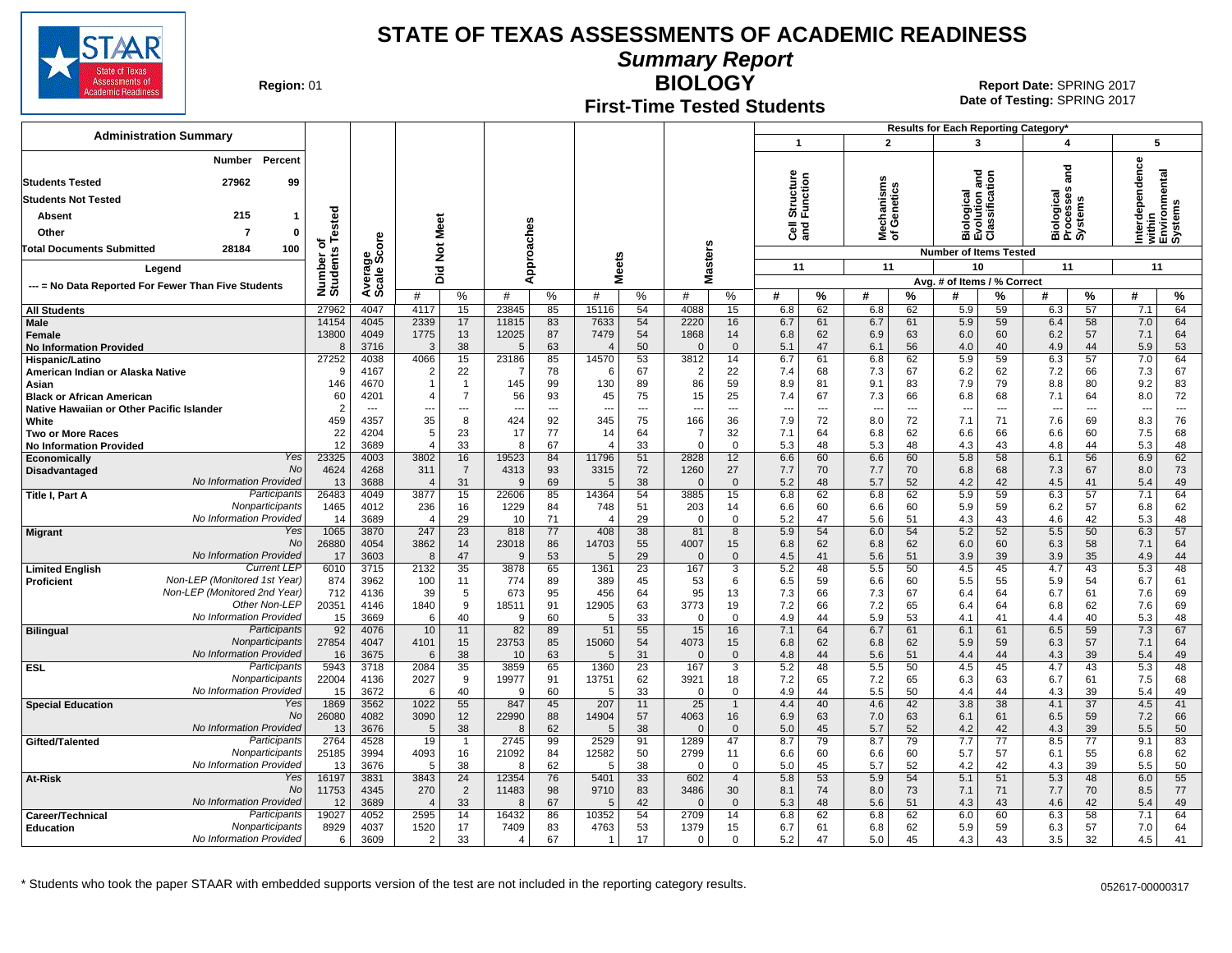

**Summary Report**

**Region: 01** 

#### **Retested Students BIOLOGY**

|                                                                               |                          |                                  |                                  |                            |                                 |                            |                                |                                            |                                            |                                     |                                 |                                  |                                        |                                             | Results for Each Reporting Category*        |                                             |                                              |                                  |                                                       |                                |
|-------------------------------------------------------------------------------|--------------------------|----------------------------------|----------------------------------|----------------------------|---------------------------------|----------------------------|--------------------------------|--------------------------------------------|--------------------------------------------|-------------------------------------|---------------------------------|----------------------------------|----------------------------------------|---------------------------------------------|---------------------------------------------|---------------------------------------------|----------------------------------------------|----------------------------------|-------------------------------------------------------|--------------------------------|
| <b>Administration Summary</b>                                                 |                          |                                  |                                  |                            |                                 |                            |                                |                                            |                                            |                                     | 1                               |                                  | $\overline{2}$                         |                                             | $\mathbf{3}$                                |                                             | 4                                            |                                  |                                                       | 5                              |
| Percent<br>Number                                                             |                          |                                  |                                  |                            |                                 |                            |                                |                                            |                                            |                                     |                                 |                                  |                                        |                                             |                                             |                                             |                                              |                                  | Interdependence<br>within<br>Environmental<br>Systems |                                |
| <b>Students Tested</b><br>2868<br>94                                          |                          |                                  |                                  |                            |                                 |                            |                                |                                            |                                            |                                     | Structure<br>Function           |                                  | lechanisms<br>f Genetics               |                                             | iological<br>volution and<br>:lassification |                                             | ត្ត                                          |                                  |                                                       |                                |
| <b>Students Not Tested</b>                                                    |                          |                                  |                                  |                            |                                 |                            |                                |                                            |                                            |                                     |                                 |                                  |                                        |                                             |                                             |                                             | iological<br>rocesses                        |                                  |                                                       |                                |
| 151<br>Absent<br>5                                                            |                          |                                  |                                  |                            |                                 |                            |                                |                                            |                                            |                                     |                                 |                                  |                                        |                                             |                                             |                                             |                                              | ystems                           |                                                       |                                |
| Other<br>34<br>-1                                                             | Tested                   |                                  | Meet                             |                            |                                 |                            |                                |                                            |                                            |                                     | මි දි                           |                                  | ᄛᅕ                                     |                                             |                                             |                                             |                                              |                                  |                                                       |                                |
| 3053<br>100<br>Total Documents Submitted                                      | ৳                        |                                  |                                  |                            |                                 |                            |                                |                                            |                                            |                                     |                                 |                                  |                                        |                                             | mάō                                         |                                             |                                              | mιά                              |                                                       |                                |
|                                                                               |                          |                                  | $\breve{\mathbf{z}}$             |                            |                                 | Approaches                 |                                |                                            |                                            | <b>Masters</b>                      |                                 |                                  |                                        |                                             | <b>Number of Items Tested</b><br>10         |                                             |                                              |                                  |                                                       |                                |
| Legend                                                                        |                          |                                  | 흐<br>ō                           |                            |                                 |                            | <b>Meets</b>                   |                                            |                                            |                                     | 11                              |                                  | 11                                     |                                             | Avg. # of Items / % Correct                 |                                             | 11                                           |                                  | 11                                                    |                                |
| --- = No Data Reported For Fewer Than Five Students                           | Number o<br>Students     | Average<br>Scale Score           | #                                | $\%$                       | #                               | %                          | #                              | %                                          | #                                          | $\%$                                | #                               | %                                | #                                      | %                                           | #                                           | %                                           | #                                            | %                                | #                                                     | %                              |
| <b>All Students</b>                                                           | 2868                     | 3445                             | 1867                             | 65                         | 1001                            | 35                         | 74                             | 3                                          | $\overline{2}$                             | $\Omega$                            | 3.9                             | 35                               | 4.0                                    | 37                                          | 3.3                                         | 33                                          | 3.5                                          | 32                               | 3.7                                                   | $\overline{34}$                |
| <b>Male</b><br>Female<br><b>No Information Provided</b>                       | 1666<br>1202<br>$\Omega$ | 3423<br>3476<br>$\sim$           | 1147<br>720                      | 69<br>60<br>$\overline{a}$ | 519<br>482                      | 31<br>40<br>$\overline{a}$ | 32<br>42<br>$---$              | 2<br>3<br>$\overline{\phantom{a}}$         | $\overline{2}$<br>$\Omega$                 | $\mathbf{0}$<br>$\mathbf{0}$<br>--- | 3.8<br>3.9<br>$\overline{a}$    | 34<br>36<br>---                  | 3.9<br>4.2<br>$\overline{\phantom{a}}$ | 35<br>38<br>$\sim$                          | 3.1<br>3.6<br>$\overline{\phantom{a}}$      | 31<br>36<br>$\overline{a}$                  | 3.5<br>3.6                                   | 32<br>33<br>$---$                | 3.6<br>3.9<br>$\overline{a}$                          | 33<br>35<br>$\cdots$           |
| Hispanic/Latino                                                               | 2845                     | 3445                             | 1853                             | 65                         | 992                             | 35                         | $\overline{74}$                | 3                                          | $\overline{2}$                             | $\mathbf 0$                         | 3.8                             | 35                               | 4.0                                    | $\overline{37}$                             | 3.3                                         | 33                                          | 3.5                                          | 32                               | 3.7                                                   | 34                             |
| American Indian or Alaska Native                                              |                          | $\overline{\phantom{a}}$         | --                               | ---                        | ---                             | $\overline{\phantom{a}}$   | ---                            | $---$                                      | $\overline{\phantom{a}}$                   | ---                                 | ---                             | $\overline{a}$                   | $\overline{\phantom{a}}$               | $\overline{\phantom{a}}$                    | $\overline{\phantom{a}}$                    | ---                                         | ---                                          | $\overline{a}$                   | ---                                                   | $\overline{\phantom{a}}$       |
| Asian                                                                         | 3<br>3                   | $---$<br>$---$                   | ---<br>---                       | $\sim$<br>$\sim$           | ---<br>$---$                    | $---$<br>$---$             | $---$<br>$---$                 | $---$<br>$---$                             | $\overline{\phantom{a}}$<br>---            | $---$<br>$---$                      | ---<br>$---$                    | $\overline{a}$<br>$\overline{a}$ | ---<br>---                             | $\sim$<br>$\sim$                            | $\sim$<br>$\sim$                            | $---$<br>$---$                              | $---$<br>$---$                               | $\overline{a}$<br>$\overline{a}$ | ---<br>---                                            | $\sim$<br>$\sim$               |
| <b>Black or African American</b><br>Native Hawaiian or Other Pacific Islander | $\Omega$                 | $---$                            | $\overline{\phantom{a}}$         | $\overline{a}$             |                                 | $- - -$                    | ---                            | $\overline{a}$                             | $\overline{\phantom{a}}$                   | $\overline{a}$                      | ---                             | $\overline{a}$                   | ---                                    | $\sim$                                      | $\overline{\phantom{a}}$                    | $\overline{a}$                              | $\overline{\phantom{a}}$                     | $\overline{a}$                   | ---                                                   | $\overline{\phantom{a}}$       |
| White                                                                         | 15                       | 3449                             | 9                                | 60                         | 6                               | 40                         | $\Omega$                       | $\mathbf 0$                                | $\Omega$                                   | 0                                   | 4.1                             | 37                               | 3.8                                    | 35                                          | 2.7                                         | 27                                          | 3.9                                          | 36                               | 3.9                                                   | 35                             |
| <b>Two or More Races</b>                                                      | -1                       | $\overline{\phantom{a}}$         | $\overline{\phantom{a}}$         | $---$                      |                                 | ---                        | ---                            | ---                                        | $\overline{\phantom{a}}$                   | ---                                 | ---                             | ---                              | $\overline{\phantom{a}}$               | $\overline{\phantom{a}}$                    | $\overline{\phantom{a}}$                    | ---                                         | $\qquad \qquad \cdots$                       | ---                              | ---                                                   | $---$                          |
| <b>No Information Provided</b>                                                | $\Omega$                 | $-$                              |                                  | ---                        |                                 | $\sim$                     | ---                            | $\sim$                                     | $\overline{\phantom{a}}$                   | ---                                 | ---                             | $\sim$                           | ÷.,                                    | $\overline{a}$                              | $\overline{\phantom{a}}$                    | $\sim$                                      |                                              | $\overline{a}$                   | ---                                                   | $\overline{a}$                 |
| Yes<br>Economically<br><b>No</b><br><b>Disadvantaged</b>                      | 2673<br>193              | 3443<br>3474                     | 1744<br>122                      | 65<br>63                   | 929<br>71                       | 35<br>37                   | 72<br>$\overline{2}$           | 3                                          | $\mathbf{1}$<br>$\mathbf{1}$               | $\mathbf{0}$<br>1                   | 3.9<br>3.8                      | 35<br>35                         | 4.0<br>4.1                             | 36<br>37                                    | 3.3<br>3.6                                  | 33<br>36                                    | 3.5<br>3.8                                   | 32<br>34                         | 3.7<br>3.8                                            | 34<br>35                       |
| No Information Provided                                                       | $\overline{2}$           | $\overline{\phantom{a}}$         | $\overline{\phantom{a}}$         | ---                        |                                 | $\overline{a}$             | ---                            | $\overline{\phantom{a}}$                   |                                            | ---                                 | ---                             | ---                              | $\overline{\phantom{a}}$               | $\overline{\phantom{a}}$                    | $\overline{\phantom{a}}$                    | ---                                         | $\overline{\phantom{a}}$                     | ---                              | $\overline{\phantom{a}}$                              | $\hspace{0.05cm} \ldots$       |
| Participants<br>Title I, Part A                                               | 2727                     | 3446                             | 1771                             | 65                         | 956                             | 35                         | 71                             | 3                                          | $\overline{2}$                             | 0                                   | 3.9                             | 35                               | 4.0                                    | $\overline{37}$                             | $\overline{3.3}$                            | 33                                          | 3.5                                          | $\overline{32}$                  | 3.7                                                   | $\overline{34}$                |
| Nonparticipants                                                               | 141                      | 3442                             | 96                               | 68                         | 45                              | 32                         | 3                              | 2                                          | $\Omega$                                   | 0                                   | 3.8                             | 34                               | 3.9                                    | 36                                          | 3.3                                         | 33                                          | 3.7                                          | 34                               | 3.6                                                   | 33                             |
| No Information Provided<br>Yes                                                | $\Omega$<br>176          | $\overline{a}$<br>3447           | $\overline{\phantom{a}}$<br>110  | $\overline{a}$<br>63       | ---<br>66                       | $\overline{a}$<br>38       | ---<br>6                       | $\overline{a}$<br>3                        | $- -$<br>$\mathbf{0}$                      | ---<br>$\mathbf{0}$                 | $\overline{a}$<br>4.0           | ---<br>36                        | $\overline{\phantom{a}}$<br>4.1        | $\sim$<br>37                                | $\overline{\phantom{a}}$<br>3.2             | $\overline{a}$<br>32                        | $\sim$<br>3.5                                | $\overline{a}$<br>32             | $\overline{\phantom{a}}$<br>3.8                       | $\hspace{0.05cm} \ldots$<br>34 |
| <b>Migrant</b><br>No                                                          | 2687                     | 3445                             | 1754                             | 65                         | 933                             | 35                         | 68                             | 3                                          | $\overline{2}$                             | $\mathbf 0$                         | 3.8                             | 35                               | 4.0                                    | 36                                          | 3.3                                         | 33                                          | 3.5                                          | 32                               | 3.7                                                   | 34                             |
| No Information Provided                                                       | 5                        | 3499                             | $\mathbf{3}$                     | 60                         | $\overline{2}$                  | 40                         | $\overline{0}$                 | $\mathbf{0}$                               | $\Omega$                                   | $\mathbf{0}$                        | 3.2                             | 29                               | 4.0                                    | 36                                          | 3.6                                         | 36                                          | 4.4                                          | 40                               | 4.4                                                   | 40                             |
| <b>Current LEP</b><br><b>Limited English</b>                                  | 1672                     | 3429                             | 1143                             | 68                         | 529                             | 32                         | 39                             | $\overline{2}$                             | $\Omega$                                   | 0                                   | 3.8                             | 34                               | 4.0                                    | 36                                          | 3.2                                         | 32                                          | 3.4                                          | 31                               | 3.7                                                   | 33                             |
| Non-LEP (Monitored 1st Year)<br>Proficient<br>Non-LEP (Monitored 2nd Year)    | 26<br>33                 | 3609<br>3480                     | 9<br>19                          | 35<br>58                   | 17<br>14                        | 65<br>42                   | $\overline{4}$<br>3            | 15<br>9                                    | $\Omega$<br>$\Omega$                       | 0<br>0                              | 4.2<br>4.4                      | 38<br>40                         | 4.6<br>4.7                             | 42<br>43                                    | 4.5<br>3.3                                  | 45<br>33                                    | 4.5<br>3.3                                   | 41<br>30                         | 4.8<br>3.7                                            | 44<br>34                       |
| Other Non-LEP                                                                 | 1137                     | 3465                             | 696                              | 61                         | 441                             | 39                         | 28                             | 2                                          | $\overline{2}$                             | $\mathbf 0$                         | 4.0                             | 36                               | 4.0                                    | 37                                          | 3.5                                         | 35                                          | 3.7                                          | 33                               | 3.8                                                   | 35                             |
| No Information Provided                                                       | $\mathbf 0$              | $\overline{a}$                   | $\overline{a}$                   | $\sim$                     | $\sim$                          | $\overline{a}$             | $\overline{a}$                 | $\sim$                                     | $\overline{\phantom{a}}$                   | ---                                 | ---                             | $\overline{a}$                   | $\overline{\phantom{a}}$               | $\overline{\phantom{a}}$                    | $\overline{a}$                              | $\overline{\phantom{a}}$                    | $\sim$                                       | $\overline{a}$                   | ---                                                   | $\sim$ $\sim$                  |
| <b>Bilingual</b><br>Participants                                              | 3                        | $\hspace{0.05cm} \ldots$         | $\overline{\phantom{a}}$         | $\hspace{0.05cm} \ldots$   | $\overline{\phantom{a}}$        | $\cdots$                   | $\overline{\phantom{a}}$       | $\overline{\phantom{a}}$                   | $\overline{\phantom{a}}$                   | $\qquad \qquad \cdots$              | $\cdots$                        | $\cdots$                         | $\overline{\phantom{a}}$               | $\hspace{0.05cm} \cdots$                    | $\hspace{0.05cm} \ldots$                    | $\hspace{0.05cm} \ldots$                    | $\overline{\phantom{a}}$                     | $\cdots$                         | $\overline{\phantom{a}}$                              | $\hspace{0.05cm} \ldots$       |
| Nonparticipants<br>No Information Provided                                    | 2864                     | 3445                             | 1865                             | 65                         | 999                             | 35                         | 74                             | 3                                          | $\overline{2}$                             | $\mathbf 0$                         | 3.8                             | 35                               | 4.0                                    | 37                                          | 3.3                                         | 33                                          | 3.5                                          | 32                               | 3.7                                                   | 34                             |
| Participants<br><b>ESL</b>                                                    | 1637                     | $---$<br>3427                    | $\overline{\phantom{a}}$<br>1125 | 69                         | 512                             | ---<br>31                  | $\overline{\phantom{a}}$<br>38 | $\overline{\phantom{a}}$<br>$\overline{2}$ | $\mathbf 0$                                | ---<br>$\mathbf 0$                  | $\overline{a}$<br>3.8           | ---<br>34                        | $\overline{\phantom{a}}$<br>4.0        | $\overline{\phantom{a}}$<br>$\overline{36}$ | $\overline{\phantom{a}}$<br>3.2             | $\overline{\phantom{a}}$<br>$\overline{32}$ | $\overline{\phantom{a}}$<br>$\overline{3.4}$ | ---<br>31                        | ---<br>3.7                                            | $\cdots$<br>$\overline{33}$    |
| Nonparticipants                                                               | 1231                     | 3469                             | 742                              | 60                         | 489                             | 40                         | 36                             | 3                                          | $\overline{2}$                             | 0                                   | 4.0                             | 36                               | 4.0                                    | 37                                          | 3.5                                         | 35                                          | 3.7                                          | 33                               | 3.8                                                   | 35                             |
| No Information Provided                                                       | $\mathbf 0$              | $\overline{\phantom{a}}$         | $\overline{\phantom{a}}$         | ---                        | $\overline{\phantom{a}}$        | ---                        | $\overline{\phantom{a}}$       | ---                                        |                                            | ---                                 | ---                             | $\overline{a}$                   | $\overline{\phantom{a}}$               | $\overline{\phantom{a}}$                    | $\overline{\phantom{a}}$                    | ---                                         | $\overline{\phantom{a}}$                     | ---                              | ---                                                   | $\hspace{0.05cm} \cdots$       |
| Yes<br><b>Special Education</b>                                               | 567                      | 3368                             | 436                              | 77                         | $131$                           | $\overline{23}$            | 3                              | $\overline{1}$                             | $\mathbf{0}$                               | $\mathbf{0}$                        | 3.5                             | 32                               | 3.6                                    | 32                                          | 2.9                                         | 29                                          | 3.3                                          | 30                               | 3.3                                                   | 30                             |
| No<br>No Information Provided                                                 | 2300                     | 3465<br>$\overline{\phantom{a}}$ | 1430<br>$\overline{\phantom{a}}$ | 62<br>---                  | 870<br>$\overline{\phantom{a}}$ | 38<br>$\overline{a}$       | 71<br>$\overline{\phantom{a}}$ | 3<br>$---$                                 | $\overline{2}$<br>$\overline{\phantom{a}}$ | $\mathbf 0$<br>---                  | 3.9<br>$\overline{\phantom{a}}$ | 36<br>---                        | 4.1<br>$\overline{\phantom{a}}$        | 38<br>$---$                                 | 3.4<br>$\overline{\phantom{a}}$             | 34<br>$\overline{a}$                        | 3.6<br>$\overline{\phantom{a}}$              | 32<br>$---$                      | 3.8<br>$\overline{\phantom{a}}$                       | 35<br>$\overline{\phantom{a}}$ |
| Participants<br>Gifted/Talented                                               | $\overline{7}$           | 3495                             | $\overline{4}$                   | 57                         | 3                               | 43                         | $\Omega$                       | $\Omega$                                   | $\Omega$                                   | 0                                   | 3.4                             | 31                               | 4.1                                    | 38                                          | 3.7                                         | 37                                          | 4.0                                          | 36                               | 4.1                                                   | 38                             |
| Nonparticipants                                                               | 2860                     | 3445                             | 1862                             | 65                         | 998                             | 35                         | 74                             | 3                                          | $\overline{2}$                             | 0                                   | 3.9                             | 35                               | 4.0                                    | 37                                          | 3.3                                         | 33                                          | 3.5                                          | 32                               | 3.7                                                   | 34                             |
| No Information Provided                                                       | $\overline{1}$           | $\overline{a}$                   | $\sim$                           | $\overline{a}$             | $\overline{a}$                  | $\overline{a}$             | $\overline{a}$                 | $---$                                      | ---                                        | ---                                 | $\overline{a}$                  | $\overline{a}$                   | $\overline{\phantom{a}}$               | $\sim$                                      | $\overline{\phantom{a}}$                    | $\overline{a}$                              | $\overline{a}$                               | $\overline{a}$                   | $\overline{a}$                                        | $\sim$                         |
| Yes<br>At-Risk<br><b>No</b>                                                   | 2729                     | 3441                             | 1791                             | 66                         | 938                             | 34                         | 64                             | $\overline{2}$                             | $\overline{2}$<br>$\Omega$                 | $\mathbf{0}$                        | 3.8                             | 35                               | 4.0                                    | 36                                          | $\overline{3.3}$                            | 33                                          | 3.5                                          | 32                               | $\overline{3.7}$                                      | 34                             |
| No Information Provided                                                       | 138<br>$\overline{1}$    | 3529<br>$---$                    | 75<br>$\overline{a}$             | 54<br>$\overline{a}$       | 63<br>$\overline{a}$            | 46<br>$\overline{a}$       | 10<br>$\overline{a}$           | $\overline{7}$<br>$---$                    | $\overline{a}$                             | $\mathbf 0$<br>---                  | 4.5<br>$\overline{a}$           | 41<br>---                        | 4.6<br>---                             | 42<br>$---$                                 | 3.6<br>$\overline{\phantom{a}}$             | 36<br>$\overline{a}$                        | 4.0<br>$\overline{a}$                        | 36<br>$\overline{a}$             | 3.9<br>$\overline{a}$                                 | 36<br>$---$                    |
| Participants<br>Career/Technical                                              | 1999                     | 3450                             | 1276                             | 64                         | 723                             | 36                         | 49                             | $\overline{2}$                             | $\overline{1}$                             | $\mathbf 0$                         | 3.9                             | 35                               | 4.0                                    | 37                                          | 3.3                                         | 33                                          | 3.6                                          | 32                               | 3.8                                                   | 34                             |
| Nonparticipants<br><b>Education</b>                                           | 867                      | 3435                             | 590                              | 68                         | 277                             | 32                         | 25                             | 3                                          | $\overline{1}$                             | 0                                   | 3.9                             | 35                               | 4.0                                    | 36                                          | 3.3                                         | 33                                          | 3.4                                          | 31                               | 3.7                                                   | 33                             |
| No Information Provided                                                       | $\mathcal{P}$            | $---$                            | $\overline{\phantom{a}}$         | $\overline{\phantom{a}}$   | $\overline{a}$                  | $\sim$                     | $\overline{\phantom{a}}$       | $\overline{\phantom{a}}$                   | ---                                        | $\sim$                              | $\overline{\phantom{a}}$        | $\overline{a}$                   | ---                                    | $\overline{a}$                              | $\overline{a}$                              | $\overline{a}$                              | $\overline{\phantom{a}}$                     | $\overline{a}$                   | ---                                                   | $\sim$                         |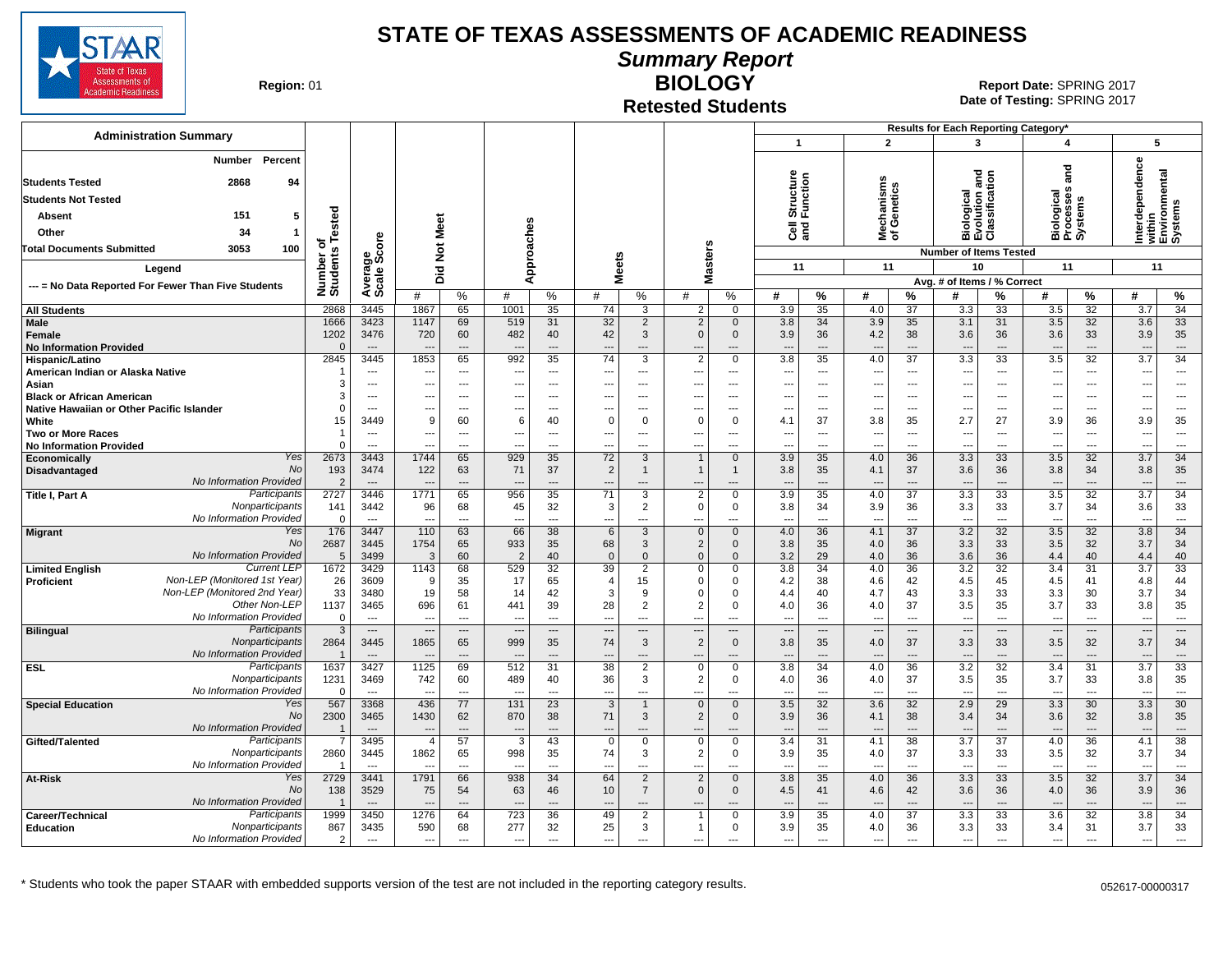

# **Summary Report**

**Region: 01** 

#### **All Students ENGLISH I**

**Date of Testing:**  SPRING 2017 01 **Report Date:** SPRING 2017

|                                                                                   |                      |                                  |                        |                      |                      |                       |                |                                |                       |                               |                                 |                                |                                    |                      |                                        |                                | Results for Each Reporting Category' |                                                      |                                 |                                |            |                                |
|-----------------------------------------------------------------------------------|----------------------|----------------------------------|------------------------|----------------------|----------------------|-----------------------|----------------|--------------------------------|-----------------------|-------------------------------|---------------------------------|--------------------------------|------------------------------------|----------------------|----------------------------------------|--------------------------------|--------------------------------------|------------------------------------------------------|---------------------------------|--------------------------------|------------|--------------------------------|
| <b>Administration Summary</b>                                                     |                      |                                  |                        |                      |                      |                       |                |                                |                       |                               | $\overline{\mathbf{1}}$         |                                | $\overline{2}$                     |                      | 3                                      |                                | 4                                    |                                                      | 5                               |                                | 6          |                                |
| Percent<br><b>Number</b>                                                          |                      |                                  |                        |                      |                      |                       |                |                                |                       |                               | nding/<br>Across                |                                | ding/                              |                      | lding                                  |                                |                                      |                                                      |                                 |                                |            |                                |
| 39852<br><b>Students Tested</b><br>99                                             |                      |                                  |                        |                      |                      |                       |                |                                |                       |                               |                                 |                                |                                    | Texts                |                                        | <b>onal</b>                    |                                      |                                                      |                                 |                                |            |                                |
| <b>Students Not Tested</b>                                                        |                      |                                  |                        |                      |                      |                       |                |                                |                       |                               | ऴ<br>S                          |                                | erstan                             |                      | Ĕ<br>Jndersta<br>\nalysis<br>nformatio |                                |                                      |                                                      |                                 |                                |            |                                |
| 536<br>Absent                                                                     | ested                |                                  |                        |                      |                      |                       |                |                                |                       |                               |                                 |                                |                                    |                      |                                        | S                              |                                      |                                                      |                                 |                                |            |                                |
| 56<br>Other<br>0                                                                  |                      |                                  | Meet                   |                      |                      |                       |                |                                |                       |                               | Underst<br>Analysis<br>Genres   |                                | Understa<br>Analysis<br>Literary T |                      | ∍                                      | ă                              | Composition                          |                                                      | Revision                        |                                | Editing    |                                |
| 40444<br>100<br><b>Total Documents Submitted</b>                                  | ठ                    | ge<br>Score                      | $\frac{5}{2}$          |                      |                      | pproaches             |                |                                |                       |                               |                                 |                                |                                    |                      | <b>Number of Points Possible</b>       |                                |                                      |                                                      |                                 |                                |            |                                |
| Legend                                                                            | Number o<br>Students |                                  | 흐                      |                      |                      |                       | leets          |                                |                       | asters                        | 8                               |                                | 13                                 |                      | 13                                     |                                | 16                                   |                                                      | 9                               |                                | 9          |                                |
| --- = No Data Reported For Fewer Than Five Students                               |                      | Avera<br>Scale                   | ۵                      |                      |                      | ∢                     | Σ              |                                |                       | ż                             |                                 |                                |                                    |                      | <b>Number of Points Scored</b>         |                                |                                      |                                                      |                                 |                                |            |                                |
|                                                                                   |                      |                                  | #                      | %                    | #                    | %                     | #              | %                              | #                     | %                             | #                               | $\frac{9}{6}$                  | #                                  | %                    | #                                      | %                              | #                                    | %                                                    | #                               | %                              | #          | %                              |
| <b>All Students</b>                                                               | 3985                 | 3808                             | 19581                  | 49                   | 20271                | 51                    | 13786          | 35                             | 1797                  | 5                             | 5.1                             | 63                             | 7.1                                | 54                   | 7.6                                    | 58                             | 8.1                                  | $\overline{\phantom{a}}$                             | 5.4                             | 60                             | 6.0        | 66                             |
| Male                                                                              | 21574                | 3725                             | 12030                  | 56                   | 9544                 | 44                    | 6105           | 28                             | 625                   | 3                             | 4.8                             | 59                             | 6.6                                | 51                   | 7.2                                    | 55                             | 7.6                                  | $\hspace{0.05cm} \ldots$                             | 5.3                             | 59                             | 5.6        | 63                             |
| <b>Female</b><br><b>No Information Provided</b>                                   | 18276                | 3907<br>$\overline{\phantom{a}}$ | 7549                   | 41<br>$\overline{a}$ | 10727                | 59<br>$\overline{a}$  | 7681           | 42<br>$\overline{\phantom{a}}$ | 1172                  | $\,6\,$<br>---                | 5.4                             | 68<br>$\overline{\phantom{a}}$ | 7.7<br>$\overline{\phantom{a}}$    | 59<br>$\overline{a}$ | 8.1<br>$\overline{\phantom{a}}$        | 62<br>$\overline{\phantom{a}}$ | 8.7                                  | $\hspace{0.05cm} \ldots$<br>---                      | 5.6<br>$\overline{\phantom{a}}$ | 62<br>$\overline{\phantom{a}}$ | 6.3<br>--- | 70<br>$\overline{\phantom{a}}$ |
| Hispanic/Latino                                                                   | 39086                | 3802                             | 19372                  | 50                   | 19714                | 50                    | 13308          | 34                             | 1656                  | $\overline{4}$                | 5.0                             | 63                             | 7.1                                | 54                   | 7.6                                    | 58                             | 8.1                                  | $\hspace{0.05cm} \ldots$                             | 5.4                             | 60                             | 5.9        | 66                             |
| American Indian or Alaska Native                                                  | -11                  | 3778                             | -5                     | 45                   | -6                   | 55                    | 3              | 27                             | -0                    | $\mathbf{0}$                  | 5.2                             | 65                             | 7.5                                | 57                   | 6.8                                    | 52                             | 8.0                                  | $\overline{\phantom{a}}$                             | 5.4                             | 60                             | 6.2        | 69                             |
| Asian                                                                             | 158                  | 4423                             | 23                     | 15                   | 135                  | 85                    | 127            | 80                             | 57                    | 36                            | 6.9                             | 86                             | 9.9                                | 76                   | 10.3                                   | 79                             | 11.2                                 | $\overline{\phantom{a}}$                             | 7.0                             | 78                             | 7.8        | 87                             |
| <b>Black or African American</b><br>Native Hawaiian or Other Pacific Islander     | 66<br>-1             | 3950<br>$- - -$                  | 26<br>--               | 39<br>---            | 40<br>$\overline{a}$ | 61<br>$---$           | 31             | 47<br>$\sim$                   | $\overline{4}$<br>--- | 6<br>$\overline{\phantom{a}}$ | 5.7<br>$\overline{\phantom{a}}$ | 72<br>$\overline{\phantom{a}}$ | 7.8<br>$\overline{\phantom{a}}$    | 60<br>$---$          | 8.0                                    | 61<br>$\sim$                   | 9.3                                  | $\overline{\phantom{a}}$<br>$\overline{\phantom{a}}$ | 5.8<br>--                       | 64<br>$\overline{a}$           | 6.5        | 73<br>$\overline{a}$           |
| White                                                                             | 500                  | 4111                             | 135                    | 27                   | 365                  | 73                    | 306            | 61                             | 77                    | 15                            | 6.0                             | 75                             | 8.6                                | 66                   | 9.0                                    | 69                             | 9.5                                  | $\overline{\phantom{a}}$                             | 6.4                             | 71                             | 7.0        | 78                             |
| Two or More Races                                                                 | 26                   | 3713                             | 17                     | 65                   | 9                    | 35                    | 9              | 35                             | 3                     | 12                            | 4.8                             | 61                             | 6.2                                | 47                   | 6.3                                    | 49                             | 7.8                                  | $\overline{\phantom{a}}$                             | 5.0                             | 56                             | 5.4        | 60                             |
| <b>No Information Provided</b>                                                    |                      | $\overline{\phantom{a}}$         | $\overline{a}$         | $\overline{a}$       | $---$                | $\overline{a}$        | $\overline{a}$ | $\overline{a}$                 | $\overline{a}$        | $\overline{a}$                | $\overline{a}$                  | $\sim$                         | $\overline{\phantom{a}}$           | $\overline{a}$       | $\overline{\phantom{a}}$               | $\overline{a}$                 | $---$                                | $\sim$                                               | $\overline{a}$                  | $\overline{a}$                 | ---        | $\sim$                         |
| Yes<br>Economically<br><b>No</b><br><b>Disadvantaged</b>                          | 34251<br>5589        | 3761<br>4095                     | 18086<br>1486          | 53<br>27             | 16165<br>4103        | 47<br>73              | 10467<br>3317  | 31<br>59                       | 1090<br>707           | $\overline{3}$<br>13          | 4.9<br>6.0                      | 61<br>75                       | 6.8<br>8.6                         | 53<br>66             | 7.4<br>9.0                             | 57<br>69                       | 7.9<br>9.5                           | $\cdots$<br>$---$                                    | 5.3<br>6.4                      | 59<br>71                       | 5.8<br>6.8 | 65<br>76                       |
| No Information Provided                                                           | 12                   | 3572                             | 9                      | 75                   | 3                    | 25                    | $\overline{2}$ | 17                             | $\mathsf{C}$          | $\overline{0}$                | 4.3                             | 53                             | 5.4                                | 42                   | 6.8                                    | 53                             | 6.2                                  | $---$                                                | 4.5                             | 50                             | 4.9        | 55                             |
| Participants<br><b>Title I, Part A</b>                                            | 37953                | 3806                             | 18746                  | 49                   | 19207                | 51                    | 13066          | 34                             | 1729                  | 5                             | 5.1                             | 63                             | 7.1                                | 54                   | 7.6                                    | 58                             | 8.1                                  | $\overline{\phantom{a}}$                             | 5.4                             | 60                             | 6.0        | 66                             |
| Nonparticipants                                                                   | 1893                 | 3851                             | 831                    | 44                   | 1062                 | 56                    | 719            | 38                             | 68                    | $\overline{4}$                | 5.1                             | 64                             | 7.4                                | 57                   | 7.9                                    | 61                             | 8.4                                  | $\hspace{0.05cm} \ldots$                             | 5.6                             | 62                             | 6.0        | 67                             |
| No Information Provided<br>Yes                                                    | -6<br>1826           | 3596<br>3638                     | $\overline{4}$<br>1176 | 67<br>64             | 2<br>650             | 33<br>36              | 362            | 17<br>20                       | $\Omega$<br>23        | $\mathbf 0$<br>$\mathbf{1}$   | 4.3<br>4.4                      | 54<br>55                       | 5.7<br>6.2                         | 44<br>48             | 7.0<br>6.7                             | 54<br>51                       | 6.3<br>7.3                           | $\hspace{0.05cm} \ldots$<br>$\hspace{0.05cm} \ldots$ | 4.7<br>4.9                      | 52<br>54                       | 5.0<br>5.3 | 56<br>59                       |
| <b>Migrant</b><br>No                                                              | 37997                | 3816                             | 18382                  | 48                   | 19615                | 52                    | 13422          | 35                             | 1774                  | 5                             | 5.1                             | 64                             | 7.1                                | 55                   | 7.6                                    | 59                             | 8.1                                  | $\cdots$                                             | 5.5                             | 61                             | 6.0        | 67                             |
| No Information Provided                                                           | 29                   | 3491                             | 23                     | 79                   | 6                    | 21                    | $\overline{2}$ | $\overline{7}$                 | $\Omega$              | $\mathbf{0}$                  | 3.4                             | 43                             | 5.6                                | 43                   | 6.2                                    | 48                             | 5.7                                  | $\cdots$                                             | 4.6                             | 51                             | 4.9        | 54                             |
| <b>Current LEP</b><br><b>Limited English</b>                                      | 12344                | 3470                             | 10148                  | 82                   | 2196                 | 18                    | 769            | 6                              | 19                    | 0                             | 3.8                             | 48                             | 5.0                                | 39                   | 5.8                                    | 44                             | 6.4                                  | $\hspace{0.05cm} \ldots$                             | 4.2                             | 47                             | 4.9        | 54                             |
| Non-LEP (Monitored 1st Year)<br><b>Proficient</b><br>Non-LEP (Monitored 2nd Year) | 1027<br>859          | 3818<br>3938                     | 459<br>260             | 45<br>30             | 568<br>599           | 55<br>70              | 280<br>386     | 27<br>45                       | 12<br>30              | -1<br>3                       | 5.3<br>5.7                      | 66<br>71                       | 7.4<br>8.0                         | 57<br>62             | 7.8<br>8.4                             | 60<br>65                       | 8.1<br>8.7                           | ---<br>$\hspace{0.05cm} \ldots$                      | 5.6<br>5.9                      | 62<br>66                       | 6.1<br>6.5 | 68<br>72                       |
| Other Non-LEP                                                                     | 25609                | 3966                             | 8705                   | 34                   | 16904                | 66                    | 12349          | 48                             | 1736                  | $\overline{7}$                | 5.6                             | 70                             | 8.0                                | 62                   | 8.4                                    | 65                             | 8.9                                  | $\hspace{0.05cm} \ldots$                             | 6.0                             | 67                             | 6.5        | 72                             |
| No Information Provided                                                           | 13                   | 3687                             | 9                      | 69                   |                      | 31                    | $\overline{2}$ | 15                             | $\Omega$              | $\Omega$                      | 3.9                             | 49                             | 7.5                                | 58                   | 7.2                                    | 55                             | 7.1                                  | $\overline{\phantom{a}}$                             | 5.0                             | 56                             | 5.2        | 57                             |
| Participants<br><b>Bilingual</b>                                                  | 112                  | 3899                             | 44                     | 39                   | 68                   | 61                    | 46             | 41                             | $\overline{7}$        | 6                             | 5.5                             | 68                             | 7.6                                | 58                   | 8.3                                    | 64                             | 8.5                                  | $\overline{\phantom{a}}$                             | 5.7                             | 63                             | 6.1        | 68                             |
| Nonparticipants<br>No Information Provided                                        | 39721<br>19          | 3808<br>3628                     | 19523<br>14            | 49<br>74             | 20198<br>5           | 51<br>26              | 13738<br>2     | 35<br>11                       | 1790<br>$\Omega$      | 5<br>$\mathbf{0}$             | 5.1<br>4.2                      | 63<br>52                       | 7.1<br>6.7                         | 54<br>51             | 7.6<br>6.9                             | 58<br>53                       | 8.1<br>6.9                           | $---$<br>$---$                                       | 5.4<br>4.5                      | 60<br>50                       | 6.0<br>5.1 | 66<br>57                       |
| Participants<br><b>ESL</b>                                                        | 12080                | 3472                             | 9902                   | 82                   | 2178                 | 18                    | 761            | 6                              | 18                    | 0                             | 3.8                             | 48                             | 5.1                                | 39                   | 5.8                                    | 45                             | 6.4                                  | $\hspace{0.05cm} \ldots$                             | 4.2                             | 47                             | 4.9        | 54                             |
| Nonparticipants                                                                   | 27754                | 3954                             | 9666                   | 35                   | 18088                | 65                    | 13023          | 47                             | 1779                  | 6                             | 5.6                             | 70                             | 8.0                                | 61                   | 8.4                                    | 64                             | 8.8                                  | $\overline{\phantom{a}}$                             | 6.0                             | 66                             | 6.4        | 71                             |
| No Information Provided                                                           | 18                   | 3641                             | 13                     | 72                   | 5                    | 28                    | $\overline{2}$ | 11                             | $\overline{0}$        | $\mathbf 0$                   | 4.2                             | 52                             | 6.6                                | 51                   | 7.2                                    | 55                             | 7.2                                  | $\overline{\phantom{a}}$                             | 4.4                             | 49                             | 5.1        | 57                             |
| Yes<br><b>Special Education</b><br>No                                             | 3708                 | 3343                             | 3379                   | 91                   | 329                  | 9                     | 105            | 3                              | 8                     | $\mathbf 0$                   | 3.3                             | 41                             | 4.4                                | 34                   | 5.1                                    | 39                             | 5.6                                  | $\cdots$                                             | 3.7                             | 41                             | 4.2        | 47                             |
| No Information Provided                                                           | 36131<br>13          | 3856<br>3697                     | 16194<br>8             | 45<br>62             | 19937<br>5           | 55<br>38              | 13679<br>2     | 38<br>15                       | 1789<br>$\Omega$      | 5<br>$\mathbf{0}$             | 5.2<br>4.4                      | 65<br>55                       | 7.4<br>7.5                         | 57<br>58             | 7.8<br>7.3                             | 60<br>56                       | 8.4<br>7.1                           | $\overline{\phantom{a}}$<br>$\cdots$                 | 5.6<br>4.6                      | 62<br>51                       | 6.1<br>5.2 | 68<br>58                       |
| Participants<br>Gifted/Talented                                                   | 3045                 | 4458                             | 110                    | $\overline{4}$       | 2935                 | 96                    | 2705           | 89                             | 831                   | 27                            | 7.1                             | 88                             | 10.5                               | 81                   | 10.6                                   | 82                             | 11.0                                 | $\hspace{0.05cm} \ldots$                             | 7.4                             | 82                             | 8.0        | 88                             |
| Nonparticipants                                                                   | 36795                | 3754                             | 19464                  | 53                   | 17331                | 47                    | 11079          | 30                             | 966                   | 3                             | 4.9                             | 61                             | 6.8                                | 52                   | 7.3                                    | 56                             | 7.9                                  | ---                                                  | 5.3                             | 59                             | 5.8        | 64                             |
| No Information Provided                                                           | 12                   | 3745                             | $\overline{7}$         | 58                   | .5                   | 42                    | $\overline{2}$ | 17                             | $\Omega$              | $\mathbf 0$                   | 4.6                             | 57                             | 7.8                                | 60                   | 7.8                                    | 60                             | 7.3                                  | ---                                                  | 4.6                             | 51                             | 5.5        | 61                             |
| Yes<br>At-Risk<br>No                                                              | 27137<br>12708       | 3605<br>4242                     | 18135<br>1441          | 67<br>11             | 9002<br>11267        | $\overline{33}$<br>89 | 4200<br>9584   | 15<br>75                       | 107<br>1690           | $\overline{0}$<br>13          | 4.3<br>6.6                      | 54<br>82                       | 5.9<br>9.6                         | 46<br>74             | 6.5<br>9.8                             | 50<br>75                       | 7.1<br>10.2                          | $\hspace{0.05cm} \ldots$<br>$\overline{\phantom{a}}$ | 4.8<br>6.8                      | 53<br>76                       | 5.3<br>7.3 | 59<br>82                       |
| No Information Provided                                                           |                      | 3761                             | -5                     | 71                   | -2                   | 29                    | $\overline{2}$ | 29                             | $\mathcal{C}$         | $\mathbf 0$                   | 5.3                             | 66                             | 7.0                                | 54                   | 7.6                                    | 58                             | 7.1                                  | $\overline{a}$                                       | 4.7                             | 52                             | 5.4        | 60                             |
| Participants<br>Career/Technical                                                  | 27975                | 3817                             | 13558                  | 48                   | 14417                | 52                    | 9793           | 35                             | 1272                  | 5                             | 5.1                             | 64                             | 7.1                                | 55                   | 7.6                                    | 59                             | 8.2                                  | $\overline{\phantom{a}}$                             | 5.5                             | 61                             | 6.0        | 67                             |
| Nonparticipants<br><b>Education</b>                                               | 11864                | 3787                             | 6013                   | 51                   | 5851                 | 49                    | 3992           | 34                             | 525                   | $\overline{4}$                | 4.9                             | 62                             | 7.0                                | 54                   | 7.5                                    | 57                             | 8.0                                  | $\sim$                                               | 5.4                             | 60                             | 5.9        | 65                             |
| No Information Provided                                                           | 13                   | 3545                             | 10                     | 77                   | 3                    | 23                    | $\mathbf 1$    | 8                              | $\Omega$              | $\Omega$                      | 4.3                             | 54                             | 5.5                                | 42                   | 7.1                                    | 54                             | 6.0                                  | $\overline{\phantom{a}}$                             | 4.3                             | 48                             | 4.8        | 53                             |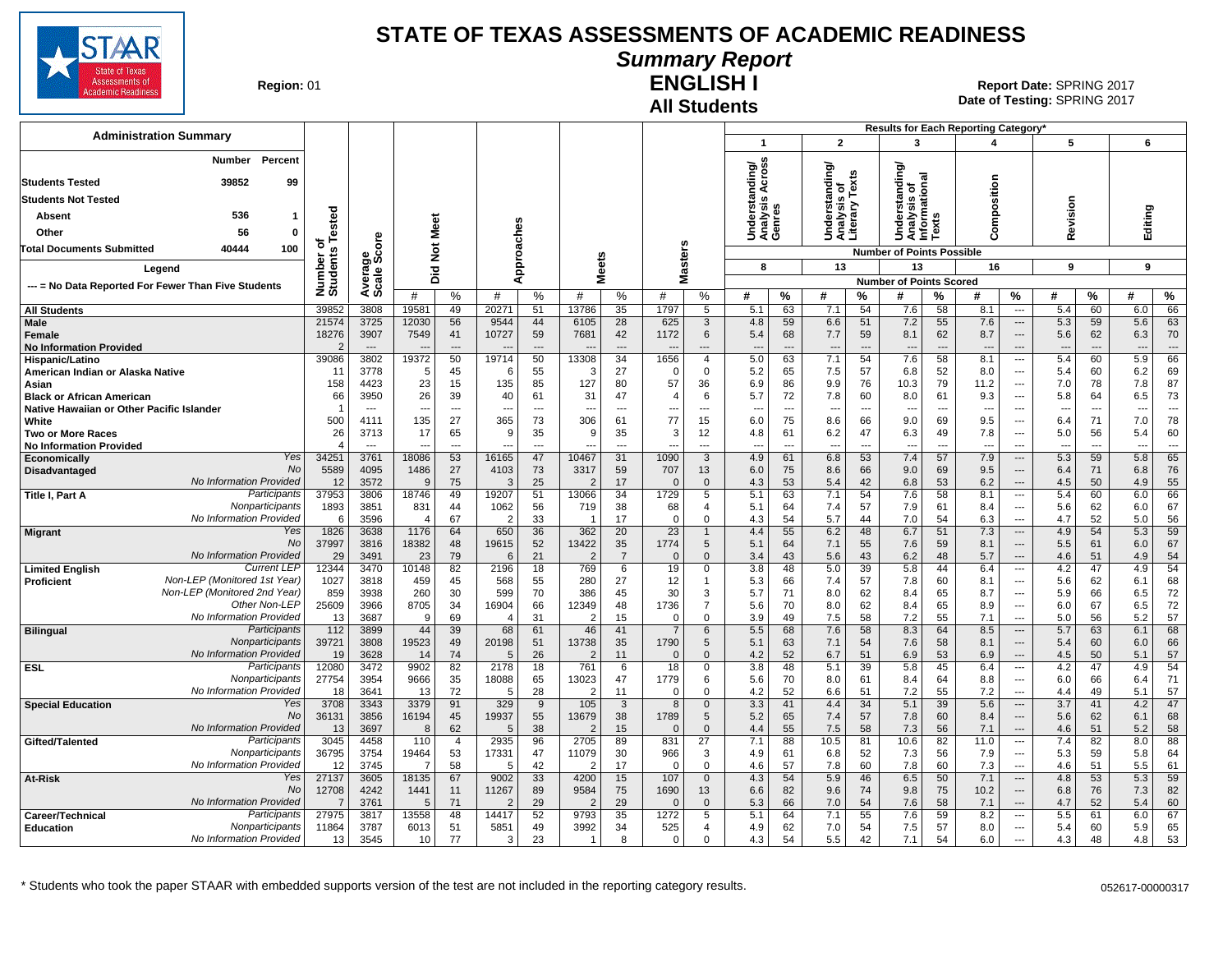

**Constructed Responses Summary Report**

**Region: 01** 

**All Students ENGLISH I**

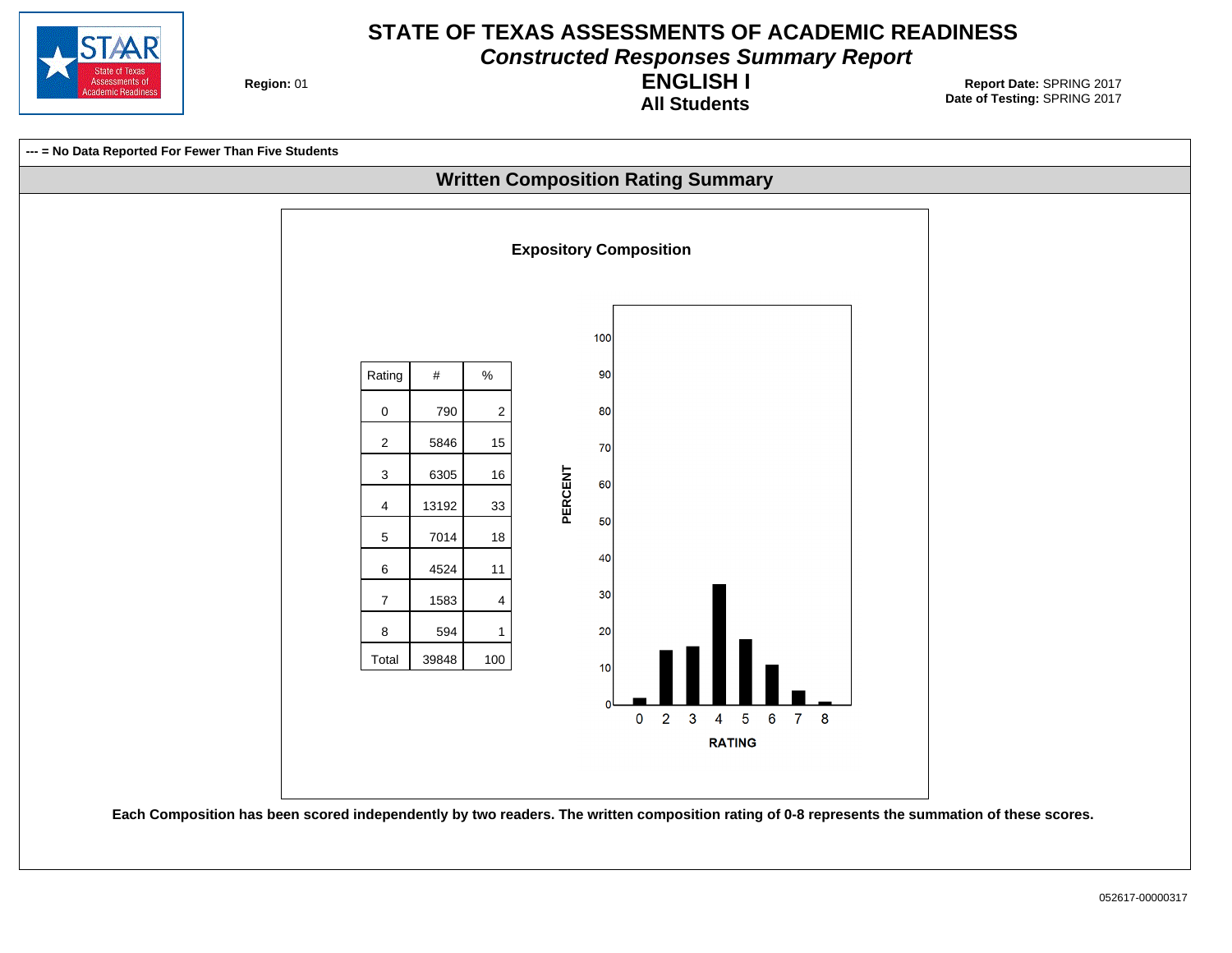

**Summary Report**

**Region: 01** 

#### **First-Time Tested Students ENGLISH I**

**Date of Testing:**  SPRING 2017 01 **Report Date:** SPRING 2017

|                                                             |                      |                                  |                                  |                      |                        |                      |                         |                      |                                  |                                  |                                     |                      |                                                 |                                |                                                |                                | <b>Results for Each Reporting Category</b> |                                                      |                                 |                                |                                 |                      |
|-------------------------------------------------------------|----------------------|----------------------------------|----------------------------------|----------------------|------------------------|----------------------|-------------------------|----------------------|----------------------------------|----------------------------------|-------------------------------------|----------------------|-------------------------------------------------|--------------------------------|------------------------------------------------|--------------------------------|--------------------------------------------|------------------------------------------------------|---------------------------------|--------------------------------|---------------------------------|----------------------|
| <b>Administration Summary</b>                               |                      |                                  |                                  |                      |                        |                      |                         |                      |                                  |                                  | $\overline{\mathbf{1}}$             |                      | $\overline{2}$                                  |                                | 3                                              |                                | 4                                          |                                                      | 5                               |                                | 6                               |                      |
| Percent<br><b>Number</b>                                    |                      |                                  |                                  |                      |                        |                      |                         |                      |                                  |                                  | nding/<br>Across                    |                      | Understanding/<br>Analysis of<br>Literary Texts |                                | টা                                             |                                |                                            |                                                      |                                 |                                |                                 |                      |
| <b>Students Tested</b><br>27723<br>99                       |                      |                                  |                                  |                      |                        |                      |                         |                      |                                  |                                  |                                     |                      |                                                 |                                | 등<br>ö                                         | ᢎ                              | sition                                     |                                                      |                                 |                                |                                 |                      |
| <b>Students Not Tested</b>                                  |                      |                                  |                                  |                      |                        |                      |                         |                      |                                  |                                  |                                     |                      |                                                 |                                | ā                                              |                                |                                            |                                                      |                                 |                                |                                 |                      |
| 175<br>Absent                                               | ested                |                                  |                                  |                      |                        |                      |                         |                      |                                  |                                  | Understand<br>Analysis Ar<br>Genres |                      |                                                 |                                | Understar<br>Analysis o<br>Informatic<br>Texts |                                | 8                                          |                                                      | evision                         |                                | Editing                         |                      |
| Other<br>10<br>0                                            |                      |                                  | Meet                             |                      |                        |                      |                         |                      |                                  |                                  |                                     |                      |                                                 |                                |                                                |                                | Ξ<br>ō                                     |                                                      |                                 |                                |                                 |                      |
| 100<br>Total Documents Submitted<br>27908                   | ৳                    | ge<br>Score                      |                                  |                      |                        |                      |                         |                      |                                  |                                  |                                     |                      |                                                 |                                |                                                |                                | Ō                                          |                                                      | œ                               |                                |                                 |                      |
|                                                             |                      |                                  | $\frac{5}{2}$                    |                      |                        | Approaches           |                         | eets                 | asters                           |                                  | 8                                   |                      | 13                                              |                                | <b>Number of Points Possible</b><br>13         |                                | 16                                         |                                                      | 9                               |                                | 9                               |                      |
| Legend                                                      |                      |                                  | Did                              |                      |                        |                      | ż                       |                      | Σ                                |                                  |                                     |                      |                                                 |                                | <b>Number of Points Scored</b>                 |                                |                                            |                                                      |                                 |                                |                                 |                      |
| --- = No Data Reported For Fewer Than Five Students         | Number o<br>Students | Avera<br>Scale                   | #                                | %                    | #                      | %                    | #                       | $\frac{0}{0}$        | #                                | %                                | #                                   | %                    | #                                               | %                              | #                                              | %                              | #                                          | $\%$                                                 | #                               | %                              | #                               | %                    |
| <b>All Students</b>                                         | 27723                | 3953                             | 9499                             | 34                   | 18224                  | 66                   | 13366                   | 48                   | 1797                             | 6                                | 5.6                                 | 70                   | 8.0                                             | 61                             | 8.4                                            | 64                             | 8.7                                        | ---                                                  | 5.9                             | 66                             | 6.4                             | 72                   |
| <b>Male</b>                                                 | 13964                | 3873                             | 5603                             | 40                   | 8361                   | 60                   | 5843                    | 42                   | 625                              | $\overline{4}$                   | 5.3                                 | 67                   | 7.5                                             | 58                             | 8.0                                            | 62                             | 8.2                                        | $\overline{\phantom{a}}$                             | 5.9                             | 65                             | 6.1                             | 68                   |
| Female<br><b>No Information Provided</b>                    | 13758                | 4033<br>$\overline{\phantom{a}}$ | 3895<br>$\overline{\phantom{a}}$ | 28<br>$\overline{a}$ | 9863<br>$\overline{a}$ | 72<br>$---$          | 7523                    | 55<br>$\overline{a}$ | 1172<br>$\overline{\phantom{a}}$ | 9<br>$---$                       | 5.9<br>$\overline{a}$               | 73<br>$\overline{a}$ | 8.4<br>$\overline{\phantom{a}}$                 | 65<br>$\overline{a}$           | 8.8<br>$\overline{a}$                          | 67<br>$\overline{\phantom{a}}$ | 9.3<br>$---$                               | $\overline{\phantom{a}}$<br>$---$                    | 6.0<br>$\overline{\phantom{a}}$ | 67<br>$\overline{\phantom{a}}$ | 6.7<br>$\overline{a}$           | 75<br>$---$          |
| Hispanic/Latino                                             | 27050                | 3946                             | 9369                             | 35                   | 17681                  | 65                   | 12895                   | 48                   | 1656                             | 6                                | 5.6                                 | 70                   | 7.9                                             | 61                             | 8.3                                            | 64                             | 8.7                                        | $\overline{\phantom{a}}$                             | 5.9                             | 66                             | 6.4                             | 71                   |
| American Indian or Alaska Native                            | -8                   | 3880                             | $\overline{2}$                   | 25                   | -6                     | 75                   | 3                       | 38                   | $\Omega$                         | $\Omega$                         | 5.5                                 | 69                   | 8.3                                             | 63                             | 7.4                                            | 57                             | 8.5                                        | $\overline{\phantom{a}}$                             | 5.5                             | 61                             | 6.8                             | 75                   |
| Asian                                                       | 147                  | 4488                             | 14                               | 10                   | 133                    | 90                   | 127                     | 86                   | 57                               | 39                               | 7.1                                 | 88                   | 10.2                                            | 79                             | 10.7                                           | 82                             | 11.5                                       | $\overline{\phantom{a}}$                             | 7.2                             | 80                             | 8.0                             | 89                   |
| <b>Black or African American</b>                            | 56<br>-1             | 4023<br>$\overline{a}$           | 18                               | 32                   | 38                     | 68<br>$\overline{a}$ | 30<br>--                | 54<br>$\overline{a}$ | $\overline{4}$                   | $\overline{7}$                   | 6.0                                 | 75                   | 8.3                                             | 63                             | 8.4                                            | 65                             | 9.6                                        | $\overline{\phantom{a}}$                             | 6.1                             | 68                             | 6.7                             | 74<br>$\overline{a}$ |
| Native Hawaiian or Other Pacific Islander<br>White          | 438                  | 4206                             | --<br>83                         | ---<br>19            | ---<br>355             | 81                   | 300                     | 68                   | $\overline{\phantom{a}}$<br>77   | ---<br>18                        | $\overline{a}$<br>6.3               | ---<br>78            | ---<br>9.2                                      | $\overline{\phantom{a}}$<br>71 | $\overline{\phantom{a}}$<br>9.5                | ---<br>73                      | $\overline{\phantom{a}}$<br>9.9            | ---<br>$\overline{\phantom{a}}$                      | ---<br>6.7                      | $---$<br>75                    | $\overline{\phantom{a}}$<br>7.3 | 81                   |
| <b>Two or More Races</b>                                    | 20                   | 3817                             | 11                               | 55                   | -9                     | 45                   | 9                       | 45                   | 3                                | 15                               | 5.2                                 | 65                   | 6.7                                             | 52                             | 7.0                                            | 54                             | 8.3                                        | ---                                                  | 5.2                             | 58                             | 5.8                             | 64                   |
| <b>No Information Provided</b>                              | 3                    | $\overline{a}$                   | ٠.                               | ---                  | $\overline{a}$         | ---                  | -−                      | ---                  | $\overline{\phantom{a}}$         | ---                              | $\overline{a}$                      | Ξ.                   | ---                                             | ---                            | $\overline{a}$                                 | ---                            | ---                                        | $\overline{a}$                                       | $\overline{a}$                  | ---                            | ---                             |                      |
| Yes<br>Economically<br><b>No</b>                            | 23033                | 3901                             | 8728                             | 38                   | 14305                  | 62                   | 10098                   | 44                   | 1090                             | 5                                | 5.4                                 | 68                   | 7.7                                             | 59                             | 8.1                                            | 63                             | 8.5                                        | $\overline{\phantom{a}}$                             | 5.8                             | 64                             | 6.3                             | 70                   |
| Disadvantaged<br>No Information Provided                    | 4679<br>11           | 4207<br>3593                     | 763<br>8                         | 16<br>73             | 3916<br>$\cdot$ 3      | 84<br>27             | 3266<br>$\overline{2}$  | 70<br>18             | 707<br>$\Omega$                  | 15<br>$\Omega$                   | 6.4<br>4.3                          | 80<br>53             | 9.2<br>5.5                                      | 71<br>42                       | 9.6<br>7.0                                     | 73<br>54                       | 10.0<br>6.0                                | $\overline{\phantom{a}}$<br>$\overline{\phantom{a}}$ | 6.8<br>4.7                      | 75<br>53                       | 7.2<br>5.2                      | 80<br>58             |
| Participants<br>Title I, Part A                             | 26239                | 3952                             | 9013                             | 34                   | 17226                  | 66                   | 12657                   | 48                   | 1729                             | 7                                | 5.6                                 | 70                   | 8.0                                             | 61                             | 8.4                                            | 64                             | 8.7                                        | $\overline{\phantom{a}}$                             | 5.9                             | 66                             | 6.4                             | 72                   |
| Nonparticipants                                             | 1479                 | 3956                             | 483                              | 33                   | 996                    | 67                   | 708                     | 48                   | 68                               | 5                                | 5.5                                 | 69                   | 8.1                                             | 62                             | 8.5                                            | 66                             | 8.8                                        | $\overline{\phantom{a}}$                             | 5.9                             | 66                             | 6.3                             | 70                   |
| No Information Provided                                     | 5                    | 3648                             | 3                                | 60                   |                        | 40                   | $\mathbf{1}$            | 20                   | $\mathbf 0$                      | $\mathbf 0$                      | 4.4                                 | 55                   | 5.8                                             | 45                             | 7.4                                            | 57                             | 6.0                                        | $\sim$                                               | 5.2                             | 58                             | 5.6                             | 62                   |
| Yes<br><b>Migrant</b><br><b>No</b>                          | 1037<br>26667        | 3784<br>3959                     | 503<br>8982                      | 49<br>34             | 534<br>17685           | 51<br>66             | 338<br>13026            | 33<br>49             | 23<br>1774                       | $\overline{2}$<br>$\overline{7}$ | 4.9<br>5.6                          | 62<br>70             | 7.1<br>8.0                                      | 54<br>62                       | 7.5<br>8.4                                     | 58<br>65                       | 8.0<br>8.8                                 | $\overline{\phantom{a}}$<br>$\overline{\phantom{a}}$ | 5.4<br>6.0                      | 60<br>66                       | 5.9<br>6.5                      | 65<br>72             |
| No Information Provided                                     | 19                   | 3566                             | 14                               | 74                   | -5                     | 26                   | $\overline{2}$          | 11                   | $\Omega$                         | $\Omega$                         | 4.1                                 | 51                   | 5.9                                             | 46                             | 6.7                                            | 52                             | 5.9                                        | $\overline{\phantom{a}}$                             | 4.6                             | 51                             | 5.1                             | 57                   |
| <b>Current LEP</b><br><b>Limited English</b>                | 6023                 | 3520                             | 4525                             | 75                   | 1498                   | $\overline{25}$      | 657                     | 11                   | 19                               | $\Omega$                         | 4.0                                 | 51                   | 5.4                                             | 42                             | 6.1                                            | 47                             | 6.5                                        | $\overline{\phantom{a}}$                             | 4.4                             | 48                             | 5.1                             | 57                   |
| Non-LEP (Monitored 1st Year)<br><b>Proficient</b>           | 857                  | 3860                             | 342                              | 40                   | 515                    | 60                   | 268                     | 31                   | 12                               | $\mathbf{1}$                     | 5.4                                 | 67                   | 7.7                                             | 59                             | 8.1                                            | 62                             | 8.3                                        | $\overline{\phantom{a}}$                             | 5.8                             | 64                             | 6.2                             | 69                   |
| Non-LEP (Monitored 2nd Year)<br>Other Non-LEP               | 631<br>20201         | 4053                             | 113<br>4512                      | 18<br>22             | 518                    | 82<br>78             | 366                     | 58<br>60             | 30                               | 5<br>9                           | 6.1                                 | 76<br>76             | 8.8<br>8.7                                      | 67<br>67                       | 9.0<br>9.0                                     | 70<br>70                       | 9.2<br>9.4                                 | $\overline{\phantom{a}}$                             | 6.3                             | 70<br>71                       | 6.9                             | 76<br>76             |
| No Information Provided                                     | 11                   | 4082<br>3756                     | $\overline{7}$                   | 64                   | 15689                  | 36                   | 12073<br>$\overline{2}$ | 18                   | 1736<br>$\Omega$                 | $\Omega$                         | 6.1<br>4.3                          | 53                   | 7.8                                             | 60                             | 7.5                                            | 58                             | 7.1                                        | $\overline{\phantom{a}}$<br>$\overline{\phantom{a}}$ | 6.4<br>5.4                      | 60                             | 6.8<br>5.7                      | 64                   |
| Participants<br><b>Bilingual</b>                            | 94                   | 3967                             | 32                               | 34                   | 62                     | 66                   | 45                      | 48                   | $\overline{7}$                   | $\overline{7}$                   | 5.7                                 | 71                   | 8.0                                             | 61                             | 8.7                                            | 67                             | 8.7                                        | $\cdots$                                             | 5.9                             | 66                             | 6.4                             | 71                   |
| Nonparticipants                                             | 27616                | 3953                             | 9459                             | 34                   | 18157                  | 66                   | 13319                   | 48                   | 1790                             | 6                                | 5.6                                 | 70                   | 8.0                                             | 61                             | 8.4                                            | 64                             | 8.7                                        | $---$                                                | 5.9                             | 66                             | 6.4                             | 72                   |
| No Information Provided                                     | 13                   | 3725                             | 8                                | 62                   | 5                      | 38                   | $\overline{2}$          | 15                   | $\Omega$                         | $\Omega$                         | 4.6                                 | 58                   | 7.0                                             | 54                             | 7.8                                            | 60                             | 6.9                                        | $\overline{\phantom{a}}$                             | 4.8                             | 54                             | 5.8                             | 64                   |
| Participants<br><b>ESL</b><br>Nonparticipants               | 5897<br>21814        | 3525<br>4068                     | 4402<br>5090                     | 75<br>23             | 1495<br>16724          | 25<br>77             | 651<br>12713            | 11<br>58             | 18<br>1779                       | $\Omega$<br>8                    | 4.1<br>6.0                          | 51<br>75             | 5.4<br>8.6                                      | 42<br>67                       | 6.1<br>9.0                                     | 47<br>69                       | 6.5<br>9.3                                 | $\overline{\phantom{a}}$<br>$\overline{\phantom{a}}$ | 4.4<br>6.4                      | 49<br>71                       | 5.1<br>6.8                      | 57<br>76             |
| No Information Provided                                     | 12                   | 3753                             | 7                                | 58                   |                        | 42                   | $\overline{2}$          | 17                   | $\Omega$                         | $\Omega$                         | 4.7                                 | 58                   | 6.9                                             | 53                             | 8.3                                            | 63                             | 7.3                                        | $\overline{\phantom{a}}$                             | 4.8                             | 53                             | 5.8                             | 65                   |
| Yes<br><b>Special Education</b>                             | 1895                 | 3343                             | 1682                             | 89                   | 213                    | 11                   | 87                      | $5\phantom{1}$       | 8                                | $\mathbf 0$                      | 3.2                                 | 41                   | 4.4                                             | 34                             | 5.1                                            | 39                             | 5.5                                        | $\overline{\phantom{a}}$                             | 3.7                             | 41                             | 4.2                             | 47                   |
| <b>No</b>                                                   | 25817                | 3997                             | 7811                             | 30                   | 18006                  | 70                   | 13277                   | 51                   | 1789                             | $\overline{7}$                   | 5.8                                 | 72                   | 8.2                                             | 63                             | 8.6                                            | 66                             | 9.0                                        | $\overline{\phantom{a}}$                             | 6.1                             | 68                             | 6.6                             | 73                   |
| No Information Provided<br>Participants                     | 11                   | 3768<br>4476                     | 6<br>$\overline{70}$             | 55<br>$\overline{2}$ | 2911                   | 45<br>98             | 2                       | 18<br>91             | $\Omega$                         | $\Omega$                         | 4.8                                 | 60<br>89             | 7.8                                             | 60                             | 7.7<br>10.7                                    | 59<br>83                       | 7.1                                        | $\overline{\phantom{a}}$                             | 4.9                             | 55                             | 5.8<br>8.0                      | 65<br>89             |
| Gifted/Talented<br>Nonparticipants                          | 2981<br>24732        | 3890                             | 9424                             | 38                   | 15308                  | 62                   | 2700<br>10664           | 43                   | 831<br>966                       | 28<br>$\overline{4}$             | 7.1<br>5.4                          | 68                   | 10.6<br>7.6                                     | 81<br>59                       | 8.1                                            | 62                             | 11.1<br>8.5                                | $\overline{\phantom{a}}$<br>$\overline{\phantom{a}}$ | 7.4<br>5.8                      | 82<br>64                       | 6.3                             | 69                   |
| No Information Provided                                     | 10                   | 3833                             | 5                                | 50                   | -5                     | 50                   | $\overline{2}$          | 20                   | $\Omega$                         | $\Omega$                         | 5.1                                 | 64                   | 8.2                                             | 63                             | 8.3                                            | 64                             | 7.4                                        | ---                                                  | 4.9                             | 54                             | 6.2                             | 69                   |
| Yes<br>At-Risk                                              | 15655                | 3703                             | 8489                             | 54                   | 7166                   | 46                   | 3837                    | 25                   | 107                              | $\mathbf{1}$                     | 4.8                                 | 59                   | 6.6                                             | 51                             | 7.1                                            | 55                             | 7.5                                        | $\overline{\phantom{a}}$                             | 5.1                             | 57                             | 5.7                             | 63                   |
| No                                                          | 12062                | 4277                             | 1006                             | 8                    | 11056                  | 92                   | 9527                    | 79                   | 1690                             | 14                               | 6.7                                 | 84                   | 9.8                                             | 75                             | 10.0                                           | 77                             | 10.3                                       | $\overline{\phantom{a}}$                             | 6.9                             | 77                             | 7.5                             | 83                   |
| No Information Provided<br>Participants<br>Career/Technical | 6<br>18951           | 3832<br>3976                     | 4<br>6084                        | 67<br>32             | 12867                  | 33<br>68             | $\overline{2}$<br>9490  | 33<br>50             | $\Omega$<br>1272                 | $\Omega$<br>$\overline{7}$       | 5.5<br>5.7                          | 69<br>71             | 7.3<br>8.1                                      | 56<br>62                       | 8.0<br>8.5                                     | 62<br>65                       | 7.0<br>8.9                                 | $---$<br>$\overline{\phantom{a}}$                    | 5.2<br>6.0                      | 57<br>67                       | 6.0<br>6.5                      | 67<br>73             |
| <b>Education</b><br>Nonparticipants                         | 8761                 | 3903                             | 3406                             | 39                   | 5355                   | 61                   | 3875                    | 44                   | 525                              | 6                                | 5.4                                 | 67                   | 7.7                                             | 59                             | 8.1                                            | 62                             | 8.5                                        | $\overline{\phantom{a}}$                             | 5.8                             | 64                             | 6.2                             | 69                   |
| No Information Provided                                     | 11                   | 3543                             | q                                | 82                   | $\mathcal{P}$          | 18                   | $\mathbf{1}$            | q                    | $\Omega$                         | $\Omega$                         | 4.2                                 | 52                   | 5.4                                             | 41                             | 7.1                                            | 55                             | 5.6                                        | $\sim$                                               | 4.5                             | 49                             | 5.0                             | 56                   |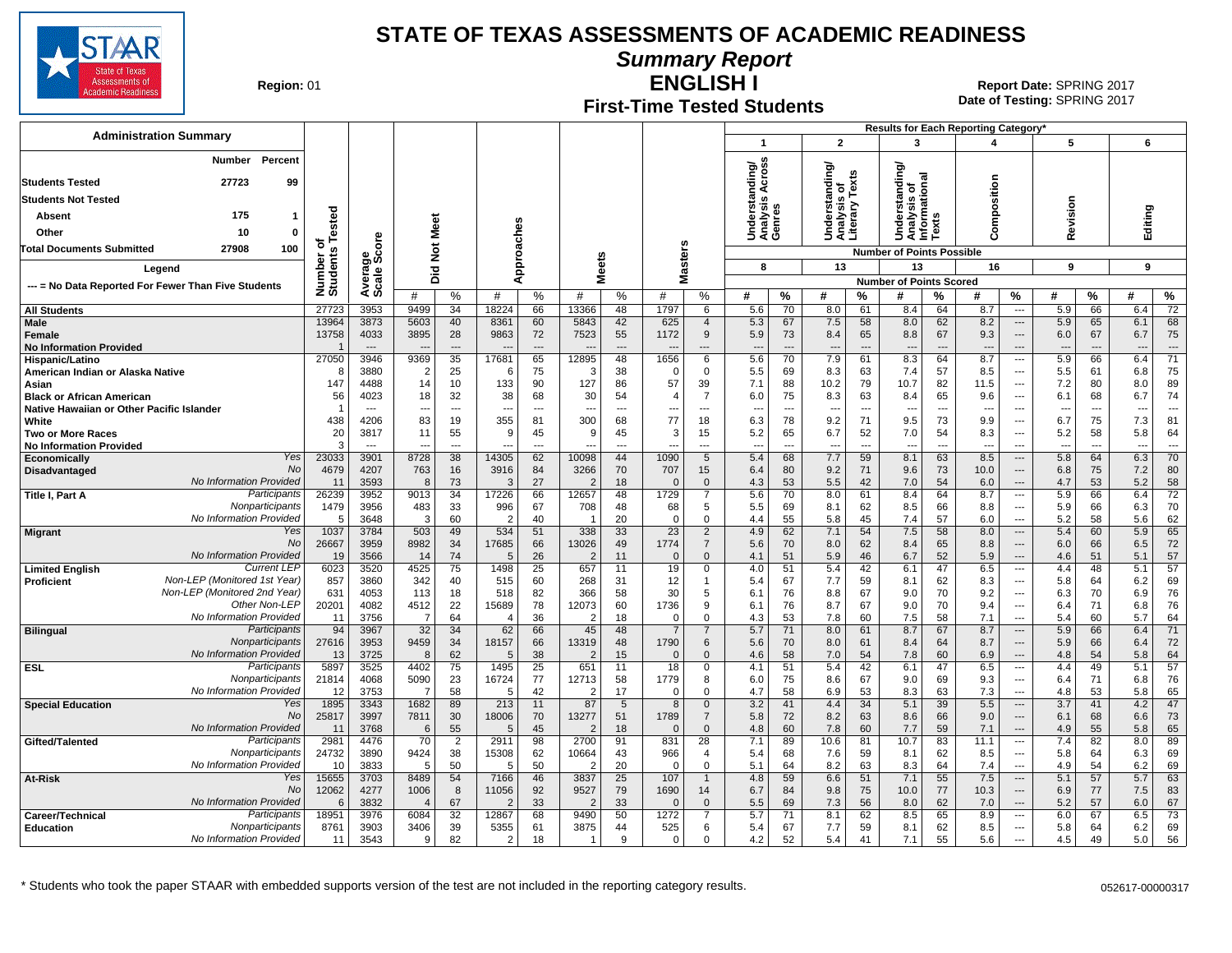

**Constructed Responses Summary Report**

**Region: 01** 

**First-Time Tested Students ENGLISH I**

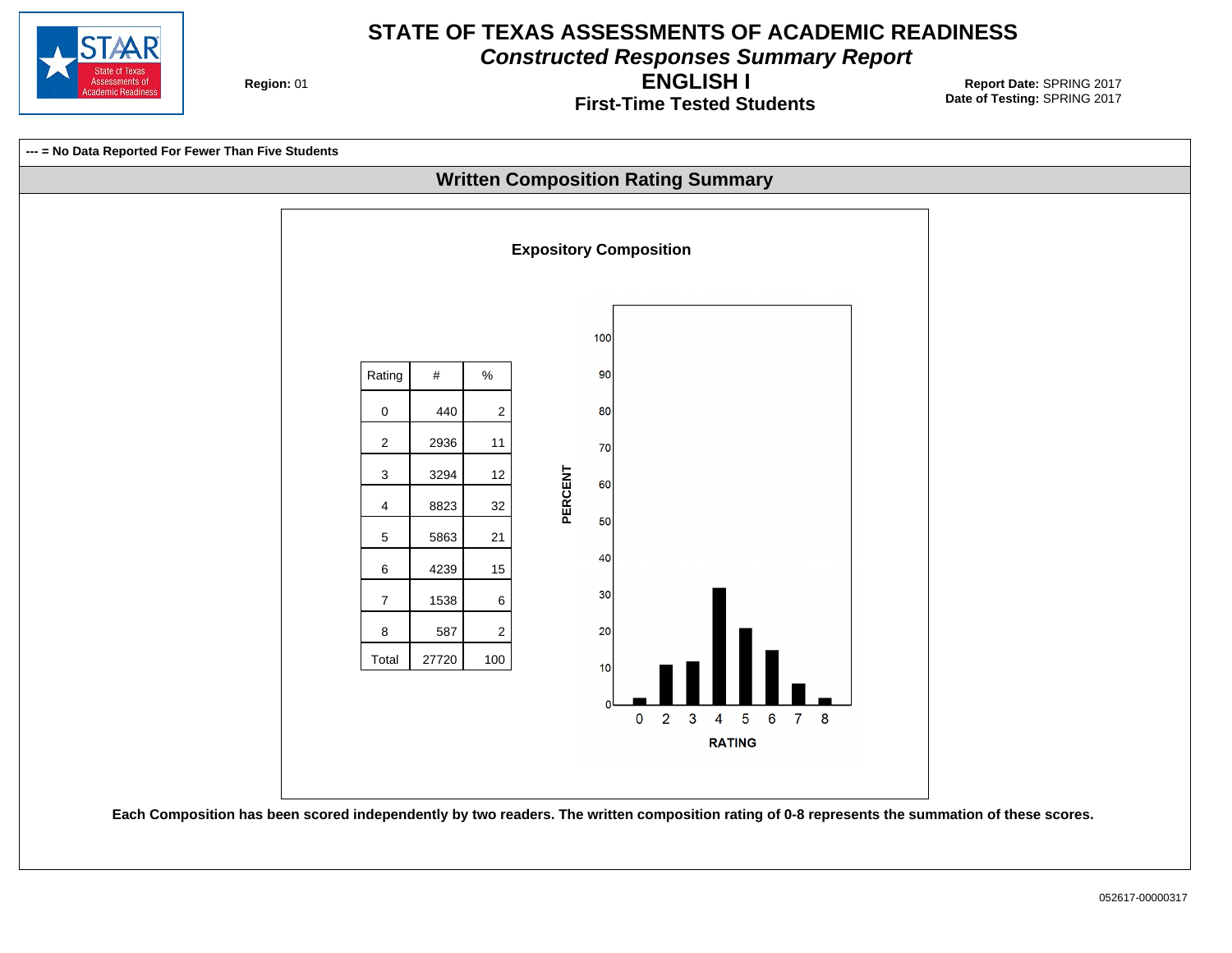

**Summary Report**

**Region: 01** 

#### **Retested Students ENGLISH I**

| <b>Administration Summary</b>                       |                          |                                  |                                  |                      |                                  |                          |                          |                   |                              |                             |                                    |                                |                                  |                                | Results for Each Reporting Category'           |                                |                                 |                                                      |                                 |                          |                                 |                                |
|-----------------------------------------------------|--------------------------|----------------------------------|----------------------------------|----------------------|----------------------------------|--------------------------|--------------------------|-------------------|------------------------------|-----------------------------|------------------------------------|--------------------------------|----------------------------------|--------------------------------|------------------------------------------------|--------------------------------|---------------------------------|------------------------------------------------------|---------------------------------|--------------------------|---------------------------------|--------------------------------|
|                                                     |                          |                                  |                                  |                      |                                  |                          |                          |                   |                              |                             | $\mathbf{1}$                       |                                | $\overline{2}$                   |                                | 3                                              |                                | 4                               |                                                      | 5                               |                          | 6                               |                                |
| <b>Number</b><br>Percent                            |                          |                                  |                                  |                      |                                  |                          |                          |                   |                              |                             |                                    |                                |                                  |                                |                                                |                                |                                 |                                                      |                                 |                          |                                 |                                |
|                                                     |                          |                                  |                                  |                      |                                  |                          |                          |                   |                              |                             | Across<br>ding                     |                                | $t$ anding/<br>s of<br>Texts     |                                | anding                                         |                                |                                 |                                                      |                                 |                          |                                 |                                |
| 12129<br>97<br><b>Students Tested</b>               |                          |                                  |                                  |                      |                                  |                          |                          |                   |                              |                             |                                    |                                |                                  |                                | চ<br>ত<br>ত                                    |                                | omposition                      |                                                      |                                 |                          |                                 |                                |
| <b>Students Not Tested</b>                          |                          |                                  |                                  |                      |                                  |                          |                          |                   |                              |                             | <b>S</b>                           |                                |                                  |                                | Understar<br>Analysis o<br>Informatic<br>Texts |                                |                                 |                                                      | evision                         |                          |                                 |                                |
| 361<br>Absent<br>3                                  | ested                    |                                  |                                  |                      |                                  |                          |                          |                   |                              |                             |                                    |                                |                                  |                                |                                                |                                |                                 |                                                      |                                 |                          |                                 |                                |
| Other<br>46<br>0                                    |                          |                                  |                                  | Meet                 |                                  |                          |                          |                   |                              |                             | Underst<br>Analysis<br>Genres      |                                | Understa<br>Analysis<br>Literary |                                |                                                |                                | ت                               |                                                      | œ                               |                          | Editing                         |                                |
| 12536<br>100<br><b>Total Documents Submitted</b>    | ۴<br>৳                   | ge<br>Score                      |                                  | $\rm \breve{z}$      |                                  |                          |                          |                   |                              |                             |                                    |                                |                                  |                                | <b>Number of Points Possible</b>               |                                |                                 |                                                      |                                 |                          |                                 |                                |
| Legend                                              |                          |                                  |                                  |                      |                                  | pproaches                | <b>Meets</b>             |                   |                              | asters                      | 8                                  |                                | 13                               |                                | 13                                             |                                | 16                              |                                                      | 9                               |                          | 9                               |                                |
|                                                     |                          |                                  |                                  | 고<br>ه               | ⋖                                |                          |                          |                   |                              | Σ                           |                                    |                                |                                  |                                | <b>Number of Points Scored</b>                 |                                |                                 |                                                      |                                 |                          |                                 |                                |
| --- = No Data Reported For Fewer Than Five Students | Number of<br>Students    | Avera<br>Scale                   | #                                | %                    | #                                | $\%$                     | #                        | %                 | #                            | %                           | #                                  | $\%$                           | #                                | %                              | #                                              | ℅                              | #                               | $\%$                                                 | #                               | $\%$                     | Ħ                               | %                              |
| <b>All Students</b>                                 | 12129                    | 3478                             | 10082                            | 83                   | 2047                             | 17                       | 420                      | 3                 | $\Omega$                     | $\Omega$                    | $\overline{3.8}$                   | 48                             | 5.1                              | $\overline{39}$                | 5.8                                            | 44                             | 6.6                             | $\overline{\phantom{a}}$                             | 4.3                             | 48                       | 4.8                             | 54                             |
| Male                                                | 7610                     | 3452                             | 6427                             | 84                   | 1183                             | 16                       | 262                      | 3                 | $\mathbf{0}$                 | $\mathbf{0}$                | 3.7                                | 46                             | 4.9                              | 38                             | 5.6                                            | 43                             | 6.4                             | $\hspace{0.05cm} \ldots$                             | 4.4                             | 48                       | 4.7                             | 52                             |
| Female                                              | 4518                     | 3521                             | 3654                             | 81                   | 864                              | 19                       | 158                      | 3                 | $\Omega$                     | $\mathbf{0}$                | 4.0                                | 50                             | 5.3                              | 41                             | 6.0                                            | 46                             | 7.0                             | $\hspace{0.05cm} \ldots$                             | 4.2                             | 47                       | 5.1                             | 57                             |
| <b>No Information Provided</b>                      | $\overline{\phantom{a}}$ |                                  |                                  | $---$                |                                  | $\overline{a}$           |                          |                   |                              | ---                         | $\overline{a}$                     | ---                            | $\overline{\phantom{a}}$         | $\overline{a}$                 | ---                                            | $\overline{a}$                 |                                 | $\overline{\phantom{a}}$                             |                                 |                          |                                 | ---                            |
| Hispanic/Latino                                     | 12036<br>ſ.              | 3478<br>$\sim$                   | 10003                            | 83<br>$\overline{a}$ | 2033                             | 17<br>$---$              | 413                      | 3                 | $\Omega$                     | $\Omega$<br>---             | $\overline{3.8}$<br>$\overline{a}$ | 48<br>$\sim$                   | 5.1                              | 39<br>$\overline{a}$           | 5.8                                            | 44<br>$\overline{a}$           | 6.6                             | $\overline{\phantom{a}}$                             | 4.3                             | 48                       | 4.8                             | 54<br>$\overline{a}$           |
| American Indian or Alaska Native<br>Asian           | 11                       | 3545                             | 9                                | 82                   | $\overline{2}$                   | 18                       | $\Omega$                 | ---<br>$\Omega$   | $\Omega$                     | $\Omega$                    | 4.4                                | 55                             | $\overline{\phantom{a}}$<br>5.1  | 39                             | $\overline{a}$<br>5.5                          | 43                             | 7.8                             | $\sim$<br>---                                        | 4.4                             | $---$<br>48              | $\overline{\phantom{a}}$<br>5.5 | 61                             |
| <b>Black or African American</b>                    | 10                       | 3542                             | 8                                | 80                   | $\overline{2}$                   | 20                       | 1                        | 10                | $\Omega$                     | $\Omega$                    | 4.2                                | 53                             | 5.1                              | 39                             | 5.7                                            | 44                             | 7.6                             | ---                                                  | 4.1                             | 46                       | 5.6                             | 62                             |
| Native Hawaiian or Other Pacific Islander           | $\Omega$                 | $\sim$                           | ---                              | ---                  | ---                              | $\overline{a}$           | ---                      | $\sim$            | $\overline{a}$               | ---                         | $\overline{\phantom{a}}$           | $\sim$                         | $\overline{\phantom{a}}$         | $\overline{a}$                 | ---                                            | $\overline{a}$                 | $\overline{a}$                  | $---$                                                |                                 | $\sim$                   | ---                             | $\overline{a}$                 |
| White                                               | 62                       | 3443                             | 52                               | 84                   | 10                               | 16                       | 6                        | 10                | $\Omega$                     | $\mathbf 0$                 | 3.8                                | 48                             | 4.6                              | 36                             | 5.4                                            | 42                             | 6.1                             | ---                                                  | 4.3                             | 47                       | 5.0                             | 56                             |
| <b>Two or More Races</b>                            | 6                        | 3366                             | 6                                | 100                  | $\overline{0}$                   | $\mathbf 0$              | $\mathbf 0$              | $\mathbf 0$       | $\Omega$                     | $\Omega$                    | 3.7                                | 46                             | 4.3                              | 33                             | 4.2                                            | 32                             | 6.0                             | $---$                                                | 4.5                             | 50                       | 4.3                             | 48                             |
| <b>No Information Provided</b>                      |                          |                                  |                                  | $-$ --               |                                  | $---$                    |                          | $\overline{a}$    | --                           | ---                         | $\overline{a}$                     | $\overline{a}$                 | $\overline{\phantom{a}}$         | $\overline{a}$                 | $\sim$                                         | $\sim$                         | $\overline{a}$                  | $\overline{\phantom{a}}$                             |                                 | $\overline{a}$           | $\overline{a}$                  | $\overline{a}$                 |
| Yes<br><b>Economically</b><br>No<br>Disadvantaged   | 11218<br>910             | 3475<br>3516                     | 9358<br>723                      | 83<br>79             | 1860<br>187                      | 17<br>21                 | 369<br>51                | 3<br>6            | $\mathbf{0}$<br>$\mathbf{0}$ | $\mathbf{0}$<br>$\mathbf 0$ | 3.8<br>4.0                         | 47<br>49                       | 5.1<br>5.2                       | 39<br>40                       | 5.8<br>6.0                                     | 44<br>46                       | 6.6<br>6.9                      | $\hspace{0.05cm} \ldots$<br>$\hspace{0.05cm} \ldots$ | 4.3<br>4.5                      | 48<br>50                 | 4.8<br>5.0                      | 54<br>55                       |
| No Information Provided                             | $\overline{\phantom{a}}$ | $\overline{\phantom{a}}$         |                                  | $\cdots$             | $\overline{a}$                   | $\overline{\phantom{a}}$ |                          | ---               | ---                          | ---                         | $\overline{a}$                     | $\overline{\phantom{a}}$       | $\overline{\phantom{a}}$         | $\overline{a}$                 | $\overline{\phantom{a}}$                       | $\overline{\phantom{a}}$       | $\overline{a}$                  | $\overline{\phantom{a}}$                             | $\overline{\phantom{a}}$        | $\overline{\phantom{a}}$ | $\overline{\phantom{a}}$        | ---                            |
| Participants<br>Title I, Part A                     | 11714                    | 3478                             | 9733                             | 83                   | 1981                             | 17                       | 409                      | $\overline{3}$    | $\overline{0}$               | $\overline{0}$              | 3.8                                | 48                             | 5.1                              | 39                             | 5.8                                            | 45                             | 6.6                             | $\sim$                                               | 4.3                             | 48                       | 4.8                             | 54                             |
| Nonparticipants                                     | 414                      | 3477                             | 348                              | 84                   | 66                               | 16                       | 11                       | 3                 | $\mathbf 0$                  | 0                           | 3.7                                | 46                             | 5.1                              | 39                             | 5.6                                            | 43                             | 6.7                             | $\hspace{0.05cm} \ldots$                             | 4.3                             | 48                       | 4.9                             | 54                             |
| No Information Provided                             | -1                       | $\overline{\phantom{a}}$         | $\overline{a}$                   | $\overline{a}$       | $\overline{a}$                   | $\overline{a}$           | ---                      | ---               | ---                          | ---                         | $\sim$                             | $\overline{a}$                 | $\overline{\phantom{a}}$         | $\overline{a}$                 | $\overline{\phantom{a}}$                       | ---                            | $\overline{a}$                  | $\overline{\phantom{a}}$                             | $\overline{\phantom{a}}$        | ---                      | ---                             | $\overline{a}$                 |
| Yes<br><b>Migrant</b><br>No                         | 789                      | 3446                             | 673                              | 85                   | 116                              | 15                       | 24                       | 3                 | $\mathbf{0}$                 | $\Omega$                    | 3.6                                | 45                             | 5.0                              | 39                             | 5.6                                            | 43                             | 6.4                             | $\cdots$                                             | 4.2                             | 47                       | 4.5                             | 50                             |
| No Information Provided                             | 11330<br>10              | 3480<br>3347                     | 9400<br>9                        | 83<br>90             | 1930<br>$\overline{\phantom{0}}$ | 17<br>10                 | 396<br>$\Omega$          | 3<br>$\mathbf{0}$ | $\Omega$<br>$\mathbf{0}$     | $\mathbf{0}$<br>$\Omega$    | 3.8<br>2.3                         | 48<br>29                       | 5.1<br>4.9                       | 39<br>38                       | 5.8<br>5.3                                     | 45<br>41                       | 6.6<br>5.2                      | $---$<br>$\overline{\phantom{a}}$                    | 4.3<br>4.4                      | 48<br>49                 | 4.9<br>4.5                      | 54<br>50                       |
| <b>Current LEP</b><br><b>Limited English</b>        | 6321                     | 3422                             | 5623                             | 89                   | 698                              | 11                       | 112                      | $\overline{2}$    | $\Omega$                     | $\Omega$                    | 3.6                                | 45                             | 4.7                              | 36                             | 5.4                                            | 42                             | 6.3                             | $\overline{\phantom{a}}$                             | 4.0                             | 45                       | 4.7                             | 52                             |
| Non-LEP (Monitored 1st Year)<br>Proficient          | 170                      | 3606                             | 117                              | 69                   | 53                               | 31                       | 12                       | 7                 | $\Omega$                     | $\Omega$                    | 4.5                                | 57                             | 6.0                              | 46                             | 6.4                                            | 49                             | 7.5                             | $---$                                                | 4.7                             | 52                       | 5.4                             | 60                             |
| Non-LEP (Monitored 2nd Year)                        | 228                      | 3620                             | 147                              | 64                   | 81                               | 36                       | 20                       | 9                 | $\Omega$                     | $\Omega$                    | 4.4                                | 56                             | 6.1                              | 47                             | 6.7                                            | 51                             | 7.3                             | $\sim$                                               | 4.8                             | 53                       | 5.5                             | 61                             |
| Other Non-LEP                                       | 5408                     | 3533                             | 4193                             | 78                   | 1215                             | 22                       | 276                      | 5                 | $\Omega$                     | $\Omega$                    | 4.0                                | 50                             | 5.4                              | 42                             | 6.1                                            | 47                             | 6.9                             | $\sim$                                               | 4.6                             | 51                       | 5.0                             | 56                             |
| No Information Provided<br>Participants             | 2                        | $\sim$                           | $\overline{a}$                   | $\overline{a}$       | $\sim$                           | $\overline{a}$           | --                       |                   | ---                          | ---                         | $\overline{a}$                     | $\overline{a}$                 | $\overline{\phantom{a}}$         | $\overline{a}$                 | $\overline{\phantom{a}}$                       | ---                            | $\overline{a}$                  | $---$                                                | $\overline{\phantom{a}}$        | $\sim$                   | $\overline{a}$                  | $\overline{\phantom{a}}$       |
| <b>Bilingual</b><br>Nonparticipants                 | 18<br>12105              | 3541<br>3478                     | 12<br>10064                      | 67<br>83             | 6<br>2041                        | 33<br>17                 | 419                      | 6<br>3            | $\mathbf{0}$<br>$\mathbf{0}$ | $\Omega$<br>$\mathbf 0$     | 4.2<br>3.8                         | 52<br>48                       | 5.3<br>5.1                       | 41<br>39                       | 6.4<br>5.8                                     | 49<br>44                       | 7.3<br>6.6                      | $\hspace{0.05cm} \ldots$<br>$\overline{\phantom{a}}$ | 4.4<br>4.3                      | 49<br>48                 | 4.7<br>4.8                      | 52<br>54                       |
| No Information Provided                             | 6                        | 3418                             | 6                                | 100                  | $\Omega$                         | $\Omega$                 | $\Omega$                 | $\mathbf{0}$      | $\mathbf{0}$                 | $\Omega$                    | 3.2                                | 40                             | 6.0                              | 46                             | 5.0                                            | 38                             | 7.0                             | $\hspace{0.05cm} \ldots$                             | 3.7                             | 41                       | 3.7                             | 41                             |
| Participants<br><b>ESL</b>                          | 6183                     | 3422                             | 5500                             | 89                   | 683                              | 11                       | 110                      | $\overline{2}$    | $\mathbf 0$                  | $\mathbf 0$                 | 3.6                                | 45                             | 4.7                              | 36                             | 5.5                                            | 42                             | 6.3                             | $\overline{\phantom{a}}$                             | 4.0                             | 45                       | 4.7                             | 52                             |
| Nonparticipants                                     | 5940                     | 3535                             | 4576                             | 77                   | 1364                             | 23                       | 310                      | 5                 | $\Omega$                     | 0                           | 4.0                                | 51                             | 5.5                              | 42                             | 6.1                                            | 47                             | 6.9                             | $\overline{\phantom{a}}$                             | 4.6                             | 51                       | 5.0                             | 56                             |
| No Information Provided                             | -6                       | 3418                             | 6                                | 100                  | $\Omega$                         | $\mathbf 0$              | $\Omega$                 | $\mathbf{0}$      | $\Omega$                     | $\Omega$                    | 3.2                                | 40                             | 6.0                              | 46                             | 5.0                                            | 38                             | 7.0                             | $\overline{\phantom{a}}$                             | 3.7                             | 41                       | 3.7                             | 41                             |
| Yes<br><b>Special Education</b><br>No               | 1813                     | 3343                             | 1697                             | 94                   | 116                              | 6                        | 18                       | 1                 | $\mathbf{0}$<br>$\Omega$     | $\mathbf{0}$<br>$\Omega$    | 3.3                                | 41                             | 4.4                              | 34                             | 5.0                                            | 39                             | 5.7                             | $\hspace{0.05cm} \ldots$                             | 3.7                             | 41                       | 4.2                             | 47                             |
| No Information Provided                             | 10314                    | 3501<br>$\overline{\phantom{a}}$ | 8383<br>$\overline{\phantom{a}}$ | 81<br>$\overline{a}$ | 1931                             | 19<br>$---$              | 402<br>---               | 4                 | ---                          | ---                         | 3.9<br>---                         | 49<br>$\overline{\phantom{a}}$ | 5.2<br>$\overline{\phantom{a}}$  | 40<br>$\overline{\phantom{a}}$ | 5.9<br>---                                     | 45<br>$\overline{a}$           | 6.8<br>$---$                    | $---$<br>$\overline{\phantom{a}}$                    | 4.4                             | 49<br>$\overline{a}$     | 5.0<br>---                      | 55<br>$\overline{\phantom{a}}$ |
| Participants<br>Gifted/Talented                     | 64                       | 3623                             | 40                               | 63                   | 24                               | 38                       | 5                        | 8                 | $\mathbf 0$                  | $\Omega$                    | 4.7                                | 58                             | 6.1                              | 47                             | 6.6                                            | 51                             | 7.1                             | $\overline{\phantom{a}}$                             | 4.9                             | 54                       | 5.5                             | 61                             |
| Nonparticipants                                     | 12063                    | 3477                             | 10040                            | 83                   | 2023                             | 17                       | 415                      | 3                 | $\Omega$                     | $\Omega$                    | 3.8                                | 48                             | 5.1                              | 39                             | 5.8                                            | 44                             | 6.6                             | $\sim$                                               | 4.3                             | 48                       | 4.8                             | 54                             |
| No Information Provided                             | 2                        | $\overline{\phantom{a}}$         |                                  | $\overline{a}$       |                                  | $\overline{a}$           |                          | $\overline{a}$    | $\overline{a}$               | ---                         | $\overline{a}$                     | $\overline{a}$                 | $\overline{\phantom{a}}$         | $\sim$                         | $\sim$                                         | $\sim$                         | $\overline{a}$                  | $\overline{a}$                                       | --                              | $\sim$                   | $\overline{a}$                  | $\overline{a}$                 |
| Yes<br>At-Risk                                      | 11482                    | 3471                             | 9646                             | 84                   | 1836                             | 16                       | 363                      | 3                 | $\mathbf{0}$                 | $\mathbf{0}$                | 3.8                                | 47                             | 5.0                              | 39                             | 5.7                                            | 44                             | 6.6                             | $---$                                                | 4.3                             | 48                       | 4.8                             | 54                             |
| <b>No</b><br>No Information Provided                | 646                      | 3602                             | 435                              | 67                   | 211                              | 33                       | 57                       | 9                 | $\mathbf{0}$                 | $\mathbf 0$                 | 4.5                                | 56                             | 6.0                              | 46                             | 6.6                                            | 51                             | 7.1                             | $---$                                                | 4.8                             | 53                       | 5.2                             | 58                             |
| Participants<br>Career/Technical                    | 9024                     | $---$<br>3484                    | $\overline{\phantom{a}}$<br>7474 | $---$<br>83          | $\overline{\phantom{a}}$<br>1550 | $---$<br>17              | ---<br>303               | ---<br>3          | ---<br>$\Omega$              | $\overline{a}$<br>$\Omega$  | $\overline{a}$<br>3.8              | $---$<br>48                    | $\overline{\phantom{a}}$<br>5.1  | $---$<br>39                    | $\overline{a}$<br>5.8                          | $\overline{\phantom{a}}$<br>45 | $\overline{\phantom{a}}$<br>6.7 | $---$<br>$\hspace{0.05cm} \ldots$                    | $\overline{\phantom{a}}$<br>4.3 | $\overline{a}$<br>48     | $\overline{\phantom{a}}$<br>4.9 | $---$<br>54                    |
| Nonparticipants<br>Education                        | 3103                     | 3458                             | 2607                             | 84                   | 496                              | 16                       | 117                      | $\overline{4}$    | $\mathbf 0$                  | 0                           | 3.7                                | 46                             | 5.0                              | 38                             | 5.6                                            | 43                             | 6.5                             | $\overline{\phantom{a}}$                             | 4.2                             | 47                       | 4.8                             | 53                             |
| No Information Provided                             | 2                        | $-$                              | $\overline{a}$                   | $\overline{a}$       | ---                              | $\overline{a}$           | $\overline{\phantom{a}}$ | $\overline{a}$    | ---                          | $-$                         | $\sim$                             | $\overline{a}$                 | $\overline{\phantom{a}}$         | $\overline{a}$                 | $\overline{a}$                                 | $\sim$                         | $\overline{a}$                  | $\sim$                                               | $\overline{\phantom{a}}$        | $\overline{a}$           | ---                             | $\overline{a}$                 |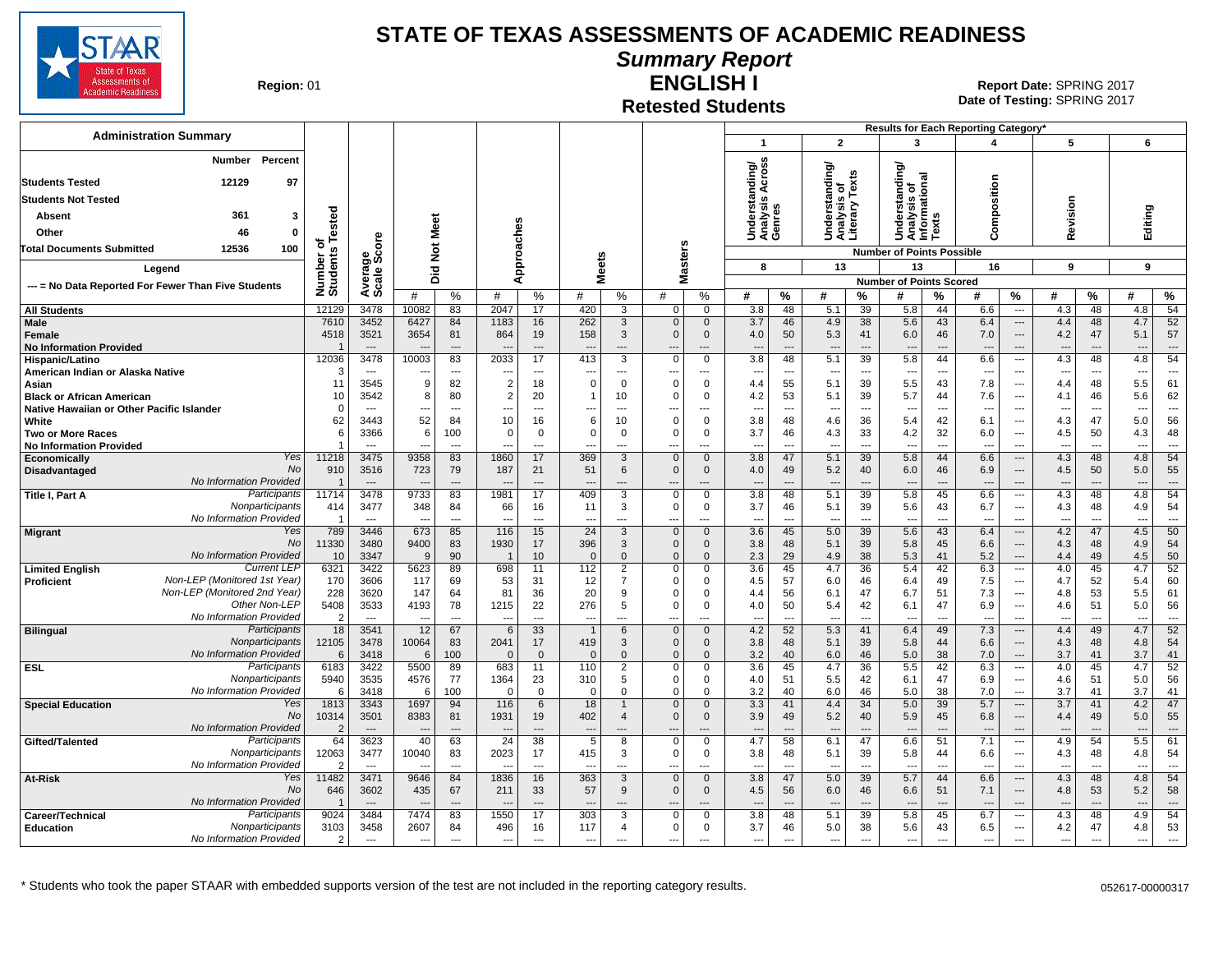

**Constructed Responses Summary Report**

**Region: 01** 

**Retested Students ENGLISH I**

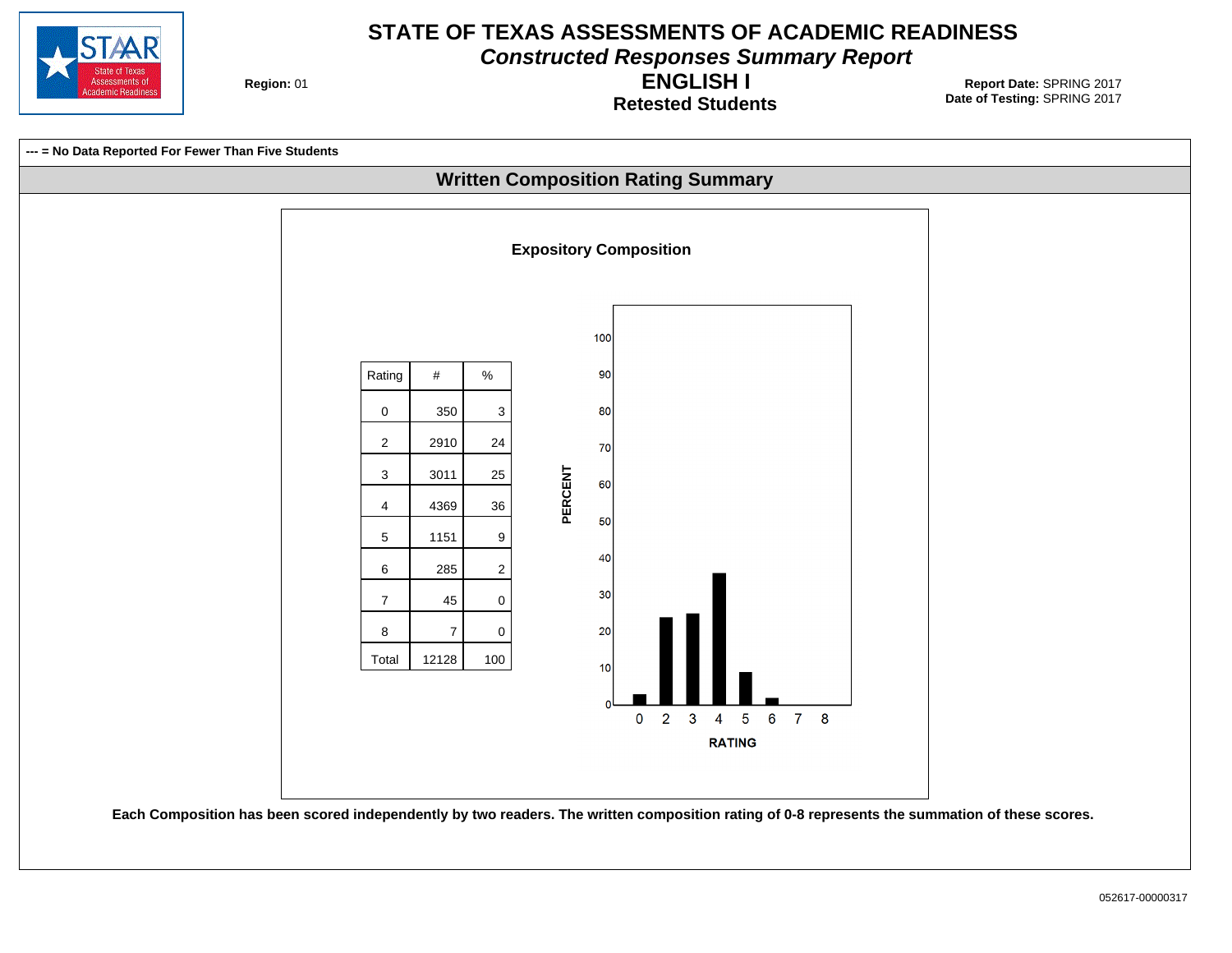

# **Summary Report**

**Region: 01** 

#### **All Students ENGLISH II**

**Date of Testing:**  SPRING 2017 01 **Report Date:** SPRING 2017

|                                                                                          |                      |                          |                |                      |                                   |                            |                                   |                            |                        |                                          |                                |                            |                                                    |                            | Results for Each Reporting Category*                     |                                |                                 |                                                      |                                        |                      |            |                                    |
|------------------------------------------------------------------------------------------|----------------------|--------------------------|----------------|----------------------|-----------------------------------|----------------------------|-----------------------------------|----------------------------|------------------------|------------------------------------------|--------------------------------|----------------------------|----------------------------------------------------|----------------------------|----------------------------------------------------------|--------------------------------|---------------------------------|------------------------------------------------------|----------------------------------------|----------------------|------------|------------------------------------|
| <b>Administration Summary</b>                                                            |                      |                          |                |                      |                                   |                            |                                   |                            |                        |                                          | $\mathbf{1}$                   |                            | $\mathbf{2}$                                       |                            | 3                                                        |                                | 4                               |                                                      | 5                                      |                      | 6          |                                    |
| Percent<br>Number<br><b>Students Tested</b><br>35541<br>98<br><b>Students Not Tested</b> |                      |                          |                |                      |                                   |                            |                                   |                            |                        |                                          | nding/<br>Across               |                            | ding/<br>Understanc<br>Analysis of<br>Literary Te: | is on<br>v Texts           | ding/<br>ᢎ<br>Understandi<br>Analysis of<br>Informationa |                                | Composition                     |                                                      |                                        |                      |            |                                    |
| 711<br>Absent<br>2                                                                       | ested                |                          |                |                      |                                   |                            |                                   |                            |                        |                                          | Understa<br>Analysis<br>Genres |                            |                                                    |                            |                                                          |                                |                                 |                                                      | Revision                               |                      | Editing    |                                    |
| Other<br>53<br>$\Omega$                                                                  |                      |                          | Meet           |                      |                                   |                            |                                   |                            |                        |                                          |                                |                            |                                                    |                            |                                                          | ā                              |                                 |                                                      |                                        |                      |            |                                    |
| <b>Total Documents Submitted</b><br>36305<br>100                                         | ৳                    | ge<br>Score              | $\frac{5}{2}$  |                      |                                   | caches                     |                                   |                            |                        |                                          |                                |                            |                                                    |                            | <b>Number of Points Possible</b>                         |                                |                                 |                                                      |                                        |                      |            |                                    |
| Legend                                                                                   | Number o<br>Students |                          | 고              |                      |                                   | Appr                       | eets                              |                            |                        | lasters                                  | 8                              |                            | 13                                                 |                            | 13                                                       |                                | 16                              |                                                      | 9                                      |                      | 9          |                                    |
| --- = No Data Reported For Fewer Than Five Students                                      |                      | Avera                    | ه              |                      |                                   |                            | ż                                 |                            | Σ                      |                                          |                                |                            |                                                    |                            | <b>Number of Points Scored</b>                           |                                |                                 |                                                      |                                        |                      |            |                                    |
|                                                                                          |                      |                          | #              | %                    | #                                 | %                          | #                                 | %                          | #                      | %                                        | #                              | %                          | #                                                  | ℅                          | #                                                        | ℅                              | #                               | %                                                    | #                                      | %                    | #          | $\%$                               |
| <b>All Students</b>                                                                      | 3554 <sup>-</sup>    | 3817                     | 16738          | 47                   | 18803                             | 53                         | 13050                             | 37                         | 1261                   | $\overline{4}$                           | 4.8                            | 60                         | 7.7                                                | 59                         | 7.5                                                      | 58                             | 8.8                             | $\cdots$                                             | 5.8                                    | 65                   | 6.1        | 68                                 |
| Male<br>Female<br><b>No Information Provided</b>                                         | 18772<br>16766       | 3734<br>3910             | 10001<br>6734  | 53<br>40<br>$---$    | 8771<br>10032                     | 47<br>60<br>$\overline{a}$ | 5778<br>7272                      | 31<br>43<br>$\overline{a}$ | 462<br>799             | $\overline{2}$<br>$5\phantom{.0}$<br>--- | 4.6<br>5.0<br>---              | 58<br>62<br>$\overline{a}$ | 7.2<br>8.2<br>$\overline{\phantom{a}}$             | 56<br>63<br>$\overline{a}$ | 7.2<br>7.9<br>$\overline{\phantom{a}}$                   | 55<br>61                       | 8.2<br>9.5                      | $\hspace{0.05cm} \ldots$<br>$---$<br>$---$           | 5.7<br>6.0<br>$\overline{\phantom{a}}$ | 63<br>67             | 5.8<br>6.5 | 64<br>72<br>$\qquad \qquad \cdots$ |
| Hispanic/Latino                                                                          | 34777                | 3808                     | 16583          | 48                   | 18194                             | 52                         | 12545                             | 36                         | 1133                   | 3                                        | 4.8                            | 60                         | 7.6                                                | 59                         | 7.5                                                      | 58                             | 8.8                             | $\overline{\phantom{a}}$                             | 5.8                                    | 64                   | 6.1        | 68                                 |
| American Indian or Alaska Native<br>Asian                                                | 13<br>171            | 3989<br>4489             | 22             | 31<br>13             | ٩<br>149                          | 69<br>87                   | 8<br>131                          | 62<br>77                   | 45                     | 8<br>26                                  | 5.5<br>6.4                     | 68<br>80                   | 8.9<br>10.3                                        | 69<br>79                   | 8.0<br>10.0                                              | 62<br>77                       | 9.7<br>12.3                     | $\overline{\phantom{a}}$<br>$\overline{\phantom{a}}$ | 6.9<br>7.6                             | 77<br>84             | 6.1<br>7.9 | 68<br>87                           |
| <b>Black or African American</b>                                                         | 59                   | 4030                     | 16             | 27                   | 43                                | 73                         | 36                                | 61                         | 4                      | $\overline{7}$                           | 5.6                            | 69                         | 8.8                                                | 68                         | 8.5                                                      | 66                             | 9.7                             | $\overline{\phantom{a}}$                             | 6.8                                    | 76                   | 6.8        | 76                                 |
| Native Hawaiian or Other Pacific Islander                                                | ç                    | 4121                     | $\overline{1}$ | 11                   | 8                                 | 89                         | 6                                 | 67                         |                        | 11                                       | 6.4                            | 81                         | 10.1                                               | 78                         | 9.2                                                      | 71                             | 9.3                             | ---                                                  | 6.8                                    | 75                   | 7.1        | 79                                 |
| White                                                                                    | 476                  | 4194                     | 104            | 22                   | 372                               | 78                         | 302                               | 63                         | 67                     | 14                                       | 6.0                            | 75                         | 9.5                                                | 73                         | 9.3                                                      | 71                             | 10.4                            | ---                                                  | 6.9                                    | 77                   | 7.0        | 78                                 |
| Two or More Races<br><b>No Information Provided</b>                                      | 35                   | 4310<br>$\overline{a}$   | 7              | 20<br>$\overline{a}$ | 28<br>$\sim$                      | 80<br>$\overline{a}$       | 22<br>$\sim$                      | 63<br>$\overline{a}$       | 10<br>---              | 29<br>$\overline{a}$                     | 6.1<br>$\overline{a}$          | 77<br>$\overline{a}$       | 9.6<br>$\sim$                                      | 74<br>$\sim$               | 9.0<br>$\overline{a}$                                    | 69<br>$\overline{\phantom{a}}$ | 11.3<br>$\overline{a}$          | $\overline{\phantom{a}}$<br>$\overline{a}$           | 6.8<br>$\sim$                          | 75<br>$\overline{a}$ | 7.3<br>--- | 82<br>$---$                        |
| Yes<br><b>Economically</b>                                                               | 30292                | 3769                     | 15345          | 51                   | 14947                             | 49                         | 9960                              | 33                         | 793                    | 3                                        | 4.7                            | 58                         | 7.5                                                | 57                         | 7.3                                                      | 56                             | 8.6                             | $\cdots$                                             | 5.7                                    | 63                   | 6.0        | 66                                 |
| <b>No</b><br>Disadvantaged                                                               | 5246                 | 4098                     | 1390           | 26                   | 3856                              | 74                         | 3090                              | 59                         | 468                    | 9                                        | 5.7                            | 71                         | 9.0                                                | 69                         | 8.8                                                      | 68                             | 10.1                            | $\overline{\phantom{a}}$                             | 6.7                                    | 75                   | 6.9        | 77                                 |
| No Information Provided<br>Participants<br>Title I, Part A                               | 33996                | $\sim$<br>3813           | 16133          | 47                   | 17863                             | $\overline{a}$<br>53       | 12367                             | 36                         | 1190                   | $\overline{4}$                           | 4.8                            | $\sim$<br>60               | 7.7                                                | $\sim$<br>59               | 7.5                                                      | 58                             | 8.8                             | $\overline{a}$<br>$\hspace{0.05cm} \ldots$           | 5.8                                    | 65                   | 6.1        | $\overline{a}$<br>68               |
| Nonparticipants                                                                          | 1543                 | 3904                     | 603            | 39                   | 940                               | 61                         | 683                               | 44                         | 71                     | 5                                        | 5.3                            | 66                         | 8.2                                                | 63                         | 8.0                                                      | 62                             | 8.9                             | $\hspace{0.05cm} \ldots$                             | 6.1                                    | 68                   | 6.4        | 71                                 |
| No Information Provided<br>Yes<br><b>Migrant</b>                                         | 1691                 | $\sim$<br>3628           | 1064           | ---<br>63            | 627                               | $\overline{a}$<br>37       | 361                               | $\sim$<br>21               | 13                     | ---<br>$\mathbf{1}$                      | 4.2                            | ---<br>53                  | 6.8                                                | ---<br>52                  | 6.6                                                      | $\overline{\phantom{a}}$<br>51 | 7.8                             | $\overline{\phantom{a}}$<br>$\hspace{0.05cm} \ldots$ | 5.2                                    | $\overline{a}$<br>58 | 5.5        | $\overline{\phantom{a}}$<br>61     |
| No                                                                                       | 33834                | 3827                     | 15658          | 46                   | 18176                             | 54                         | 12689                             | 38                         | 1248                   | $\overline{4}$                           | 4.8                            | 60                         | 7.7                                                | 59                         | 7.6                                                      | 58                             | 8.9                             | $\overline{\phantom{a}}$                             | 5.9                                    | 65                   | 6.1        | 68                                 |
| No Information Provided                                                                  | 16                   | 3166                     | 16             | 100                  | $\Omega$                          | $\mathbf{0}$               | $\Omega$                          | $\mathbf{0}$               | $\Omega$               | $\Omega$                                 | 2.1                            | 27                         | 3.9                                                | 30                         | 4.9                                                      | 38                             | 5.0                             | $\hspace{0.05cm} \ldots$                             | 3.6                                    | 40                   | 3.8        | 42                                 |
| <b>Current LEP</b><br><b>Limited English</b><br>Non-LEP (Monitored 1st Year)             | 9664<br>386          | 3401<br>3828             | 8160<br>160    | 84<br>41             | 1504<br>226                       | 16<br>59                   | 534<br>134                        | 6<br>35                    | 10<br>6                | $\mathbf 0$<br>2                         | 3.3<br>5.0                     | 42<br>62                   | 5.4<br>8.0                                         | 41<br>61                   | 5.5<br>7.6                                               | 42<br>58                       | 6.9<br>9.0                      | ---<br>---                                           | 4.3<br>5.8                             | 48<br>64             | 4.7<br>6.4 | 52<br>71                           |
| <b>Proficient</b><br>Non-LEP (Monitored 2nd Year)                                        | 953                  | 3846                     | 402            | 42                   | 551                               | 58                         | 307                               | 32                         | 10                     | $\overline{1}$                           | 4.9                            | 61                         | 8.1                                                | 62                         | 7.8                                                      | 60                             | 9.0                             | ---                                                  | 5.9                                    | 66                   | 6.4        | 71                                 |
| Other Non-LEP                                                                            | 24535                | 3980                     | 8013           | 33                   | 16522                             | 67                         | 12075                             | 49                         | 1235                   | 5                                        | 5.4                            | 67                         | 8.6                                                | 66                         | 8.3                                                      | 64                             | 9.5                             | ---                                                  | 6.4                                    | 71                   | 6.7        | 74                                 |
| No Information Provided                                                                  | $\mathcal{C}$        | $\sim$                   |                | $\overline{a}$       |                                   | $\overline{a}$             |                                   | $\overline{a}$             |                        | ---                                      |                                | $\overline{a}$             |                                                    | $\sim$                     |                                                          | $\sim$                         |                                 | $\overline{\phantom{a}}$                             |                                        | $\overline{a}$       |            | $\overline{a}$                     |
| Participants<br><b>Bilingual</b><br>Nonparticipants                                      | 59<br>35472          | 3907<br>3817             | 20<br>16709    | 34<br>47             | 39<br>18763                       | 66<br>53                   | 27<br>13023                       | 46<br>37                   | $\overline{2}$<br>1259 | 3<br>$\overline{4}$                      | 5.0<br>4.8                     | 63<br>60                   | 8.3<br>7.7                                         | 63<br>59                   | 8.0<br>7.5                                               | 62<br>58                       | 8.9<br>8.8                      | $\overline{\phantom{a}}$<br>$\overline{\phantom{a}}$ | 6.1<br>5.8                             | 68<br>65             | 6.9<br>6.1 | 77<br>68                           |
| No Information Provided                                                                  | 10                   | 3364                     | 9              | 90                   |                                   | 10                         | $\Omega$                          | $\mathbf{0}$               | $\Omega$               | $\Omega$                                 | 3.0                            | 38                         | 5.0                                                | 38                         | 5.2                                                      | 40                             | 6.6                             | $\overline{\phantom{a}}$                             | 4.2                                    | 47                   | 5.2        | 58                                 |
| <b>ESL</b><br>Participants                                                               | 9503                 | 3401                     | 8025           | 84                   | 1478                              | 16                         | 528                               | 6                          | 9                      | $\mathbf 0$                              | 3.3                            | 41                         | 5.4                                                | 41                         | 5.5                                                      | 42                             | 6.9                             | $\hspace{0.05cm} \cdots$                             | 4.3                                    | 48                   | 4.7        | 52                                 |
| Nonparticipants                                                                          | 26030                | 3969                     | 8705           | 33                   | 17325                             | 67                         | 12522                             | 48                         | 1252                   | 5                                        | 5.3                            | 67                         | 8.5                                                | 66                         | 8.3                                                      | 64                             | 9.5                             | ---                                                  | 6.4                                    | 71                   | 6.6        | 74                                 |
| No Information Provided<br>Yes<br><b>Special Education</b>                               | -8<br>2526           | 3319<br>3299             | 8<br>2282      | 100<br>90            | $\Omega$<br>244                   | $\mathbf 0$<br>10          | $\Omega$<br>85                    | $\mathbf 0$<br>3           | $\Omega$<br>3          | $\Omega$<br>$\mathbf{0}$                 | 2.9<br>3.1                     | 36<br>39                   | 4.8<br>5.1                                         | 37<br>39                   | 4.9<br>4.9                                               | 38<br>38                       | 6.3<br>6.0                      | $\sim$<br>$\overline{\phantom{a}}$                   | 4.0<br>4.2                             | 44<br>46             | 5.0<br>3.9 | 56<br>44                           |
| No                                                                                       | 33012                | 3857                     | 14453          | 44                   | 18559                             | 56                         | 12965                             | 39                         | 1258                   | $\overline{4}$                           | 4.9                            | 62                         | 7.9                                                | 61                         | 7.7                                                      | 59                             | 9.0                             | $\overline{\phantom{a}}$                             | 6.0                                    | 66                   | 6.3        | 70                                 |
| No Information Provided                                                                  | - 3                  | $\overline{\phantom{a}}$ |                | ---                  |                                   | $\overline{\phantom{a}}$   |                                   | $\overline{\phantom{a}}$   |                        | ---                                      | $\overline{a}$                 | $\overline{a}$             |                                                    | ---                        | ---                                                      |                                |                                 | $\overline{\phantom{a}}$                             | $\overline{\phantom{a}}$               |                      | ---        | ---                                |
| Participants<br>Gifted/Talented                                                          | 2984                 | 4474                     | 130            | $\overline{4}$       | 2854                              | 96                         | 2659                              | 89                         | 560                    | 19                                       | 6.7                            | 84                         | 10.8                                               | 83                         | 10.4                                                     | 80                             | 11.6                            | $\cdots$                                             | 7.7                                    | 86                   | 8.1        | 90                                 |
| Nonparticipants<br>No Information Provided                                               | 32554                | 3757<br>$\overline{a}$   | 16605<br>--    | 51<br>$\overline{a}$ | 15949<br>$\overline{\phantom{a}}$ | 49<br>$\overline{a}$       | 10391<br>$\overline{\phantom{a}}$ | 32<br>$\overline{a}$       | 701<br>---             | $\overline{2}$<br>---                    | 4.6<br>---                     | 58<br>$\overline{a}$       | 7.4<br>$\overline{a}$                              | 57<br>---                  | 7.3<br>$\overline{a}$                                    | 56<br>---                      | 8.6<br>$\overline{\phantom{a}}$ | $\hspace{0.05cm} \ldots$<br>---                      | 5.7<br>---                             | 63<br>---            | 5.9<br>--- | 66<br>$\overline{a}$               |
| Yes<br>At-Risk                                                                           | 23661                | 3589                     | 15569          | 66                   | 8092                              | 34                         | 3958                              | 17                         | 84                     | $\mathbf 0$                              | 4.1                            | 51                         | 6.5                                                | 50                         | 6.5                                                      | 50                             | 7.8                             | $\hspace{0.05cm} \ldots$                             | 5.1                                    | 57                   | 5.4        | 60                                 |
| <b>No</b>                                                                                | 11879                | 4272                     | 1168           | 10                   | 10711                             | 90                         | 9092                              | 77                         | 1177                   | 10                                       | 6.3                            | 78                         | 10.0                                               | 77                         | 9.6                                                      | 74                             | 10.9                            | $---$                                                | 7.3                                    | 81                   | 7.6        | 84                                 |
| No Information Provided<br>Participants                                                  |                      | $\sim$                   |                |                      |                                   |                            |                                   |                            |                        |                                          |                                |                            |                                                    |                            |                                                          |                                |                                 |                                                      |                                        |                      |            | $\overline{a}$                     |
| Career/Technical<br>Nonparticipants<br><b>Education</b>                                  | 28577<br>6958        | 3825<br>3786             | 13234<br>3499  | 46<br>50             | 15343<br>3459                     | 54<br>50                   | 10515<br>2534                     | 37<br>36                   | 975<br>286             | 3<br>$\overline{4}$                      | 4.8<br>4.6                     | 61<br>58                   | 7.7<br>7.5                                         | 60<br>57                   | 7.6<br>7.3                                               | 58<br>56                       | 8.9<br>8.7                      | $\overline{\phantom{a}}$<br>$\sim$                   | 5.9<br>5.7                             | 65<br>63             | 6.2<br>5.9 | 68<br>66                           |
| No Information Provided                                                                  | 6                    | 3449                     | 5              | 83                   | $\overline{1}$                    | 17                         |                                   | 17                         | $\Omega$               | $\Omega$                                 | 4.2                            | 52                         | 6.5                                                | 50                         | 5.7                                                      | 44                             | 5.7                             | $\overline{\phantom{a}}$                             | 4.5                                    | 50                   | 4.7        | 52                                 |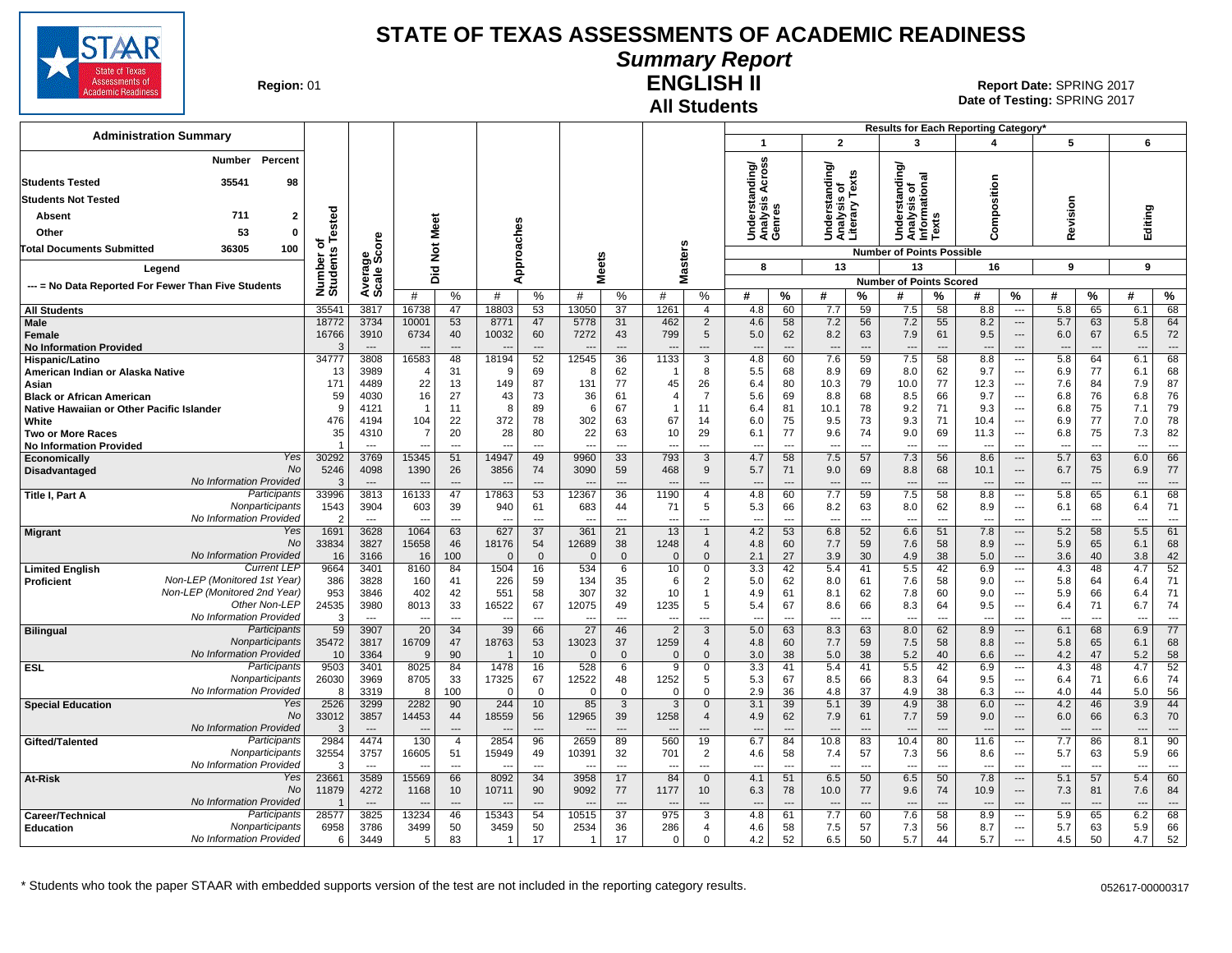

**Constructed Responses Summary Report**

**Region: 01** 

**All Students ENGLISH II**

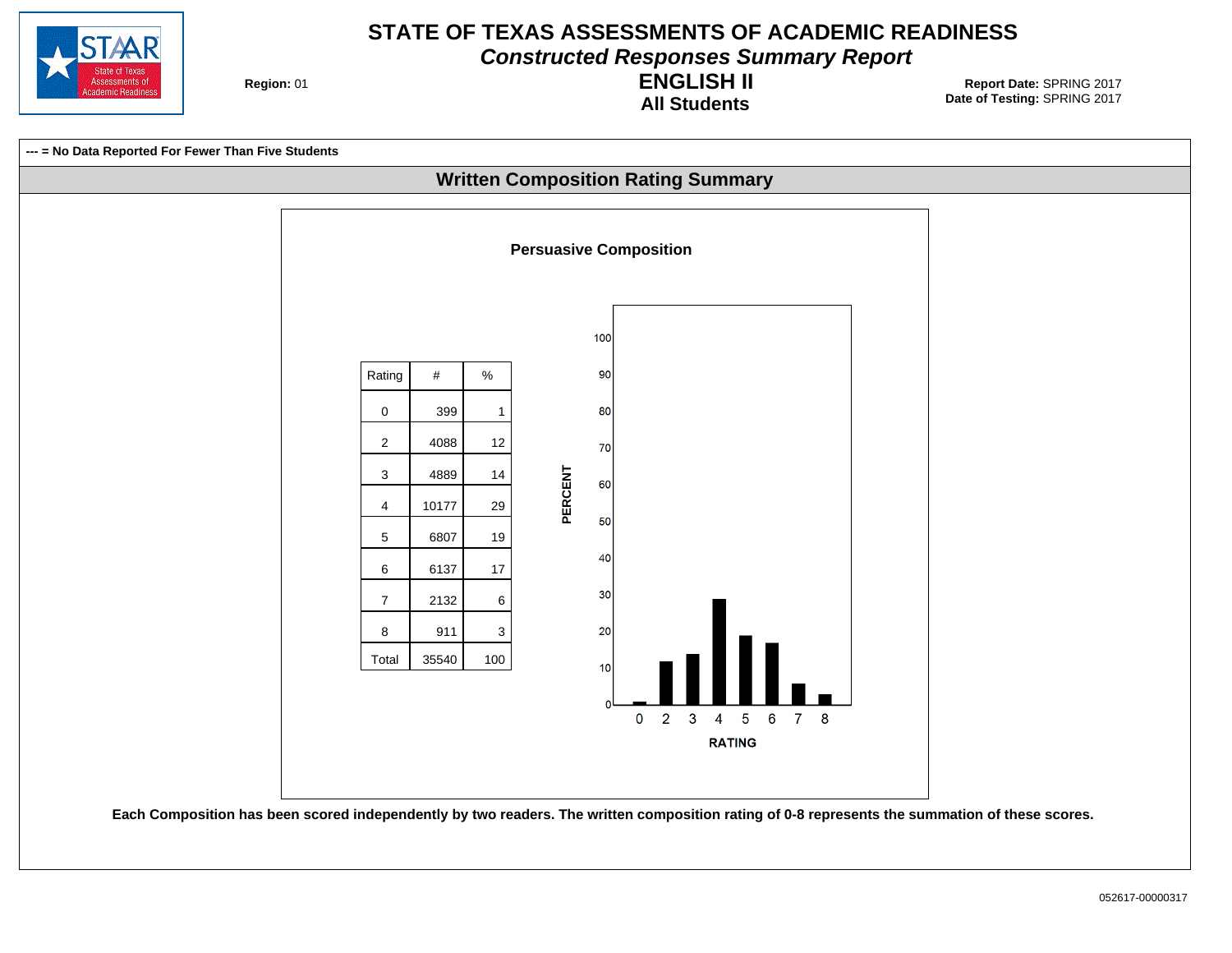

**Summary Report**

**Region: 01** 

#### **First-Time Tested Students ENGLISH II**

**Date of Testing:**  SPRING 2017 01 **Report Date:** SPRING 2017

| <b>Administration Summary</b>                                                                     |                                   |                                  |                          |                                |                          |                       |                          |                          |                                 |                                  | -1                                  |                          | $\overline{2}$                                  |                          | 3                                              |                                | Results for Each Reporting Category'<br>4 |                                                      | 5                               |                                | 6                        |                                   |
|---------------------------------------------------------------------------------------------------|-----------------------------------|----------------------------------|--------------------------|--------------------------------|--------------------------|-----------------------|--------------------------|--------------------------|---------------------------------|----------------------------------|-------------------------------------|--------------------------|-------------------------------------------------|--------------------------|------------------------------------------------|--------------------------------|-------------------------------------------|------------------------------------------------------|---------------------------------|--------------------------------|--------------------------|-----------------------------------|
| Percent<br><b>Number</b>                                                                          |                                   |                                  |                          |                                |                          |                       |                          |                          |                                 |                                  |                                     |                          |                                                 |                          |                                                |                                |                                           |                                                      |                                 |                                |                          |                                   |
|                                                                                                   |                                   |                                  |                          |                                |                          |                       |                          |                          |                                 |                                  | Across<br>ding/                     |                          | Understanding/<br>Analysis of<br>Literary Texts |                          | ক<br>ě                                         | ᠊ᢛ                             |                                           |                                                      |                                 |                                |                          |                                   |
| <b>Students Tested</b><br>26567<br>99                                                             |                                   |                                  |                          |                                |                          |                       |                          |                          |                                 |                                  |                                     |                          |                                                 | is or<br>'' Texts        | ō<br>Ĕ                                         |                                | position                                  |                                                      |                                 |                                |                          |                                   |
| <b>Students Not Tested</b>                                                                        |                                   |                                  |                          |                                |                          |                       |                          |                          |                                 |                                  | Understand<br>Analysis Ao<br>Genres |                          |                                                 |                          | Understar<br>Analysis o<br>Informatic<br>Texts |                                |                                           |                                                      | evision                         |                                |                          |                                   |
| 324<br>Absent<br>-1                                                                               | ested                             |                                  | Meet                     |                                |                          |                       |                          |                          |                                 |                                  |                                     |                          |                                                 |                          |                                                |                                | ξ                                         |                                                      |                                 |                                | Editing                  |                                   |
| Other<br>12<br>0                                                                                  |                                   |                                  |                          |                                | oaches                   |                       |                          |                          |                                 |                                  |                                     |                          |                                                 |                          | ∍                                              |                                | Ō                                         |                                                      | œ                               |                                |                          |                                   |
| 100<br><b>Total Documents Submitted</b><br>26903                                                  | ৳                                 | ge<br>Score                      | $\frac{5}{2}$            |                                |                          |                       |                          |                          |                                 |                                  |                                     |                          |                                                 |                          | <b>Number of Points Possible</b>               |                                |                                           |                                                      |                                 |                                |                          |                                   |
| Legend                                                                                            | Number o<br>Students              |                                  | Did                      |                                |                          | Appr                  | <b>Meets</b>             |                          | Masters                         |                                  | 8                                   |                          | 13                                              |                          | 13                                             |                                | 16                                        |                                                      | 9                               |                                | 9                        |                                   |
| --- = No Data Reported For Fewer Than Five Students                                               |                                   | Average                          |                          |                                |                          |                       |                          |                          |                                 |                                  |                                     |                          |                                                 |                          | <b>Number of Points Scored</b>                 |                                |                                           |                                                      |                                 |                                |                          |                                   |
|                                                                                                   |                                   |                                  | #                        | $\%$                           | #                        | %                     | #                        | $\frac{0}{0}$            | #                               | %                                | #                                   | $\%$                     | #                                               | %                        | #                                              | %                              | #                                         | %                                                    | #                               | %                              | #                        | %                                 |
| <b>All Students</b><br>Male                                                                       | 26567<br>13403                    | 3952<br>3872                     | 9116<br>5384             | 34<br>40                       | 17451<br>8019            | 66                    | 12799<br>5631            | 48<br>42                 | 1261                            | 5<br>3                           | 5.3<br>5.1                          | 66<br>64                 | 8.4<br>8.0                                      | 65<br>62                 | 8.2<br>7.9                                     | 63<br>61                       | 9.4<br>8.8                                | $\overline{\phantom{a}}$<br>$\overline{\phantom{a}}$ | 6.3<br>6.1                      | 70<br>68                       | 6.6<br>6.2               | $\overline{73}$<br>69             |
| <b>Female</b>                                                                                     | 13161                             | 4035                             | 3729                     | 28                             | 9432                     | 60<br>72              | 7168                     | 54                       | 462<br>799                      | 6                                | 5.4                                 | 68                       | 8.9                                             | 68                       | 8.5                                            | 65                             | 10.0                                      | $---$                                                | 6.4                             | 72                             | 6.9                      | 77                                |
| <b>No Information Provided</b>                                                                    | -3                                | $---$                            | $\overline{\phantom{a}}$ | $---$                          | $---$                    | $\overline{a}$        | $\overline{\phantom{a}}$ | $\overline{\phantom{a}}$ | $\overline{\phantom{a}}$        | $---$                            | $\overline{a}$                      | $\overline{\phantom{a}}$ | ---                                             | $\overline{a}$           | $\overline{\phantom{a}}$                       | $---$                          | $---$                                     | $---$                                                | $---$                           | $\overline{\phantom{a}}$       | $---$                    | $---$                             |
| Hispanic/Latino                                                                                   | 25896                             | 3942                             | 9033                     | 35                             | 16863                    | 65                    | 12301                    | 48                       | 1133                            | $\overline{4}$                   | 5.2                                 | 66                       | 8.4                                             | 65                       | 8.1                                            | 63                             | 9.4                                       | $\hspace{0.05cm} \ldots$                             | 6.3                             | 69                             | 6.6                      | 73                                |
| American Indian or Alaska Native                                                                  | -9                                | 4222<br>4551                     | -1<br>12                 | 11<br>$\overline{7}$           | 8<br>149                 | 89<br>93              | 8<br>131                 | 89<br>81                 | -1<br>45                        | 11                               | 6.6                                 | 82<br>82                 | 9.9<br>10.6                                     | 76<br>82                 | 9.1                                            | 70<br>79                       | 11.1<br>12.6                              | $\overline{\phantom{a}}$                             | 7.2                             | 80<br>86                       | 7.0<br>8.0               | 78<br>89                          |
| Asian<br><b>Black or African American</b>                                                         | 161<br>50                         | 4098                             | 11                       | 22                             | 39                       | 78                    | 33                       | 66                       | $\Delta$                        | 28<br>8                          | 6.6<br>5.8                          | 72                       | 9.4                                             | 72                       | 10.2<br>8.9                                    | 68                             | 10.0                                      | $\hspace{0.05cm} \cdots$<br>$\overline{\phantom{a}}$ | 7.8<br>6.9                      | 77                             | 7.0                      | 77                                |
| Native Hawaiian or Other Pacific Islander                                                         | -8                                | 4146                             | -1                       | 13                             | $\overline{7}$           | 88                    | 6                        | 75                       |                                 | 13                               | 6.4                                 | 80                       | 10.1                                            | 78                       | 9.1                                            | 70                             | 9.3                                       | $\hspace{0.05cm} \ldots$                             | 7.0                             | 78                             | 7.6                      | 85                                |
| White                                                                                             | 413                               | 4305                             | 54                       | 13                             | 359                      | 87                    | 299                      | 72                       | 67                              | 16                               | 6.5                                 | 81                       | 10.0                                            | 77                       | 9.8                                            | 75                             | 10.8                                      | $\overline{a}$                                       | 7.2                             | 80                             | 7.4                      | 82                                |
| <b>Two or More Races</b>                                                                          | 29                                | 4465                             | 3                        | 10                             | 26                       | 90                    | 21                       | 72                       | 10                              | 34                               | 6.6                                 | 82                       | 10.3                                            | 80                       | 9.7                                            | 74                             | 12.0                                      | $\hspace{0.05cm} \ldots$                             | 7.1                             | 79                             | 7.6                      | 84                                |
| <b>No Information Provided</b><br>Yes<br>Economically                                             | $\overline{\mathbf{1}}$<br>22045  | $\overline{a}$<br>3902           | 8306                     | $\overline{a}$<br>38           | ---<br>13739             | $\overline{a}$<br>62  | 9749                     | $\overline{a}$<br>44     | $\overline{\phantom{a}}$<br>793 | $\overline{a}$<br>$\overline{4}$ | $\overline{a}$<br>5.1               | ---<br>64                | $\overline{\phantom{a}}$<br>8.2                 | $\overline{a}$<br>63     | $\overline{\phantom{a}}$<br>8.0                | $\overline{\phantom{a}}$<br>61 | $\overline{a}$<br>9.2                     | $\overline{a}$<br>$\cdots$                           | $\overline{\phantom{a}}$<br>6.1 | $\overline{a}$<br>68           | $\overline{a}$<br>6.5    | $\overline{a}$<br>$\overline{72}$ |
| No<br>Disadvantaged                                                                               | 4519                              | 4197                             | 807                      | 18                             | 3712                     | 82                    | 3050                     | 67                       | 468                             | 10 <sup>°</sup>                  | 6.0                                 | 75                       | 9.6                                             | 73                       | 9.3                                            | 71                             | 10.5                                      | $---$                                                | 7.0                             | 78                             | 7.2                      | 80                                |
| No Information Provided                                                                           | -3                                | $\overline{\phantom{a}}$         | $\overline{\phantom{a}}$ | $\overline{\phantom{a}}$       | $\overline{\phantom{a}}$ | $\overline{a}$        | $\overline{\phantom{a}}$ | $\overline{a}$           | $\overline{\phantom{a}}$        | ---                              | $\overline{a}$                      | $\overline{a}$           | ---                                             | $\overline{\phantom{a}}$ | $\overline{\phantom{a}}$                       | $\overline{\phantom{a}}$       | $\overline{\phantom{a}}$                  | $\overline{\phantom{a}}$                             | $\overline{\phantom{a}}$        | $\overline{\phantom{a}}$       | $\overline{\phantom{a}}$ | $\overline{\phantom{a}}$          |
| Participants<br>Title I, Part A                                                                   | 25406                             | 3948                             | 8812                     | 35                             | 16594                    | 65                    | 12136                    | 48                       | 1190                            | 5                                | 5.2                                 | 66                       | 8.4                                             | 65                       | 8.2                                            | 63                             | 9.4                                       | $\hspace{0.05cm} \ldots$                             | 6.3                             | 70                             | 6.6                      | 73                                |
| Nonparticipants<br>No Information Provided                                                        | 1159<br>- 2                       | 4046<br>$\overline{\phantom{a}}$ | 302<br>---               | 26<br>$\overline{\phantom{a}}$ | 857                      | 74<br>$\overline{a}$  | 663                      | 57<br>$\overline{a}$     | 71                              | 6<br>$\overline{a}$              | 5.8                                 | 72<br>$\sim$             | 9.0<br>$\overline{\phantom{a}}$                 | 69<br>$\overline{a}$     | 8.7                                            | 67<br>$\overline{a}$           | 9.4                                       | $\hspace{0.05cm} \ldots$<br>$\sim$                   | 6.6<br>$\sim$                   | 73<br>$\overline{a}$           | 6.9<br>$\sim$            | 76                                |
| Yes<br><b>Migrant</b>                                                                             | 1076                              | 3758                             | 528                      | 49                             | 548                      | 51                    | 349                      | 32                       | 13                              | $\mathbf{1}$                     | 4.7                                 | 59                       | 7.6                                             | 58                       | 7.4                                            | 57                             | 8.3                                       | $\hspace{0.05cm} \ldots$                             | 5.7                             | 63                             | 5.9                      | 65                                |
| No                                                                                                | 25485                             | 3961                             | 8582                     | 34                             | 16903                    | 66                    | 12450                    | 49                       | 1248                            | 5                                | 5.3                                 | 66                       | 8.5                                             | 65                       | 8.2                                            | 63                             | 9.5                                       | $\overline{\phantom{a}}$                             | 6.3                             | 70                             | 6.6                      | 73                                |
| No Information Provided                                                                           | -6                                | 3214                             | 6                        | 100                            | $\Omega$                 | $\overline{0}$        | $\Omega$                 | $\Omega$                 | $\Omega$                        | $\Omega$                         | 3.0                                 | 38                       | 5.0                                             | 38                       | 5.8                                            | 45                             | 3.7                                       | $\cdots$                                             | 3.2                             | 35                             | 4.0                      | 44                                |
| <b>Current LEP</b><br><b>Limited English</b><br>Non-LEP (Monitored 1st Year)<br><b>Proficient</b> | 5151<br>313                       | 3458<br>3907                     | 4024<br>96               | 78<br>31                       | 1127<br>217              | $\overline{22}$<br>69 | 483<br>132               | 9<br>42                  | 10<br>6                         | $\mathbf 0$<br>2                 | 3.5<br>5.3                          | 44<br>66                 | 5.8<br>8.5                                      | 44<br>65                 | 5.8<br>8.1                                     | 45<br>63                       | 7.1<br>9.3                                | $\hspace{0.05cm} \ldots$<br>$\overline{\phantom{a}}$ | 4.6<br>6.1                      | 51<br>67                       | 4.9<br>6.6               | 55<br>74                          |
| Non-LEP (Monitored 2nd Year)                                                                      | 849                               | 3880                             | 327                      | 39                             | 522                      | 61                    | 298                      | 35                       | 10                              | $\mathbf 1$                      | 5.0                                 | 63                       | 8.3                                             | 64                       | 8.0                                            | 61                             | 9.2                                       | $\hspace{0.05cm} \ldots$                             | 6.1                             | 67                             | 6.5                      | 72                                |
| Other Non-LEP                                                                                     | 20253                             | 4082                             | 4668                     | 23                             | 15585                    | 77                    | 11886                    | 59                       | 1235                            | 6                                | 5.7                                 | 72                       | 9.1                                             | 70                       | 8.8                                            | 68                             | 10.0                                      | $\hspace{0.05cm} \ldots$                             | 6.7                             | 75                             | 7.0                      | 78                                |
| No Information Provided                                                                           | - 1                               | $\overline{\phantom{a}}$         | ---                      | $\overline{a}$                 | $\overline{a}$           | $\sim$                | $\overline{a}$           | $\overline{a}$           | $\overline{a}$                  | $\overline{a}$                   | $\overline{a}$                      | $\sim$                   | $\overline{\phantom{a}}$                        | $\overline{a}$           | $\overline{\phantom{a}}$                       | $\sim$                         | $---$                                     | $\overline{\phantom{a}}$                             | $\overline{a}$                  | $\overline{a}$                 | $\overline{\phantom{a}}$ | $\overline{a}$                    |
| Participants<br><b>Bilingual</b><br>Nonparticipants                                               | 49                                | 3996                             | 13                       | 27                             | 36                       | 73                    | 26                       | 53                       | $\overline{2}$                  | $\overline{4}$                   | 5.5                                 | 68                       | 8.8                                             | 68                       | 8.3                                            | 64                             | 9.2                                       | $\hspace{0.05cm} \ldots$                             | 6.4                             | 71                             | 7.3                      | 81                                |
| No Information Provided                                                                           | 26512<br>-6                       | 3952<br>3400                     | 9098<br>5                | 34<br>83                       | 17414<br>$\overline{1}$  | 66<br>17              | 12773<br>$\mathbf 0$     | 48<br>$\Omega$           | 1259<br>$\Omega$                | 5<br>$\mathbf{0}$                | 5.3<br>3.5                          | 66<br>44                 | 8.4<br>5.3                                      | 65<br>41                 | 8.2<br>5.5                                     | 63<br>42                       | 9.4<br>6.3                                | $---$<br>$\overline{\phantom{a}}$                    | 6.3<br>4.5                      | 70<br>50                       | 6.6<br>5.2               | 73<br>57                          |
| Participants<br><b>ESL</b>                                                                        | 5085                              | 3458                             | 3973                     | 78                             | 1112                     | 22                    | 477                      | 9                        | 9                               | $\mathbf 0$                      | 3.5                                 | 44                       | 5.7                                             | 44                       | 5.8                                            | 45                             | 7.1                                       | $\hspace{0.05cm} \ldots$                             | 4.6                             | 51                             | 4.9                      | 55                                |
| Nonparticipants                                                                                   | 21478                             | 4069                             | 5139                     | 24                             | 16339                    | 76                    | 12322                    | 57                       | 1252                            | 6                                | 5.7                                 | 71                       | 9.1                                             | 70                       | 8.7                                            | 67                             | 10.0                                      | ---                                                  | 6.7                             | 74                             | 7.0                      | 77                                |
| No Information Provided<br>Yes                                                                    |                                   | $\overline{\phantom{a}}$         |                          | $\overline{\phantom{a}}$       |                          | $\overline{a}$        |                          | $\sim$                   | $\sim$                          | ---                              | $\overline{\phantom{a}}$            | $\overline{\phantom{a}}$ | $\overline{\phantom{a}}$                        | $\overline{\phantom{a}}$ | $\sim$                                         | $\overline{a}$                 | $\sim$                                    | ---                                                  | $\overline{\phantom{a}}$        | $\overline{\phantom{a}}$       | ---<br>3.9               | ---                               |
| <b>Special Education</b><br>No                                                                    | 1530<br>25036                     | 3290<br>3993                     | 1361<br>7754             | 89<br>31                       | 169<br>17282             | 11<br>69              | 74<br>12725              | 5<br>51                  | 3<br>1258                       | $\mathbf 0$<br>5                 | 3.1<br>5.4                          | 39<br>68                 | 5.1<br>8.6                                      | 39<br>67                 | 4.9<br>8.4                                     | 38<br>64                       | 5.8<br>9.6                                | $\hspace{0.05cm} \ldots$<br>$\hspace{0.05cm} \ldots$ | 4.1<br>6.4                      | 46<br>71                       | 6.7                      | 43<br>75                          |
| No Information Provided                                                                           |                                   |                                  |                          | $\sim$                         |                          |                       |                          |                          |                                 | $---$                            | $\overline{\phantom{a}}$            |                          |                                                 |                          |                                                |                                |                                           | $\overline{\phantom{a}}$                             | $- -$                           | $\overline{a}$                 | ---                      | $\overline{a}$                    |
| Participants<br>Gifted/Talented                                                                   | 2945                              | 4486                             | 103                      | 3                              | 2842                     | 97                    | 2654                     | 90                       | 560                             | 19                               | 6.8                                 | 85                       | 10.9                                            | 84                       | 10.5                                           | 81                             | 11.7                                      | ---                                                  | 7.8                             | 86                             | 8.1                      | 90                                |
| Nonparticipants                                                                                   | 23621                             | 3886                             | 9012                     | 38                             | 14609                    | 62                    | 10145                    | 43                       | 701                             | 3                                | 5.1                                 | 64                       | 8.1                                             | 63                       | 7.9                                            | 61                             | 9.1                                       | $\overline{\phantom{a}}$                             | 6.1                             | 68                             | 6.4                      | 71                                |
| No Information Provided<br>Yes<br><b>At-Risk</b>                                                  | $\overline{\phantom{0}}$<br>15107 | $\sim$<br>3690                   | --<br>8242               | ---<br>55                      | 6865                     | $\overline{a}$<br>45  | 3748                     | $\overline{a}$<br>25     | --<br>84                        | ---<br>$\overline{1}$            | $\overline{a}$<br>4.4               | ---<br>56                | $\overline{\phantom{a}}$<br>7.1                 | $\overline{a}$<br>55     | $\overline{\phantom{a}}$<br>7.0                | $\overline{\phantom{a}}$<br>54 | $\overline{a}$<br>8.2                     | $\overline{\phantom{a}}$<br>$---$                    | $\overline{\phantom{a}}$<br>5.5 | $\overline{\phantom{a}}$<br>61 | ---<br>5.8               | $\overline{a}$<br>64              |
| No                                                                                                | 11459                             | 4298                             | 873                      | 8                              | 10586                    | 92                    | 9051                     | 79                       | 1177                            | 10 <sup>°</sup>                  | 6.4                                 | 79                       | 10.2                                            | 78                       | 9.8                                            | 75                             | 11.0                                      | $---$                                                | 7.3                             | 82                             | 7.7                      | 85                                |
| No Information Provided                                                                           |                                   | $---$                            | $\overline{a}$           | $---$                          | $\overline{a}$           | $---$                 |                          | $---$                    |                                 | $---$                            | $\overline{a}$                      | ---                      | $\overline{\phantom{a}}$                        | $\overline{\phantom{a}}$ | $\overline{\phantom{a}}$                       | $---$                          | $---$                                     | $---$                                                | $---$                           | $\overline{\phantom{a}}$       | $\overline{\phantom{a}}$ | $---$                             |
| Participants<br>Career/Technical                                                                  | 21394                             | 3957                             | 7177                     | 34                             | 14217                    | 66                    | 10309                    | 48                       | 975                             | 5                                | 5.3                                 | 66                       | 8.5                                             | 65                       | 8.2                                            | 63                             | 9.4                                       | $\hspace{0.05cm} \ldots$                             | 6.3                             | 70                             | 6.6                      | $\overline{74}$                   |
| Nonparticipants<br><b>Education</b>                                                               | 5170                              | 3933                             | 1936                     | 37                             | 3234                     | 63                    | 2490                     | 48                       | 286                             | 6                                | 5.1                                 | 64                       | 8.3                                             | 64                       | 8.0                                            | 62                             | 9.4                                       | $\hspace{0.05cm} \ldots$                             | 6.2                             | 69                             | 6.4                      | 72                                |
| No Information Provided                                                                           | 3                                 | $-$                              | ---                      | $\overline{a}$                 | $\overline{\phantom{a}}$ | $\overline{a}$        | $\overline{a}$           | $\overline{a}$           | $\overline{\phantom{a}}$        | $\overline{a}$                   | $\overline{a}$                      | $\overline{a}$           | ---                                             | $\overline{a}$           | $\overline{\phantom{a}}$                       | $\overline{\phantom{a}}$       | ---                                       | $\overline{\phantom{a}}$                             | $\overline{\phantom{a}}$        | $\overline{\phantom{a}}$       | ---                      | $\overline{a}$                    |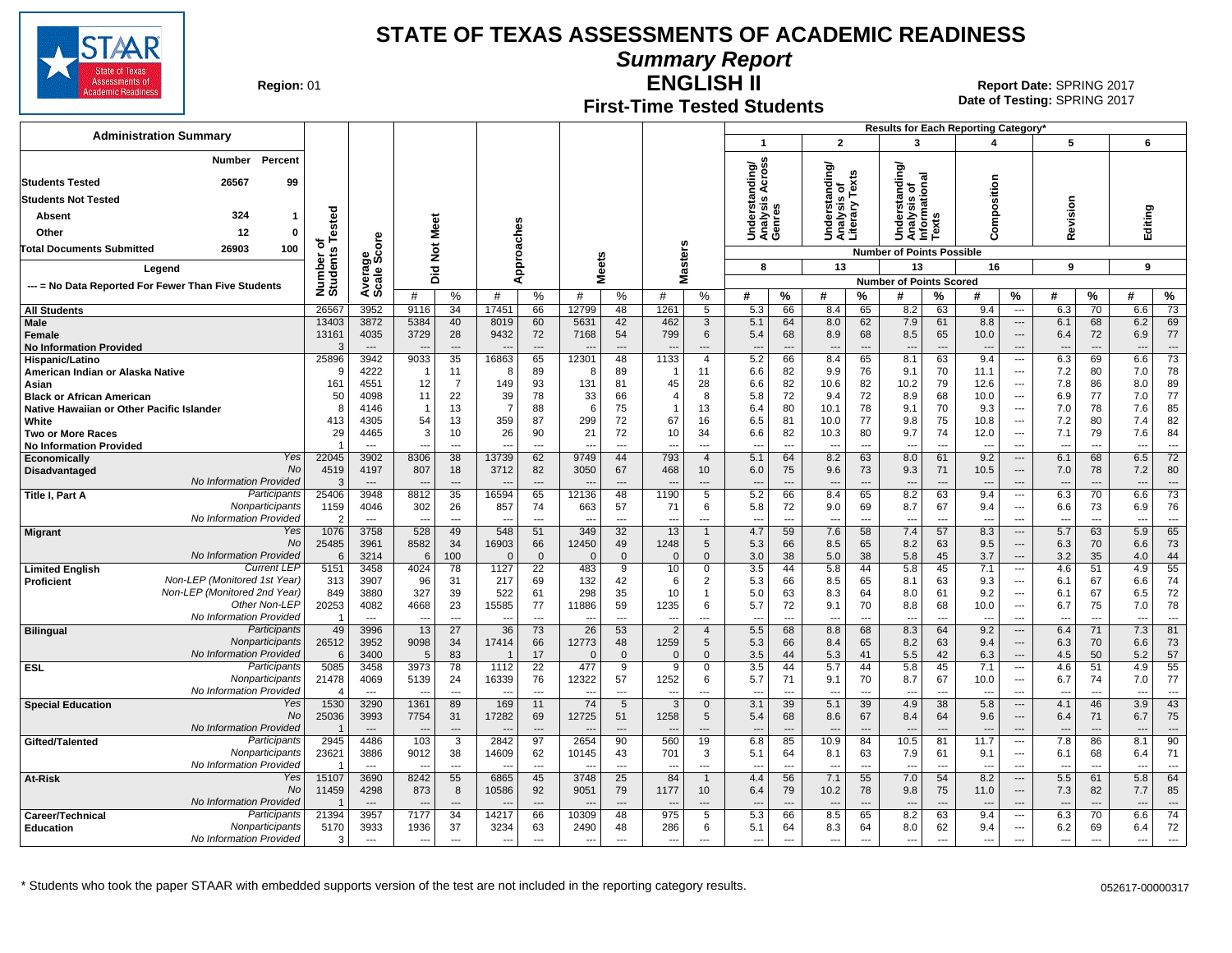

**Constructed Responses Summary Report**

**Region: 01** 

**First-Time Tested Students ENGLISH II**

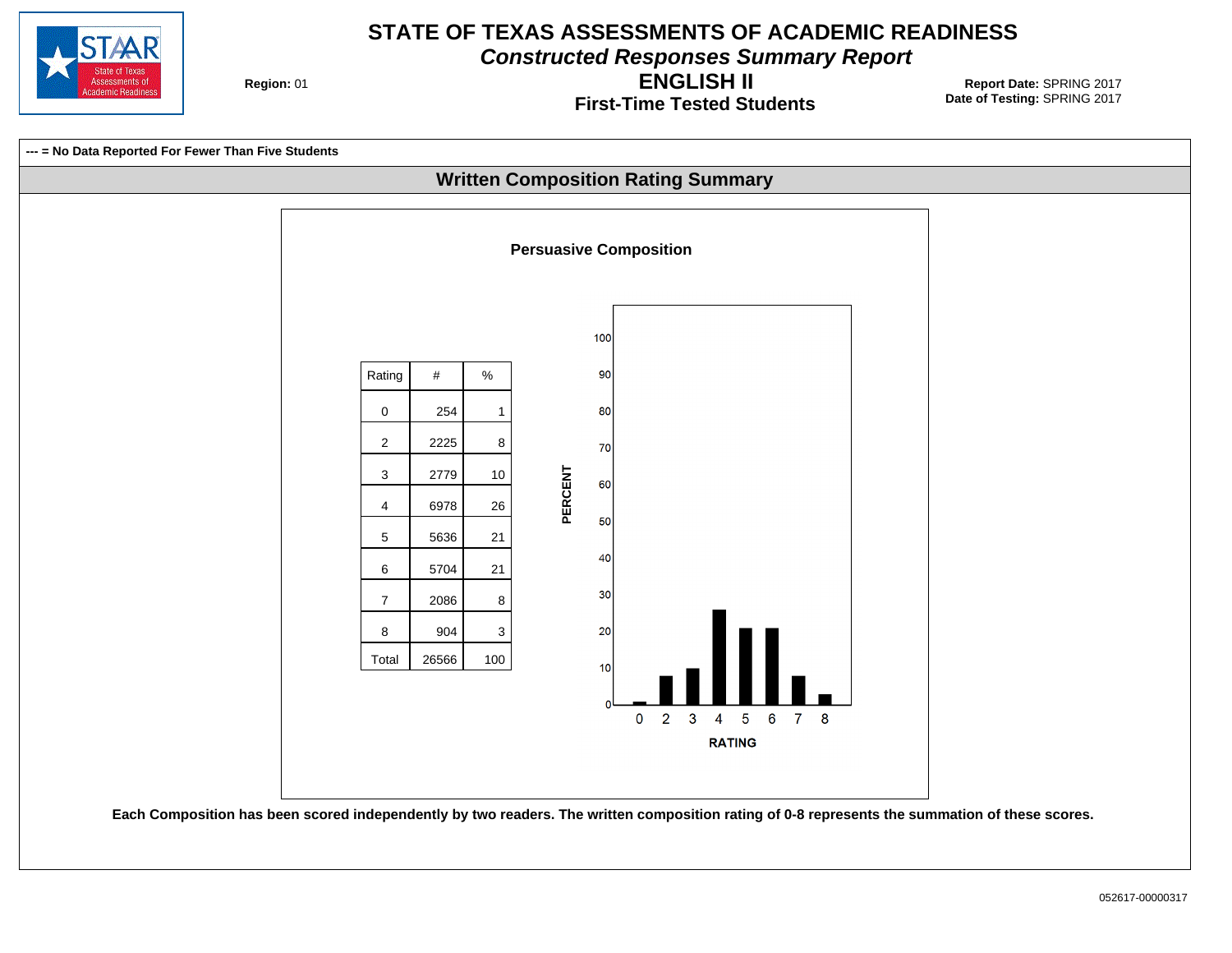

#### **Summary Report**

**Region: 01** 

# **Retested Students**

**ENGLISH II** 01 **Report Date:** SPRING 2017 **Date of Testing:**  SPRING 2017

| <b>Administration Summary</b>                                              |                        |                                  |                                  |                      |                                         |                                         |                          |                     |                                         |                               |                                                       |                                |                                                            |                                |                                             |                                | <b>Results for Each Reporting Category</b> |                                                      |                                 |                                |                                 |                                |
|----------------------------------------------------------------------------|------------------------|----------------------------------|----------------------------------|----------------------|-----------------------------------------|-----------------------------------------|--------------------------|---------------------|-----------------------------------------|-------------------------------|-------------------------------------------------------|--------------------------------|------------------------------------------------------------|--------------------------------|---------------------------------------------|--------------------------------|--------------------------------------------|------------------------------------------------------|---------------------------------|--------------------------------|---------------------------------|--------------------------------|
|                                                                            |                        |                                  |                                  |                      |                                         |                                         |                          |                     |                                         |                               | $\overline{1}$                                        |                                | $\overline{2}$                                             |                                | 3                                           |                                | 4                                          |                                                      | 5                               |                                | 6                               |                                |
| Percent<br>Number                                                          |                        |                                  |                                  |                      |                                         |                                         |                          |                     |                                         |                               |                                                       |                                |                                                            |                                |                                             |                                |                                            |                                                      |                                 |                                |                                 |                                |
| 8974<br><b>Students Tested</b><br>95                                       |                        |                                  |                                  |                      |                                         |                                         |                          |                     |                                         |                               | Across<br>Understanding/<br>Analysis Across<br>Genres |                                | tanding/<br>Understanding<br>Analysis of<br>Literary Texts |                                | tanding                                     | ional                          |                                            |                                                      |                                 |                                |                                 |                                |
| <b>Students Not Tested</b>                                                 |                        |                                  |                                  |                      |                                         |                                         |                          |                     |                                         |                               |                                                       |                                |                                                            |                                | ö                                           |                                | position                                   |                                                      |                                 |                                |                                 |                                |
| 387<br>Absent<br>4                                                         |                        |                                  |                                  |                      |                                         |                                         |                          |                     |                                         |                               |                                                       |                                |                                                            |                                | Understa<br>Analysis<br>Informatic<br>Texts |                                |                                            |                                                      | Revision                        |                                | Editing                         |                                |
| Other<br>41<br>$\mathbf 0$                                                 | ested                  | စ္                               | Meet                             |                      |                                         |                                         |                          |                     |                                         |                               |                                                       |                                |                                                            |                                |                                             |                                | ξ<br>Ō                                     |                                                      |                                 |                                |                                 |                                |
| Total Documents Submitted<br>9402<br>100                                   | ठ                      | ō                                | $\frac{5}{2}$                    |                      |                                         |                                         |                          |                     |                                         |                               |                                                       |                                |                                                            |                                | <b>Number of Points Possible</b>            |                                |                                            |                                                      |                                 |                                |                                 |                                |
| Legend                                                                     | Number o<br>Students   | Average<br>Scale Scc             | 흐                                |                      |                                         | pproaches                               | <b>Meets</b>             |                     | asters                                  |                               | 8                                                     |                                | 13                                                         |                                | 13                                          |                                | 16                                         |                                                      | 9                               |                                | 9                               |                                |
| --- = No Data Reported For Fewer Than Five Students                        |                        |                                  | ة                                |                      |                                         | ⋖                                       |                          |                     | Σ                                       |                               |                                                       |                                |                                                            |                                | <b>Number of Points Scored</b>              |                                |                                            |                                                      |                                 |                                |                                 |                                |
|                                                                            |                        |                                  | #                                | %                    | #                                       | %                                       | #                        | %                   | #                                       | %                             | #                                                     | $\%$                           | #                                                          | $\%$                           | #                                           | %                              | #                                          | %                                                    | #                               | $\%$                           | #                               | $\%$                           |
| <b>All Students</b>                                                        | 8974                   | 3417                             | 7622                             | 85                   | 1352                                    | 15                                      | 251                      | 3                   | $\mathbf 0$                             | $\Omega$                      | 3.4                                                   | 43                             | 5.5                                                        | 42                             | 5.6                                         | 43                             | 7.1                                        | $\overline{\phantom{a}}$                             | 4.5                             | 50                             | 4.7                             | 52                             |
| Male<br>Female                                                             | 5369<br>3605           | 3391<br>3455                     | 4617<br>3005                     | 86<br>83             | 752<br>600                              | 14<br>17                                | 147<br>104               | 3<br>3              | $\mathbf{0}$<br>$\mathbf{0}$            | $\mathbf{0}$<br>$\mathbf{0}$  | 3.4<br>3.4                                            | 43<br>43                       | 5.3<br>5.7                                                 | 41<br>44                       | 5.5<br>5.7                                  | 42<br>44                       | 6.8<br>7.5                                 | $\cdots$<br>$---$                                    | 4.6<br>4.4                      | 51<br>49                       | 4.5<br>5.0                      | 50<br>56                       |
| <b>No Information Provided</b>                                             | $\Omega$               | $---$                            |                                  | $\overline{a}$       |                                         | $---$                                   |                          | ---                 |                                         |                               | $\overline{a}$                                        | $\overline{a}$                 | $\overline{\phantom{a}}$                                   | $\overline{a}$                 | $\overline{\phantom{a}}$                    | $\overline{\phantom{a}}$       |                                            | $\overline{a}$                                       |                                 | $\overline{a}$                 |                                 | $\overline{a}$                 |
| Hispanic/Latino                                                            | 8881                   | 3416                             | 7550                             | 85                   | 1331                                    | 15                                      | 244                      | 3                   | $\mathbf 0$                             | $\mathbf 0$                   | 3.4                                                   | 43                             | 5.4                                                        | 42                             | 5.6                                         | 43                             | 7.1                                        | ---                                                  | 4.5                             | 50                             | 4.7                             | 52                             |
| American Indian or Alaska Native                                           | 10                     | $- - -$<br>3500                  | 10                               | $---$<br>100         | $\overline{\phantom{a}}$<br>$\mathbf 0$ | $\overline{\phantom{a}}$<br>$\mathbf 0$ | ---<br>$\Omega$          | ---<br>$\mathbf 0$  | ---<br>$\mathbf 0$                      | ---<br>$\Omega$               | $\overline{a}$<br>3.5                                 | $\overline{\phantom{a}}$<br>44 | $\overline{\phantom{a}}$<br>5.5                            | $---$<br>42                    | $\overline{\phantom{a}}$<br>5.6             | ---<br>43                      | $\overline{\phantom{a}}$<br>7.8            | $---$<br>---                                         | ---<br>4.7                      | ---<br>52                      | ---<br>5.9                      | $\overline{\phantom{a}}$<br>66 |
| Asian<br><b>Black or African American</b>                                  |                        | 3651                             | 5                                | 56                   | $\overline{4}$                          | 44                                      | 3                        | 33                  | $\Omega$                                | $\Omega$                      | 4.3                                                   | 54                             | 5.7                                                        | 44                             | 6.4                                         | 50                             | 8.4                                        | ---                                                  | 6.1                             | 68                             | 6.2                             | 69                             |
| Native Hawaiian or Other Pacific Islander                                  |                        | $\sim$                           | $\sim$                           | $---$                | $\overline{a}$                          | $---$                                   | ---                      | $\sim$              | $\overline{\phantom{a}}$                | $\overline{a}$                | $\overline{a}$                                        | ---                            | $\sim$                                                     | $---$                          | $\overline{\phantom{a}}$                    | $\overline{a}$                 | $---$                                      | $\overline{a}$                                       | $\sim$                          | $\sim$                         | $\sim$                          | $---$                          |
| White                                                                      | 63                     | 3462                             | 50                               | 79                   | 13                                      | 21                                      | 3                        | 5                   | $\mathbf 0$                             | $\mathbf 0$                   | 3.3                                                   | 41                             | 6.1                                                        | 47                             | 5.9                                         | 45                             | 7.3                                        | $\overline{\phantom{a}}$                             | 4.9                             | 54                             | 4.6                             | 51                             |
| <b>Two or More Races</b><br><b>No Information Provided</b>                 | 6<br>$\Omega$          | 3561<br>$\sim$                   | 4                                | 67<br>$- - -$        | $\overline{2}$<br>$\overline{a}$        | 33<br>$---$                             | $\mathbf{1}$<br>--       | 17<br>$\sim$        | $\mathbf 0$<br>$\overline{\phantom{a}}$ | $\mathbf 0$<br>$\overline{a}$ | 4.0<br>$\overline{a}$                                 | 50<br>$\overline{a}$           | 5.8<br>$\sim$                                              | 45<br>$---$                    | 6.0<br>$\sim$                               | 46<br>$\overline{a}$           | 7.7<br>$---$                               | $\overline{\phantom{a}}$<br>$\overline{a}$           | 5.0<br>$\sim$                   | 56<br>$\sim$                   | 6.3<br>$\sim$                   | 70<br>$\overline{a}$           |
| Yes<br>Economically                                                        | 8247                   | 3411                             | 7039                             | 85                   | 1208                                    | 15                                      | 211                      | 3                   | $\mathbf 0$                             | $\mathbf 0$                   | 3.4                                                   | 42                             | 5.4                                                        | 42                             | 5.5                                         | 43                             | 7.0                                        | ---                                                  | 4.4                             | 49                             | 4.7                             | 52                             |
| <b>No</b><br><b>Disadvantaged</b>                                          | 727                    | 3480                             | 583                              | 80                   | 144                                     | 20                                      | 40                       | 6                   | $\mathbf 0$                             | $\mathbf 0$                   | 3.7                                                   | 46                             | 5.8                                                        | 44                             | 6.0                                         | 46                             | 7.3                                        | $---$                                                | 4.9                             | 54                             | 4.9                             | 54                             |
| No Information Provided<br>Participants<br>Title I, Part A                 | $\cap$<br>8590         | $--$<br>3414                     | 7321                             | $---$<br>85          | 1269                                    | $---$<br>15                             | 231                      | $---$<br>3          | $- -$<br>$\mathbf 0$                    | $---$<br>$\mathbf 0$          | $\overline{a}$<br>3.4                                 | $\overline{\phantom{a}}$<br>43 | $\overline{\phantom{a}}$<br>5.4                            | $---$<br>42                    | $\overline{\phantom{a}}$<br>5.6             | $---$<br>43                    | $---$<br>7.0                               | $---$<br>$\overline{\phantom{a}}$                    | 4.5                             | $\overline{\phantom{a}}$<br>50 | $\overline{\phantom{a}}$<br>4.7 | $---$<br>52                    |
| Nonparticipants                                                            | 384                    | 3475                             | 301                              | 78                   | 83                                      | 22                                      | 20                       | 5                   | $\Omega$                                | $\mathbf 0$                   | 3.7                                                   | 46                             | 5.8                                                        | 44                             | 5.8                                         | 45                             | 7.4                                        | $\overline{a}$                                       | 4.8                             | 53                             | 4.8                             | 54                             |
| No Information Provided                                                    | $\Omega$               | $\ddotsc$                        |                                  | $\overline{a}$       | ---                                     | $\overline{a}$                          | ---                      | ---                 | ---                                     | ---                           | ---                                                   | $\overline{\phantom{a}}$       | $\overline{\phantom{a}}$                                   | $\overline{a}$                 | $\overline{a}$                              | $\overline{a}$                 | $\overline{\phantom{a}}$                   | $\overline{a}$                                       | $\overline{\phantom{a}}$        | $\overline{a}$                 | $\overline{\phantom{a}}$        | $\cdots$                       |
| Yes<br><b>Migrant</b><br><b>No</b>                                         | 615<br>8349            | 3401<br>3418                     | 536<br>7076                      | 87<br>85             | 79<br>1273                              | 13<br>15                                | 12<br>239                | $\overline{2}$<br>3 | $\mathbf 0$<br>$\mathbf{0}$             | $\mathbf{0}$<br>$\mathbf{0}$  | 3.4<br>3.4                                            | 42<br>43                       | 5.4<br>5.5                                                 | 42<br>42                       | 5.3<br>5.6                                  | 41<br>43                       | 6.9<br>7.1                                 | ---<br>---                                           | 4.4<br>4.5                      | 49<br>50                       | 4.7<br>4.7                      | 52<br>52                       |
| No Information Provided                                                    | 10                     | 3137                             | 10                               | 100                  | $\overline{0}$                          | $\mathbf 0$                             | $\Omega$                 | $\overline{0}$      | $\Omega$                                | $\Omega$                      | 1.6                                                   | 20                             | 3.2                                                        | 25                             | 4.3                                         | 33                             | 5.8                                        | ---                                                  | 3.8                             | 42                             | 3.7                             | 41                             |
| <b>Current LEP</b><br><b>Limited English</b>                               | 4513                   | 3337                             | 4136                             | 92                   | 377                                     | 8                                       | 51                       |                     | $\overline{0}$                          | $\mathbf 0$                   | 3.1                                                   | 39                             | 4.9                                                        | $\overline{38}$                | 5.2                                         | 40                             | 6.7                                        | $\sim$                                               | 4.1                             | 45                             | 4.4                             | 49                             |
| Non-LEP (Monitored 1st Year)<br>Proficient<br>Non-LEP (Monitored 2nd Year) | 73<br>104              | 3488<br>3568                     | 64<br>75                         | 88<br>72             | 9<br>29                                 | 12<br>28                                | $\overline{2}$<br>9      | 3<br>9              | $\Omega$<br>$\Omega$                    | $\Omega$<br>$\mathbf 0$       | 3.7<br>4.0                                            | 47<br>50                       | 5.8<br>6.4                                                 | 44<br>49                       | 5.2<br>6.5                                  | 40<br>50                       | 7.9<br>7.6                                 | ---<br>$\overline{\phantom{a}}$                      | 4.5<br>5.0                      | 51<br>56                       | 5.5<br>5.5                      | 61<br>61                       |
| Other Non-LEP                                                              | 4282                   | 3496                             | 3345                             | 78                   | 937                                     | 22                                      | 189                      | $\overline{4}$      | $\Omega$                                | $\mathbf 0$                   | 3.7                                                   | 47                             | 6.0                                                        | 46                             | 6.0                                         | 46                             | 7.4                                        | ---                                                  | 4.9                             | 54                             | 5.0                             | 56                             |
| No Information Provided                                                    | $\overline{2}$         |                                  | $\overline{\phantom{a}}$         | ---                  | $\overline{a}$                          |                                         | ---                      |                     | ---                                     | ---                           | $\overline{a}$                                        | $\overline{\phantom{a}}$       | $\overline{\phantom{a}}$                                   | $\overline{a}$                 | $\overline{a}$                              | $\overline{a}$                 | $\overline{a}$                             | ---                                                  |                                 |                                | $\overline{\phantom{a}}$        | $\overline{a}$                 |
| Participants<br><b>Bilingual</b>                                           | 10                     | 3472                             | $\overline{7}$                   | 70                   | -3                                      | 30                                      | $\overline{\phantom{a}}$ | 10                  | $\mathbf{0}$                            | $\mathbf{0}$                  | 2.9                                                   | 36                             | 5.4                                                        | 42                             | 6.5                                         | 50                             | 7.6                                        | ---                                                  | 4.9                             | 54                             | 5.0                             | 56                             |
| Nonparticipants<br>No Information Provided                                 | 8960<br>$\overline{4}$ | 3417<br>$---$                    | 7611                             | 85<br>$\overline{a}$ | 1349                                    | 15<br>$\overline{a}$                    | 250                      | 3<br>---            | $\Omega$<br>$\overline{\phantom{a}}$    | $\mathbf{0}$<br>---           | 3.4<br>$\overline{a}$                                 | 43<br>$\overline{a}$           | 5.5<br>$\overline{\phantom{a}}$                            | 42<br>$\overline{a}$           | 5.6<br>$\overline{\phantom{a}}$             | 43<br>$\overline{\phantom{a}}$ | 7.1<br>$\overline{a}$                      | ---<br>---                                           | 4.5                             | 50                             | 4.7<br>---                      | 52<br>$\overline{\phantom{a}}$ |
| Participants<br><b>ESL</b>                                                 | 4418                   | 3336                             | 4052                             | 92                   | 366                                     | $\overline{8}$                          | 51                       |                     | $\overline{0}$                          | $\overline{0}$                | 3.1                                                   | 39                             | 4.9                                                        | 38                             | 5.2                                         | 40                             | 6.7                                        | $\sim$ $\sim$                                        | 4.1                             | 45                             | 4.4                             | 49                             |
| Nonparticipants                                                            | 4552                   | 3495                             | 3566                             | 78                   | 986                                     | 22                                      | 200                      | 4                   | $\Omega$                                | $\mathbf 0$                   | 3.7                                                   | 47                             | 6.0                                                        | 46                             | 6.0                                         | 46                             | 7.4                                        | ---                                                  | 4.9                             | 54                             | 5.0                             | 56                             |
| No Information Provided<br>Yes<br><b>Special Education</b>                 | $\overline{4}$<br>996  | $\overline{\phantom{a}}$<br>3312 | $\sim$<br>921                    | $\overline{a}$<br>92 | $\overline{a}$<br>75                    | ---<br>8                                | ---<br>11                | ---<br>$\mathbf{1}$ | ---<br>$\mathbf{0}$                     | ---<br>$\mathbf{0}$           | $\overline{a}$<br>3.2                                 | ---<br>40                      | $\overline{\phantom{a}}$<br>5.1                            | $\overline{a}$<br>39           | $\overline{\phantom{a}}$<br>4.9             | $\overline{a}$<br>38           | $\overline{\phantom{a}}$<br>6.4            | $\overline{a}$<br>---                                | $\overline{a}$<br>4.2           | 47                             | $\overline{\phantom{a}}$<br>3.9 | $\overline{a}$<br>44           |
| No                                                                         | 7976                   | 3430                             | 6699                             | 84                   | 1277                                    | 16                                      | 240                      | 3                   | $\mathbf 0$                             | $\mathbf{0}$                  | 3.4                                                   | 43                             | 5.5                                                        | 42                             | 5.6                                         | 43                             | 7.1                                        | ---                                                  | 4.5                             | 50                             | 4.8                             | 54                             |
| No Information Provided                                                    | $\overline{2}$         | $---$                            |                                  | $\sim$               |                                         | $\overline{a}$                          |                          | ---                 |                                         |                               | $\overline{a}$                                        | $\overline{a}$                 |                                                            | $\overline{a}$                 | $\overline{\phantom{a}}$                    | $\overline{a}$                 | $\overline{a}$                             | $\overline{a}$                                       |                                 |                                |                                 | $\overline{a}$                 |
| Participants<br>Gifted/Talented<br>Nonparticipants                         | 39                     | 3559                             | $\overline{27}$                  | 69                   | 12                                      | 31                                      | 5                        | 13                  | $\mathbf 0$                             | $\mathbf 0$                   | 4.1                                                   | 51                             | 6.2                                                        | 47                             | 6.5                                         | 50                             | 7.4                                        | $\overline{\phantom{a}}$<br>$\overline{\phantom{a}}$ | 5.3                             | 58                             | 5.4                             | 60                             |
| No Information Provided                                                    | 8933                   | 3416<br>$\overline{\phantom{a}}$ | 7593<br>$\overline{\phantom{a}}$ | 85<br>$\overline{a}$ | 1340<br>$\overline{\phantom{a}}$        | 15<br>$\overline{\phantom{a}}$          | 246<br>---               | 3<br>$\overline{a}$ | $\mathbf 0$<br>---                      | $\mathbf 0$<br>---            | 3.4<br>---                                            | 43<br>$\overline{a}$           | 5.4<br>$\overline{\phantom{a}}$                            | 42<br>$\overline{\phantom{a}}$ | 5.6<br>$\overline{\phantom{a}}$             | 43<br>$\overline{a}$           | 7.1<br>$\overline{\phantom{a}}$            | $\overline{a}$                                       | 4.5<br>$\overline{\phantom{a}}$ | 50<br>$\overline{\phantom{a}}$ | 4.7<br>$\overline{\phantom{a}}$ | 52<br>$\overline{\phantom{a}}$ |
| Yes<br>At-Risk                                                             | 8554                   | 3410                             | 7327                             | 86                   | 1227                                    | 14                                      | 210                      | $\overline{2}$      | $\mathbf 0$                             | $\mathbf{0}$                  | 3.4                                                   | 42                             | 5.4                                                        | 42                             | 5.5                                         | 43                             | 7.0                                        | $\overline{\phantom{a}}$                             | 4.5                             | 49                             | 4.7                             | 52                             |
| No                                                                         | 420                    | 3551                             | 295                              | 70                   | 125                                     | 30                                      | 41                       | 10 <sup>°</sup>     | $\mathbf{0}$                            | $\mathbf{0}$                  | 3.9                                                   | 49                             | 6.3                                                        | 48                             | 6.3                                         | 48                             | 7.7                                        | ---                                                  | 5.1                             | 56                             | 5.2                             | 58                             |
| No Information Provided<br>Participants<br>Career/Technical                | $\Omega$<br>7183       | $\overline{\phantom{a}}$<br>3431 | 6057                             | $\overline{a}$<br>84 | 1126                                    | $---$<br>16                             | 206                      | ---<br>3            | $\mathbf 0$                             | $---$<br>$\mathbf 0$          | $\overline{a}$<br>3.5                                 | $\overline{a}$<br>43           | $\overline{\phantom{a}}$<br>5.5                            | $\overline{a}$<br>42           | $\overline{\phantom{a}}$<br>5.6             | $\overline{\phantom{a}}$<br>43 | $---$<br>7.2                               | ---<br>---                                           | 4.5                             | 50                             | ---<br>4.8                      | $\overline{\phantom{a}}$<br>53 |
| Education<br>Nonparticipants                                               | 1788                   | 3359                             | 1563                             | 87                   | 225                                     | 13                                      | 44                       | $\overline{2}$      | 0                                       | 0                             | 3.2                                                   | 40                             | 5.2                                                        | 40                             | 5.3                                         | 41                             | 6.6                                        | $\overline{\phantom{a}}$                             | 4.3                             | 48                             | 4.5                             | 50                             |
| No Information Provided                                                    | 3                      | $\overline{\phantom{a}}$         | $\overline{\phantom{a}}$         | $\overline{a}$       | $\overline{\phantom{a}}$                | $\overline{a}$                          | ---                      | $\overline{a}$      | ---                                     | ---                           | $\overline{\phantom{a}}$                              | $\overline{a}$                 | $\overline{\phantom{a}}$                                   | ---                            | $\hspace{0.05cm} \ldots$                    | $\overline{a}$                 | $\hspace{0.05cm} \ldots$                   | ---                                                  | $\overline{\phantom{a}}$        | $\overline{\phantom{a}}$       | $\overline{\phantom{a}}$        | $\cdots$                       |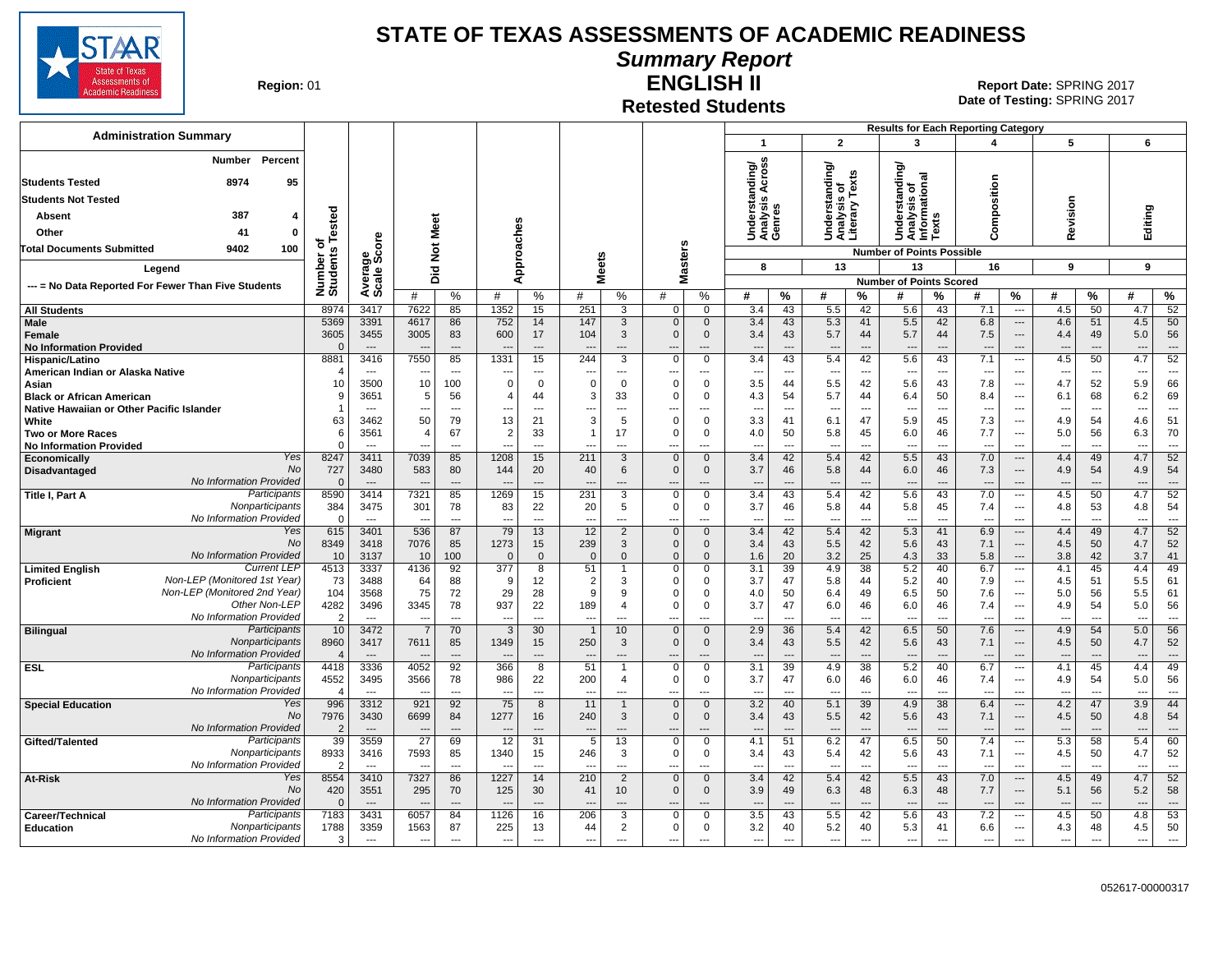

**Constructed Responses Summary Report**

**Region: 01** 

**Retested Students ENGLISH II**

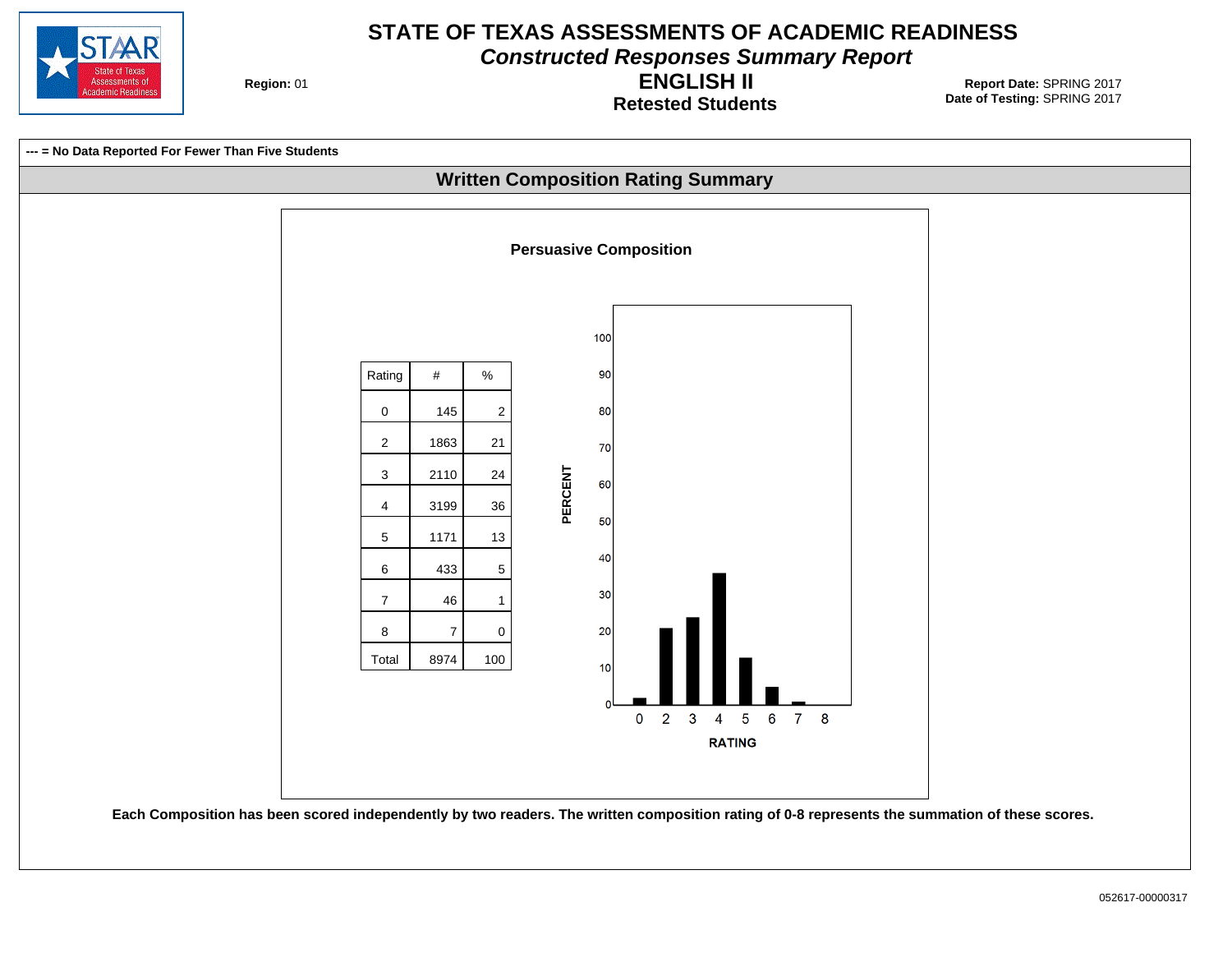

# **Summary Report**

**Region: 01** 

#### **All Students U.S.HISTORY**

**Date of Testing:**  SPRING 2017 01 **Report Date:** SPRING 2017

|                                                     |                                            |                         |                                  |                        |                          |                |                                |                                   |                    |                          |                       |                                  | Results for Each Reporting Category' |                                 |                      |                                             |                          |                                                      |                          |
|-----------------------------------------------------|--------------------------------------------|-------------------------|----------------------------------|------------------------|--------------------------|----------------|--------------------------------|-----------------------------------|--------------------|--------------------------|-----------------------|----------------------------------|--------------------------------------|---------------------------------|----------------------|---------------------------------------------|--------------------------|------------------------------------------------------|--------------------------|
| <b>Administration Summary</b>                       |                                            |                         |                                  |                        |                          |                |                                |                                   |                    |                          |                       | $\mathbf{1}$                     |                                      | $\overline{2}$                  |                      | 3                                           |                          | $\overline{\mathbf{4}}$                              |                          |
|                                                     | Percent<br>Number                          |                         |                                  |                        |                          |                |                                |                                   |                    |                          |                       |                                  |                                      | ठ<br>ā                          |                      |                                             |                          |                                                      |                          |
| <b>Students Tested</b>                              | 25656<br>99                                |                         |                                  |                        |                          |                |                                |                                   |                    |                          |                       |                                  |                                      | ξ                               |                      | ernment<br>Government<br>and<br>Citizenship |                          | Economics,<br>Science,<br>Technology,<br>and Society |                          |
| Students Not Tested                                 |                                            |                         |                                  |                        |                          |                |                                |                                   |                    |                          |                       |                                  |                                      |                                 |                      |                                             |                          |                                                      |                          |
| <b>Absent</b>                                       | 344<br>$\mathbf{1}$                        | ested                   |                                  |                        |                          |                |                                |                                   |                    |                          |                       | History                          |                                      | Geograp<br>Culture              |                      |                                             |                          |                                                      |                          |
| Other                                               | $\mathbf 0$<br>16                          |                         |                                  |                        |                          |                |                                |                                   |                    |                          |                       |                                  |                                      |                                 |                      |                                             |                          |                                                      |                          |
| <b>Total Documents Submitted</b>                    | 26016<br>100                               | ৳<br>'n,                |                                  |                        |                          |                |                                |                                   |                    |                          |                       |                                  |                                      |                                 |                      | <b>Number of Items Tested</b>               |                          |                                                      |                          |
|                                                     |                                            |                         |                                  | Not Meet               |                          |                |                                |                                   |                    |                          |                       |                                  |                                      | 12                              |                      |                                             |                          | 16                                                   |                          |
| Legend                                              |                                            |                         |                                  | Did                    |                          | Approaches     |                                | <b>Meets</b>                      |                    | Masters                  |                       | 30                               |                                      |                                 |                      | 10<br>Avg. # of Items / % Correct           |                          |                                                      |                          |
| --- = No Data Reported For Fewer Than Five Students |                                            | Number<br>Students      | Average<br>Scale Score           | #                      | %                        | #              | %                              | #                                 | %                  | #                        | %                     | #                                | $\%$                                 | #                               | %                    | #                                           | %                        | #                                                    | %                        |
| <b>All Students</b>                                 |                                            | 25656                   | 4100                             | 3002                   | 12                       | 22654          | 88                             | 14814                             | 58                 | 6688                     | 26                    | 19.8                             | 66                                   | 7.5                             | 63                   | 6.1                                         | 61                       | 10.7                                                 | 67                       |
| Male                                                |                                            | 1296                    | 4145                             | 1468                   | 11                       | 11493          | 89                             | 8028                              | 62                 | 3875                     | 30                    | 20.3                             | 68                                   | 7.7                             | 64                   | 6.2                                         | 62                       | 10.9                                                 | 68                       |
| Female                                              |                                            | 12693<br>$\overline{2}$ | 4055<br>$\overline{\phantom{a}}$ | 1534                   | 12<br>---                | 11159          | 88<br>$\overline{\phantom{a}}$ | 6784                              | 53<br>---          | 2812                     | 22<br>$\overline{a}$  | 19.3                             | 64<br>$\overline{\phantom{a}}$       | 7.3<br>$\overline{\phantom{a}}$ | 61                   | 6.0                                         | 60<br>---                | 10.4                                                 | 65<br>$\overline{a}$     |
| <b>No Information Provided</b><br>Hispanic/Latino   |                                            | 24980                   | 4092                             | 2971                   | 12                       | 22009          | 88                             | 14284                             | 57                 | 6345                     | 25                    | 19.7                             | 66                                   | 7.5                             | 62                   | $\overline{\phantom{a}}$<br>6.1             | 61                       | 10.6                                                 | 66                       |
| American Indian or Alaska Native                    |                                            | 11                      | 4215                             |                        | 9                        | 10             | 91                             | -8                                | 73                 | 3                        | 27                    | 22.7                             | 76                                   | 8.1                             | 67                   | 5.9                                         | 59                       | 11.4                                                 | 71                       |
| Asian                                               |                                            | 167                     | 4567                             | 3                      | 2                        | 164            | 98                             | 145                               | 87                 | 106                      | 63                    | 24.0                             | 80                                   | 9.6                             | 80                   | 7.9                                         | 79                       | 12.9                                                 | 81                       |
| <b>Black or African American</b>                    |                                            | 57                      | 4242                             | 2                      | 4                        | 55             | 96                             | 37                                | 65                 | 18                       | 32                    | 21.4                             | 71                                   | 8.3                             | 69                   | 6.7                                         | 67                       | 11.2                                                 | 70                       |
| Native Hawaiian or Other Pacific Islander           |                                            | $\overline{2}$          | ---                              |                        | ---                      |                | $\overline{\phantom{a}}$       |                                   | $\cdots$           | --                       | ---                   |                                  | ---                                  | $\overline{\phantom{a}}$        | ---                  | ---                                         | $\overline{\phantom{a}}$ |                                                      | ---                      |
| White                                               |                                            | 412                     | 4395                             | 22                     | 5                        | 390            | 95                             | 320                               | 78                 | 201                      | 49                    | 22.7                             | 76                                   | 8.8                             | 73                   | 7.1                                         | 71                       | 12.2                                                 | 76                       |
| <b>Two or More Races</b>                            |                                            | 25                      | 4546                             | -1                     | 4                        | 24             | 96                             | 19                                | 76                 | 14                       | 56                    | 23.2                             | 77                                   | 9.6                             | 80                   | 7.2                                         | 72                       | 12.3                                                 | 77                       |
| <b>No Information Provided</b>                      | Yes                                        | $\mathcal{P}$<br>21404  | 4060                             | 2781                   | 13                       | 18623          | 87                             | 11689                             | ---<br>55          | --<br>4959               | 23                    | 19.4                             | 65                                   | ---<br>7.3                      | 61                   | $\overline{a}$<br>6.0                       | 60                       | 10.4                                                 | ---<br>65                |
| Economically<br>Disadvantaged                       | No                                         | 4249                    | 4305                             | 219                    | 5                        | 4030           | 95                             | 3125                              | 74                 | 1729                     | 41                    | 21.8                             | 73                                   | 8.4                             | 70                   | 6.9                                         | 69                       | 11.9                                                 | 74                       |
|                                                     | No Information Provided                    | 3                       |                                  |                        | ---                      |                | $\overline{\phantom{a}}$       |                                   | ---                |                          | ---                   |                                  |                                      |                                 |                      |                                             |                          |                                                      | ---                      |
| Title I, Part A                                     | Participants                               | 24415                   | 4096                             | 2912                   | $\overline{12}$          | 21503          | 88                             | 13972                             | 57                 | 6312                     | 26                    | 19.8                             | 66                                   | 7.5                             | 62                   | 6.1                                         | 61                       | 10.6                                                 | 66                       |
|                                                     | Nonparticipants                            | 1237                    | 4185                             | 88                     | $\overline{7}$           | 1149           | 93                             | 841                               | 68                 | 376                      | 30                    | 20.8                             | 69                                   | 8.0                             | 67                   | 6.4                                         | 64                       | 11.2                                                 | 70                       |
|                                                     | No Information Provided                    | $\Delta$                | $\overline{a}$                   | $\sim$                 | $---$                    | ---            | $\sim$                         | $---$                             | $---$              | ---                      | $\overline{a}$        | $\overline{\phantom{a}}$         | $\overline{a}$                       | $\sim$                          | $\overline{a}$       | $\overline{\phantom{a}}$                    | $---$                    | $\overline{\phantom{a}}$                             | $\overline{a}$           |
| <b>Migrant</b>                                      | Yes                                        | 1201                    | 3924                             | 252                    | 21                       | 949            | 79                             | 537                               | 45                 | 178                      | 15                    | 18.1                             | 60                                   | 6.7                             | 56                   | 5.5                                         | 55                       | 9.5                                                  | 59                       |
|                                                     | <b>No</b><br>No Information Provided       | 24446<br>9              | 4109<br>3503                     | 2746<br>$\overline{4}$ | 11<br>44                 | 21700<br>5     | 89<br>56                       | 14277<br>$\mathbf{C}$             | 58<br>$\mathbf{0}$ | 6510                     | 27<br>$\mathbf 0$     | 19.9<br>13.2                     | 66<br>44                             | 7.6<br>4.2                      | 63<br>35             | 6.1<br>3.8                                  | 61<br>38                 | 10.7<br>6.6                                          | 67<br>41                 |
| <b>Limited English</b>                              | <b>Current LEF</b>                         | 4622                    | 3716                             | 1484                   | $\overline{32}$          | 3138           | 68                             | 1082                              | 23                 | $\mathbf 0$<br>256       | 6                     | 15.5                             | 52                                   | 5.9                             | 49                   | 4.6                                         | 46                       | 8.0                                                  | 50                       |
| Proficient                                          | Non-LEP (Monitored 1st Year)               | 307                     | 4127                             | 15                     | 5                        | 292            | 95                             | 188                               | 61                 | 76                       | 25                    | 20.5                             | 68                                   | 7.7                             | 64                   | 6.1                                         | 61                       | 10.9                                                 | 68                       |
|                                                     | Non-LEP (Monitored 2nd Year)               | 302                     | 4047                             | 33                     | 11                       | 269            | 89                             | 166                               | 55                 | 55                       | 18                    | 19.5                             | 65                                   | 7.4                             | 61                   | 6.1                                         | 61                       | 10.2                                                 | 64                       |
|                                                     | Other Non-LEP                              | 20422                   | 4188                             | 1468                   | $\overline{7}$           | 18954          | 93                             | 13378                             | 66                 | 6301                     | 31                    | 20.8                             | 69                                   | 7.9                             | 66                   | 6.5                                         | 65                       | 11.3                                                 | 70                       |
|                                                     | No Information Provided                    | 3                       | $\overline{\phantom{a}}$         |                        | ---                      |                | $\overline{\phantom{a}}$       |                                   | ---                |                          | ---                   | $\sim$                           | $\overline{a}$                       | $\overline{a}$                  | ---                  | $\overline{a}$                              | ---                      |                                                      | ---                      |
| <b>Bilingual</b>                                    | Participants                               | 36                      | 4062                             | 3                      | 8                        | 33             | 92                             | 20                                | 56                 | 8                        | 22                    | 18.6                             | 62                                   | 7.6                             | 63                   | 6.5                                         | 65                       | 10.4                                                 | 65                       |
|                                                     | Nonparticipants<br>No Information Provided | 25616                   | 4101                             | 2997                   | 12                       | 22619          | 88                             | 14794                             | 58                 | 6680                     | 26                    | 19.8                             | 66                                   | 7.5                             | 63                   | 6.1                                         | 61                       | 10.7                                                 | 67                       |
| <b>ESL</b>                                          | Participants                               | $\overline{4}$<br>4482  | $\overline{\phantom{a}}$<br>3715 | 1448                   | ---<br>32                | 3034           | 68                             | 1051                              | $\overline{23}$    | 246                      | ---<br>$5\overline{}$ | $\overline{\phantom{a}}$<br>15.5 | $\overline{a}$<br>52                 | $\overline{\phantom{a}}$<br>5.9 | 49                   | $\overline{\phantom{a}}$<br>4.6             | ---<br>46                | 8.0                                                  | ---<br>50                |
|                                                     | Nonparticipants                            | 21169                   | 4182                             | 1552                   | $\overline{7}$           | 19617          | 93                             | 13763                             | 65                 | 6442                     | 30                    | 20.7                             | 69                                   | 7.9                             | 66                   | 6.4                                         | 64                       | 11.2                                                 | 70                       |
|                                                     | No Information Provided                    | 5                       | 3554                             | 2                      | 40                       | 3              | 60                             | $\mathbf 0$                       | $\mathbf 0$        | $\mathbf 0$              | 0                     | 13.4                             | 45                                   | 3.8                             | 32                   | 3.8                                         | 38                       | 8.4                                                  | 53                       |
| <b>Special Education</b>                            | Yes                                        | 1579                    | 3617                             | 748                    | 47                       | 831            | 53                             | 309                               | 20                 | 88                       | 6                     | 14.5                             | 48                                   | 5.2                             | 43                   | 4.1                                         | 41                       | 7.3                                                  | 46                       |
|                                                     | No                                         | 24073                   | 4132                             | 2252                   | 9                        | 21821          | 91                             | 14505                             | 60                 | 6600                     | 27                    | 20.2                             | 67                                   | 7.7                             | 64                   | 6.2                                         | 62                       | 10.9                                                 | 68                       |
|                                                     | <b>No Information Provided</b>             | $\Delta$                | $\overline{a}$                   | $- -$                  | ---                      |                | $\overline{\phantom{a}}$       |                                   | $---$              |                          | ---                   | $\overline{\phantom{a}}$         | $---$                                | $\overline{\phantom{a}}$        | ---                  | $\overline{\phantom{a}}$                    | $---$                    | <b></b>                                              | ---                      |
| Gifted/Talented                                     | Participants                               | 2648                    | 4553                             | 16                     | $\mathbf{1}$             | 2632           | 99                             | 2409                              | 91                 | 1608                     | 61                    | 24.1                             | 80                                   | 9.5                             | 79                   | 7.8                                         | 78                       | 13.1                                                 | 82                       |
|                                                     | Nonparticipants<br>No Information Provided | 23005<br>3              | 4048<br>$\overline{a}$           | 2984<br>$\overline{a}$ | 13<br>$---$              | 20021<br>---   | 87<br>$\sim$                   | 12405<br>$\overline{\phantom{a}}$ | 54<br>$---$        | 5080<br>--               | 22<br>$\overline{a}$  | 19.3<br>$\overline{\phantom{a}}$ | 64<br>$- - -$                        | 7.3<br>$\sim$                   | 61<br>$\overline{a}$ | 5.9                                         | 59<br>$---$              | 10.4<br>$\sim$                                       | 65<br>$---$              |
| At-Risk                                             | Yes                                        | 15125                   | 3897                             | 2814                   | 19                       | 12311          | 81                             | 6121                              | 40                 | 1819                     | 12                    | 17.7                             | 59                                   | 6.6                             | 55                   | ---<br>5.3                                  | 53                       | 9.5                                                  | 59                       |
|                                                     | No                                         | 10528                   | 4393                             | 186                    | $\overline{2}$           | 10342          | 98                             | 8693                              | 83                 | 4869                     | 46                    | 22.8                             | 76                                   | 8.9                             | 74                   | 7.3                                         | 73                       | 12.4                                                 | 77                       |
|                                                     | No Information Provided                    | 3                       | $---$                            | $-$                    | $\overline{\phantom{a}}$ | $\overline{a}$ | $---$                          | ---                               | ---                | $\overline{\phantom{a}}$ | $\overline{a}$        | $\overline{\phantom{a}}$         | $\overline{\phantom{a}}$             | $\overline{\phantom{a}}$        | $\overline{a}$       | $\overline{\phantom{a}}$                    | ---                      |                                                      | $\overline{\phantom{a}}$ |
| Career/Technical                                    | Participants                               | 21310                   | 4107                             | 2262                   | 11                       | 19048          | 89                             | 12485                             | 59                 | 5524                     | 26                    | 19.9                             | 66                                   | 7.5                             | 63                   | 6.1                                         | 61                       | 10.7                                                 | 67                       |
| <b>Education</b>                                    | Nonparticipants                            | 4342                    | 4067                             | 738                    | 17                       | 3604           | 83                             | 2329                              | 54                 | 1164                     | 27                    | 19.2                             | 64                                   | 7.4                             | 61                   | 6.0                                         | 60                       | 10.3                                                 | 65                       |
|                                                     | No Information Provided                    | 4                       | ---                              | $\overline{a}$         | ---                      | ---            | $\overline{\phantom{a}}$       | ---                               | ---                | ---                      | ---                   | ---                              | $\overline{\phantom{a}}$             | $\overline{\phantom{a}}$        | ---                  | ---                                         | ---                      | ---                                                  | ---                      |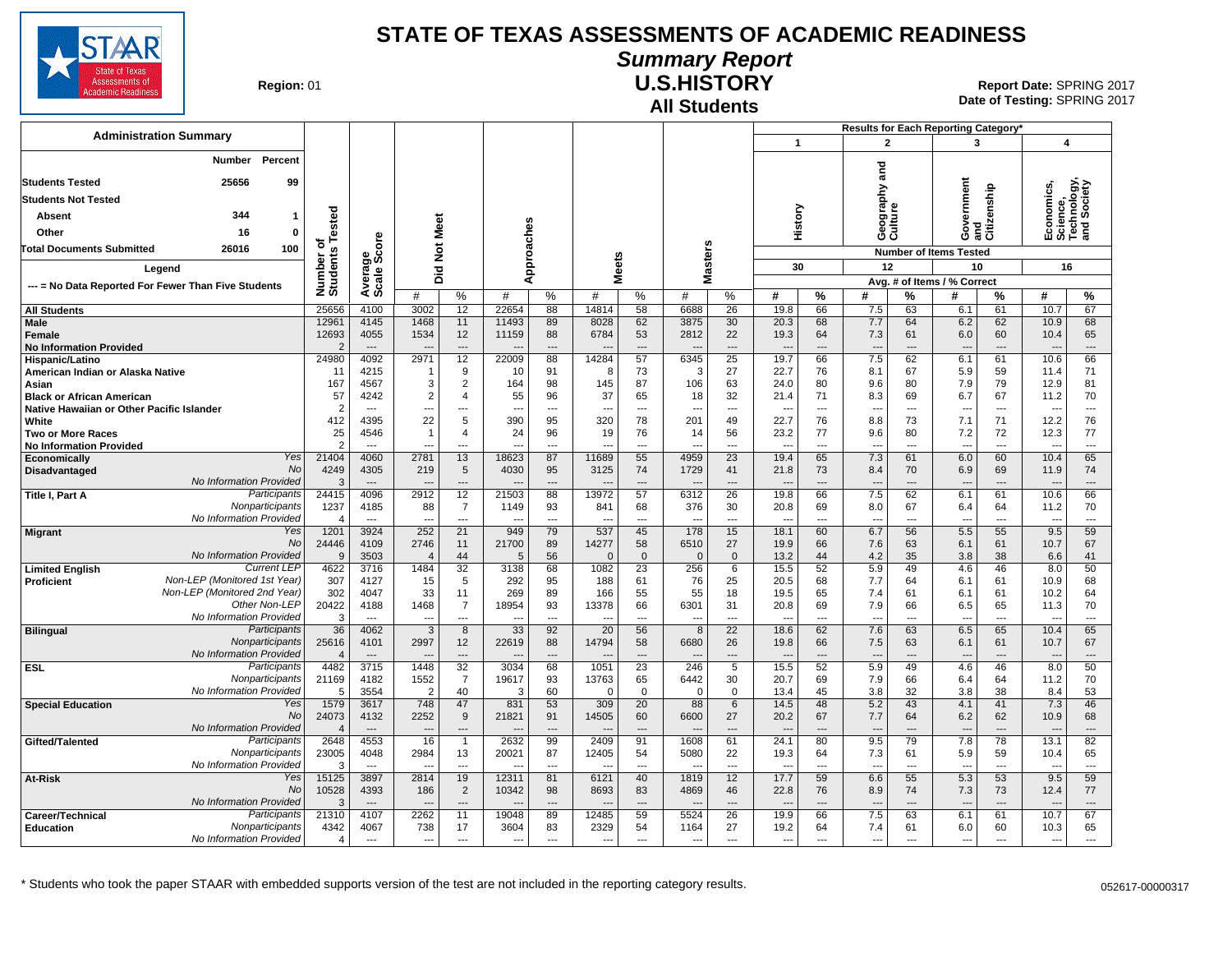

**Summary Report**

**Region: 01** 

#### **First-Time Tested Students U.S.HISTORY** 01 **Report Date:** SPRING 2017

**Date of Testing:**  SPRING 2017

|                                                            |                                                    |                        |                                  |                          |                      |                |                                |                       |                        |                                 |                                   |                                  | Results for Each Reporting Category* |                                 |                                |                                 |                      |                                                      |                                |
|------------------------------------------------------------|----------------------------------------------------|------------------------|----------------------------------|--------------------------|----------------------|----------------|--------------------------------|-----------------------|------------------------|---------------------------------|-----------------------------------|----------------------------------|--------------------------------------|---------------------------------|--------------------------------|---------------------------------|----------------------|------------------------------------------------------|--------------------------------|
| <b>Administration Summary</b>                              |                                                    |                        |                                  |                          |                      |                |                                |                       |                        |                                 |                                   | $\mathbf{1}$                     |                                      | $\mathbf{2}$                    |                                | $\mathbf{3}$                    |                      | $\boldsymbol{4}$                                     |                                |
| Number Percent                                             |                                                    |                        |                                  |                          |                      |                |                                |                       |                        |                                 |                                   |                                  |                                      |                                 |                                |                                 |                      |                                                      |                                |
| <b>Students Tested</b>                                     | 24311<br>99                                        |                        |                                  |                          |                      |                |                                |                       |                        |                                 |                                   |                                  |                                      | ត<br>ត                          |                                |                                 |                      |                                                      |                                |
| <b>Students Not Tested</b>                                 |                                                    |                        |                                  |                          |                      |                |                                |                       |                        |                                 |                                   |                                  |                                      | ξq                              |                                |                                 |                      |                                                      |                                |
| <b>Absent</b>                                              | 241<br>$\mathbf 1$                                 |                        |                                  |                          |                      |                |                                |                       |                        |                                 |                                   |                                  |                                      | g<br>5 g                        |                                | ernment                         |                      |                                                      |                                |
|                                                            |                                                    | ested                  |                                  |                          |                      |                |                                |                       |                        |                                 |                                   | History                          |                                      | 용<br>영급                         |                                | š                               | and<br>Citizenship   | Economics,<br>Science,<br>Technology,<br>and Society |                                |
| Other                                                      | $\mathbf 0$<br>6                                   | ৳৺                     |                                  |                          |                      |                |                                |                       |                        |                                 |                                   |                                  |                                      |                                 |                                | Õ                               |                      |                                                      |                                |
| 100<br><b>Total Documents Submitted</b><br>24558           |                                                    |                        | ige<br>Score                     | Not Meet                 |                      |                |                                |                       |                        |                                 |                                   |                                  |                                      |                                 |                                | <b>Number of Items Tested</b>   |                      |                                                      |                                |
| Legend                                                     |                                                    |                        |                                  | Did                      |                      | Approaches     |                                | eets                  |                        | <b>Masters</b>                  |                                   | 30                               |                                      | 12                              | 10                             |                                 | 16                   |                                                      |                                |
| --- = No Data Reported For Fewer Than Five Students        |                                                    | Number o<br>Students   | Average                          | #                        | $\%$                 | $\#$           | %                              | Σ<br>#<br>℅           |                        | #                               | $\%$                              | #                                | %                                    | #                               | %                              | Avg. # of Items / % Correct     | %                    | #<br>%                                               |                                |
| <b>All Students</b>                                        |                                                    | 24311                  | 4134                             | 2301                     | 9                    | 22010          | 91                             | 14754                 | 61                     | 6683                            | 27                                | 20.2                             | 67                                   | 7.7                             | 64                             | 6.2                             | 62                   | 10.9                                                 | 68                             |
| Male                                                       |                                                    | 12330                  | 4179                             | 1137                     | 9                    | 11193          | 91                             | 8001                  | 65                     | 3874                            | 31                                | 20.7                             | 69                                   | 7.8                             | 65                             | 6.3                             | 63                   | 11.2                                                 | 70                             |
| <b>Female</b>                                              |                                                    | 11979                  | 4087                             | 1164                     | 10                   | 10815          | 90                             | 6751                  | 56                     | 2808                            | 23                                | 19.7                             | 66                                   | 7.5                             | 63                             | 6.2                             | 62                   | 10.6                                                 | 66                             |
| <b>No Information Provided</b>                             |                                                    | 2<br>23643             | $\overline{\phantom{a}}$<br>4125 | ----<br>2275             | ---<br>10            |                | $\overline{a}$<br>90           | 14224                 | $---$<br>60            | 6340                            | $\overline{a}$<br>$\overline{27}$ | $\overline{a}$<br>20.1           | $\overline{a}$<br>67                 | $\overline{\phantom{a}}$<br>7.6 | ---<br>64                      | $\overline{\phantom{a}}$<br>6.2 | ---<br>62            | $\sim$<br>10.8                                       | $\overline{a}$<br>68           |
| Hispanic/Latino<br>American Indian or Alaska Native        |                                                    | 11                     | 4215                             | 1                        | 9                    | 21368<br>10    | 91                             | 8                     | 73                     | 3                               | 27                                | 22.7                             | 76                                   | 8.1                             | 67                             | 5.9                             | 59                   | 11.4                                                 | 71                             |
| Asian                                                      |                                                    | 166                    | 4575                             | $\overline{c}$           | $\mathbf 1$          | 164            | 99                             | 145                   | 87                     | 106                             | 64                                | 24.1                             | 80                                   | 9.6                             | 80                             | 7.9                             | 79                   | 13.0                                                 | 81                             |
| <b>Black or African American</b>                           |                                                    | 57                     | 4242                             | $\overline{c}$           | $\overline{4}$       | 55             | 96                             | 37                    | 65                     | 18                              | 32                                | 21.4                             | 71                                   | 8.3                             | 69                             | 6.7                             | 67                   | 11.2                                                 | 70                             |
| Native Hawaiian or Other Pacific Islander                  |                                                    | $\overline{2}$         | $\overline{a}$                   | $\overline{a}$           | $\overline{a}$       | $\overline{a}$ | $---$                          | $\sim$                | $---$                  | $\overline{\phantom{a}}$        | $\overline{a}$                    | $\overline{a}$                   | $\overline{\phantom{a}}$             | $\overline{a}$                  | $\overline{a}$                 | $\overline{\phantom{a}}$        | $\overline{a}$       | ---                                                  | $\overline{a}$                 |
| White                                                      |                                                    | 405                    | 4412                             | 18                       | $\overline{4}$       | 387            | 96                             | 320                   | 79                     | 201                             | 50                                | 22.9                             | 76                                   | 8.8                             | 74                             | 7.2                             | 72                   | 12.3                                                 | 77                             |
| <b>Two or More Races</b><br><b>No Information Provided</b> |                                                    | 25                     | 4546                             | -1                       | 4<br>$\overline{a}$  | 24             | 96<br>$\overline{a}$           | 19                    | 76<br>---              | 14                              | 56<br>$\sim$                      | 23.2<br>$\overline{a}$           | 77<br>$\overline{\phantom{a}}$       | 9.6<br>$\overline{a}$           | 80<br>---                      | 7.2                             | 72<br>$\overline{a}$ | 12.3                                                 | 77<br>$\overline{a}$           |
| Economically                                               | Yes                                                | 20172                  | 4095                             | 2132                     | 11                   | 18040          | 89                             | 11636                 | 58                     | 4955                            | 25                                | 19.8                             | 66                                   | 7.5                             | 63                             | 6.1                             | 61                   | 10.7                                                 | 67                             |
| Disadvantaged                                              | <b>No</b>                                          | 4136                   | 4326                             | 167                      | $\overline{4}$       | 3969           | 96                             | 3118                  | 75                     | 1728                            | 42                                | 22.1                             | 74                                   | 8.5                             | 71                             | 7.0                             | 70                   | 12.0                                                 | 75                             |
|                                                            | No Information Provided                            | 3                      | $---$                            |                          | $\overline{a}$       |                | $---$                          |                       | $---$                  |                                 | $\overline{a}$                    | $\sim$                           | $\overline{\phantom{a}}$             | $\overline{\phantom{a}}$        | $---$                          |                                 | ---                  |                                                      | $---$                          |
| Title I, Part A                                            | Participants                                       | 23099                  | 4130                             | 2225                     | 10                   | 20874          | 90                             | 13914                 | 60                     | 6307                            | 27                                | 20.2                             | 67                                   | 7.7                             | 64                             | 6.2                             | 62                   | 10.9                                                 | 68                             |
|                                                            | Nonparticipants<br>No Information Provided         | 1208<br>$\overline{4}$ | 4201<br>$\overline{\phantom{a}}$ | 74<br>$\overline{a}$     | 6<br>---             | 1134<br>---    | 94                             | 839<br>$\overline{a}$ | 69<br>---              | 376<br>$\overline{\phantom{a}}$ | 31<br>---                         | 21.0<br>$\overline{a}$           | 70<br>$\overline{a}$                 | 8.1<br>---                      | 68<br>$\overline{a}$           | 6.5<br>$\overline{\phantom{a}}$ | 65<br>---            | 11.3<br>---                                          | 71<br>---                      |
| <b>Migrant</b>                                             | Yes                                                | 1092                   | 3970                             | 185                      | 17                   | 907            | 83                             | 532                   | 49                     | 178                             | 16                                | 18.7                             | 62                                   | 6.9                             | 57                             | 5.7                             | 57                   | 9.8                                                  | 61                             |
|                                                            | <b>No</b>                                          | 23214                  | 4142                             | 2113                     | 9                    | 21101          | 91                             | 14222                 | 61                     | 6505                            | 28                                | 20.3                             | 68                                   | 7.7                             | 64                             | 6.3                             | 63                   | 10.9                                                 | 68                             |
|                                                            | No Information Provided                            | -5                     | 3477                             | 3                        | 60                   | $\mathcal{P}$  | 40                             | $\Omega$              | $\overline{0}$         | $\Omega$                        | $\Omega$                          | 14.0                             | 47                                   | 3.2                             | 27                             | 2.8                             | 28                   | 7.0                                                  | 44                             |
| <b>Limited English</b>                                     | <b>Current LEP</b><br>Non-LEP (Monitored 1st Year) | 3931                   | 3759                             | 1094                     | 28                   | 2837           | 72                             | 1065                  | 27                     | 256                             | $\overline{7}$                    | 16.1                             | 54                                   | 6.1                             | 51                             | 4.7                             | 47                   | 8.4                                                  | 52                             |
| <b>Proficient</b>                                          | Non-LEP (Monitored 2nd Year)                       | 294<br>294             | 4151<br>4066                     | 11<br>27                 | $\overline{4}$<br>9  | 283<br>267     | 96<br>91                       | 188<br>166            | 64<br>56               | 76<br>55                        | 26<br>19                          | 20.8<br>19.7                     | 69<br>66                             | 7.9<br>7.5                      | 66<br>62                       | 6.3<br>6.2                      | 63<br>62             | 11.0<br>10.4                                         | 69<br>65                       |
|                                                            | Other Non-LEP                                      | 19789                  | 4209                             | 1167                     | 6                    | 18622          | 94                             | 13335                 | 67                     | 6296                            | 32                                | 21.0                             | 70                                   | 8.0                             | 67                             | 6.5                             | 65                   | 11.4                                                 | 71                             |
|                                                            | No Information Provided                            | 3                      | $\overline{a}$                   | $\overline{a}$           | $\overline{a}$       | $\sim$         | $\overline{a}$                 | $\overline{a}$        | $\overline{a}$         | $\sim$                          | $\overline{a}$                    | $\overline{a}$                   | $\overline{a}$                       | $\overline{a}$                  | $\overline{a}$                 | $\overline{\phantom{a}}$        | $\overline{a}$       | ---                                                  | $\overline{a}$                 |
| <b>Bilingual</b>                                           | Participants                                       | 34                     | 4098                             | $\overline{2}$           | 6                    | 32             | 94                             | 20                    | 59                     | 8                               | 24                                | 19.1                             | 64                                   | 7.8                             | 65                             | 6.7                             | 67                   | 10.6                                                 | 66                             |
|                                                            | Nonparticipants                                    | 24273                  | 4134                             | 2297                     | 9                    | 21976          | 91                             | 14734                 | 61                     | 6675                            | 27                                | 20.2                             | 67                                   | 7.7                             | 64                             | 6.2                             | 62                   | 10.9                                                 | 68                             |
| <b>ESL</b>                                                 | No Information Provided<br><b>Participants</b>     | 4<br>3797              | $---$<br>3760                    | 1062                     | $\overline{a}$<br>28 | 2735           | $\overline{\phantom{a}}$<br>72 | 1034                  | ---<br>$\overline{27}$ | 246                             | $\overline{a}$<br>6               | $\overline{\phantom{a}}$<br>16.1 | $\overline{a}$<br>54                 | ---<br>6.1                      | ---<br>51                      | 4.7                             | $\overline{a}$<br>47 | ---<br>8.4                                           | $\overline{\phantom{a}}$<br>52 |
|                                                            | Nonparticipants                                    | 20509                  | 4203                             | 1237                     | 6                    | 19272          | 94                             | 13720                 | 67                     | 6437                            | 31                                | 21.0                             | 70                                   | 8.0                             | 66                             | 6.5                             | 65                   | 11.4                                                 | 71                             |
|                                                            | No Information Provided                            | -5                     | 3554                             | 2                        | 40                   | 3              | 60                             | $\Omega$              | $\mathbf 0$            | $\Omega$                        | $\Omega$                          | 13.4                             | 45                                   | 3.8                             | 32                             | 3.8                             | 38                   | 8.4                                                  | 53                             |
| <b>Special Education</b>                                   | Yes                                                | 1435                   | 3638                             | 655                      | 46                   | 780            | 54                             | 305                   | 21                     | 88                              | 6                                 | 14.8                             | 49                                   | 5.3                             | 44                             | 4.2                             | 42                   | 7.5                                                  | 47                             |
|                                                            | No                                                 | 22872                  | 4165                             | 1644                     | $\overline{7}$       | 21228          | 93                             | 14449                 | 63                     | 6595                            | 29                                | 20.5                             | 68                                   | 7.8                             | 65                             | 6.4                             | 64                   | 11.1                                                 | 69                             |
| Gifted/Talented                                            | No Information Provided<br>Participants            | 2634                   | 4557                             | 13                       | $---$<br>$\mathbf 0$ | 2621           | 100                            | 2405                  | 91                     | 1607                            | 61                                | $\overline{\phantom{a}}$<br>24.2 | 81                                   | ---<br>9.5                      | 79                             | 7.8                             | 78                   | 13.1                                                 | 82                             |
|                                                            | Nonparticipants                                    | 21674                  | 4083                             | 2286                     | 11                   | 19388          | 89                             | 12349                 | 57                     | 5076                            | 23                                | 19.7                             | 66                                   | 7.5                             | 62                             | 6.1                             | 61                   | 10.6                                                 | 66                             |
|                                                            | No Information Provided                            | 3                      | $\overline{a}$                   |                          | $\overline{a}$       |                | $\overline{a}$                 |                       | $---$                  |                                 | ---                               | $\sim$                           | $\overline{a}$                       | $\overline{a}$                  | $\overline{a}$                 | $\sim$                          | $\overline{a}$       | --                                                   | $\overline{a}$                 |
| At-Risk                                                    | Yes                                                | 13864                  | 3934                             | 2143                     | 15                   | 11721          | 85                             | 6075                  | 44                     | 1817                            | 13                                | 18.2                             | 61                                   | 6.8                             | 56                             | 5.5                             | 55                   | 9.7                                                  | 61                             |
|                                                            | <b>No</b>                                          | 10444                  | 4399                             | 156                      | $\overline{1}$       | 10288          | 99                             | 8679                  | 83                     | 4866                            | 47                                | 22.9                             | 76                                   | 8.9                             | 74                             | 7.3                             | 73                   | 12.4                                                 | 78                             |
|                                                            | No Information Provided<br>Participants            | 3                      | $\cdots$                         | $--$                     | ---                  | $\overline{a}$ | $---$                          | $\overline{a}$        | $---$<br>61            |                                 | $\overline{a}$                    | $---$                            | $---$                                | $\overline{\phantom{a}}$        | $\overline{\phantom{a}}$<br>64 | $\overline{\phantom{a}}$        | $---$                | ---                                                  | $---$                          |
| Career/Technical<br><b>Education</b>                       | Nonparticipants                                    | 20351<br>3956          | 4136<br>4126                     | 1780<br>519              | 9<br>13              | 18571<br>3437  | 91<br>87                       | 12442<br>2312         | 58                     | 5521<br>1162                    | 27<br>29                          | 20.3<br>19.9                     | 68<br>66                             | 7.7<br>7.6                      | 64                             | 6.3<br>6.2                      | 63<br>62             | 10.9<br>10.7                                         | 68<br>67                       |
|                                                            | No Information Provided                            | 4                      | $\overline{\phantom{a}}$         | $\overline{\phantom{a}}$ | ---                  | ---            | $\overline{\phantom{a}}$       | ---                   | $\cdots$               | ---                             | $\overline{a}$                    | ---                              | $---$                                | ---                             | ---                            | $\overline{\phantom{a}}$        | $\overline{a}$       | ---                                                  | $\overline{a}$                 |